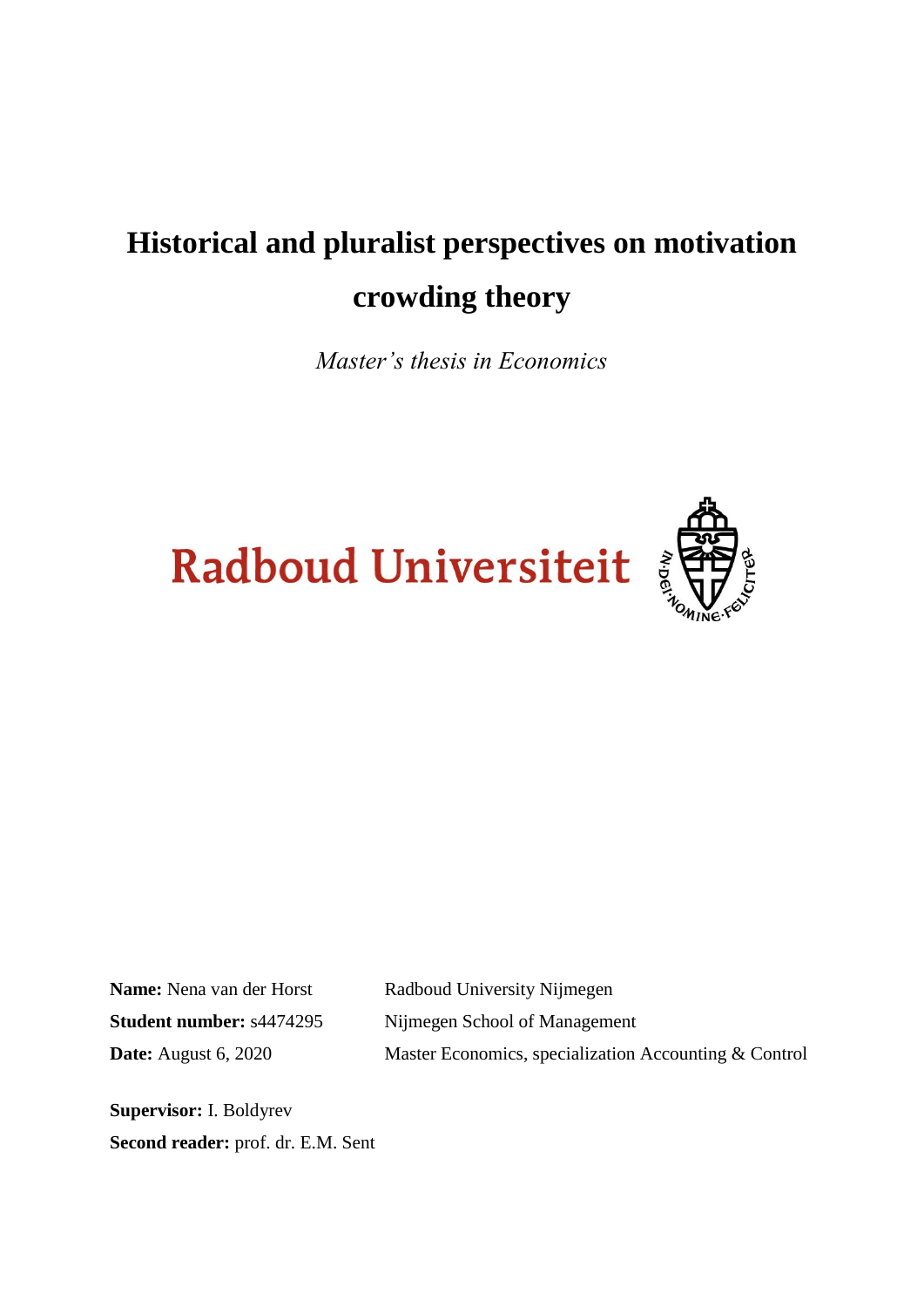### **Abstract**

The decreasing or increasing effect of extrinsic incentives on intrinsic motivation is called motivation crowding. In this thesis a conceptual history of the motivation crowding effect is presented. The contributions to motivation crowding theory of multiple disciplines are combined to show the development of the concept. To get a good understanding of the development, it is presented in the context of the broader development of incentive theory and economics in general. The thesis shows that motivation crowding theory contributes in two ways to incentive theory. Firstly, it providing insights in the conditions under which extrinsic incentives crowd out intrinsic motivation. Secondly, it shows that the underlying assumptions of mainstream economic incentive theory might not be that solid.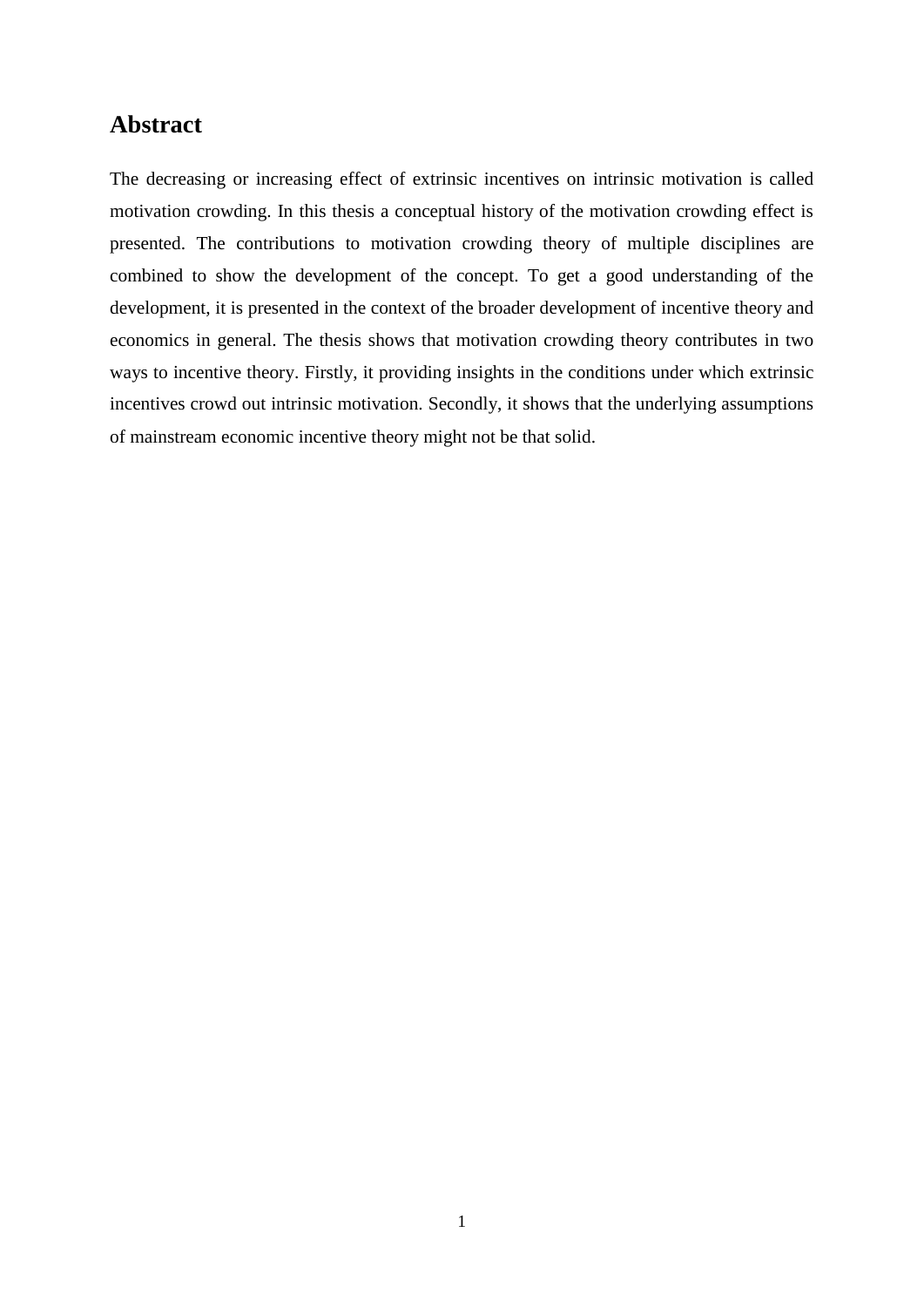# **Content**

| Chapter 1                                                                                    |  |
|----------------------------------------------------------------------------------------------|--|
|                                                                                              |  |
|                                                                                              |  |
|                                                                                              |  |
|                                                                                              |  |
|                                                                                              |  |
|                                                                                              |  |
|                                                                                              |  |
|                                                                                              |  |
|                                                                                              |  |
|                                                                                              |  |
|                                                                                              |  |
| The development of the mainstream theories on incentives and an introduction to<br>Chapter 3 |  |
|                                                                                              |  |
|                                                                                              |  |
|                                                                                              |  |
|                                                                                              |  |
|                                                                                              |  |
|                                                                                              |  |
|                                                                                              |  |
|                                                                                              |  |
|                                                                                              |  |
|                                                                                              |  |
|                                                                                              |  |
|                                                                                              |  |
|                                                                                              |  |
|                                                                                              |  |
| 4.2 The development of motivation crowding theory before Frey's 1992 paper  29               |  |
| 4.3 The introduction of motivation crowding in economics by Bruno Frey  31                   |  |
|                                                                                              |  |
| 4.5 A growing interest and a stream of literature on the motivation crowding effect 38       |  |
|                                                                                              |  |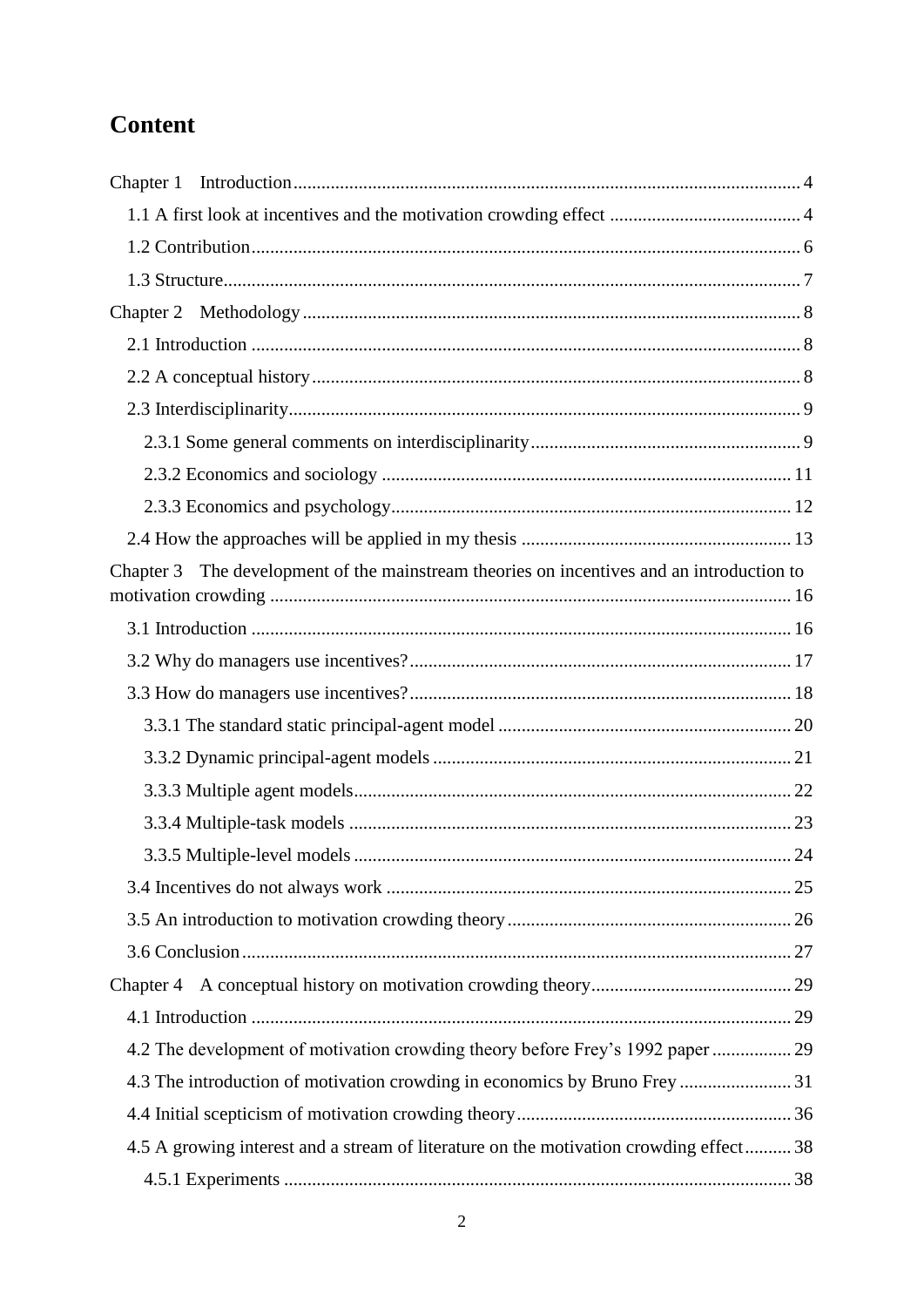| 4.7 Applications of motivation crowding theory in practice over the years 45               |  |
|--------------------------------------------------------------------------------------------|--|
|                                                                                            |  |
|                                                                                            |  |
| 5.1 Bringing it all together: the development of motivation crowding theory from a bird's- |  |
|                                                                                            |  |
|                                                                                            |  |
|                                                                                            |  |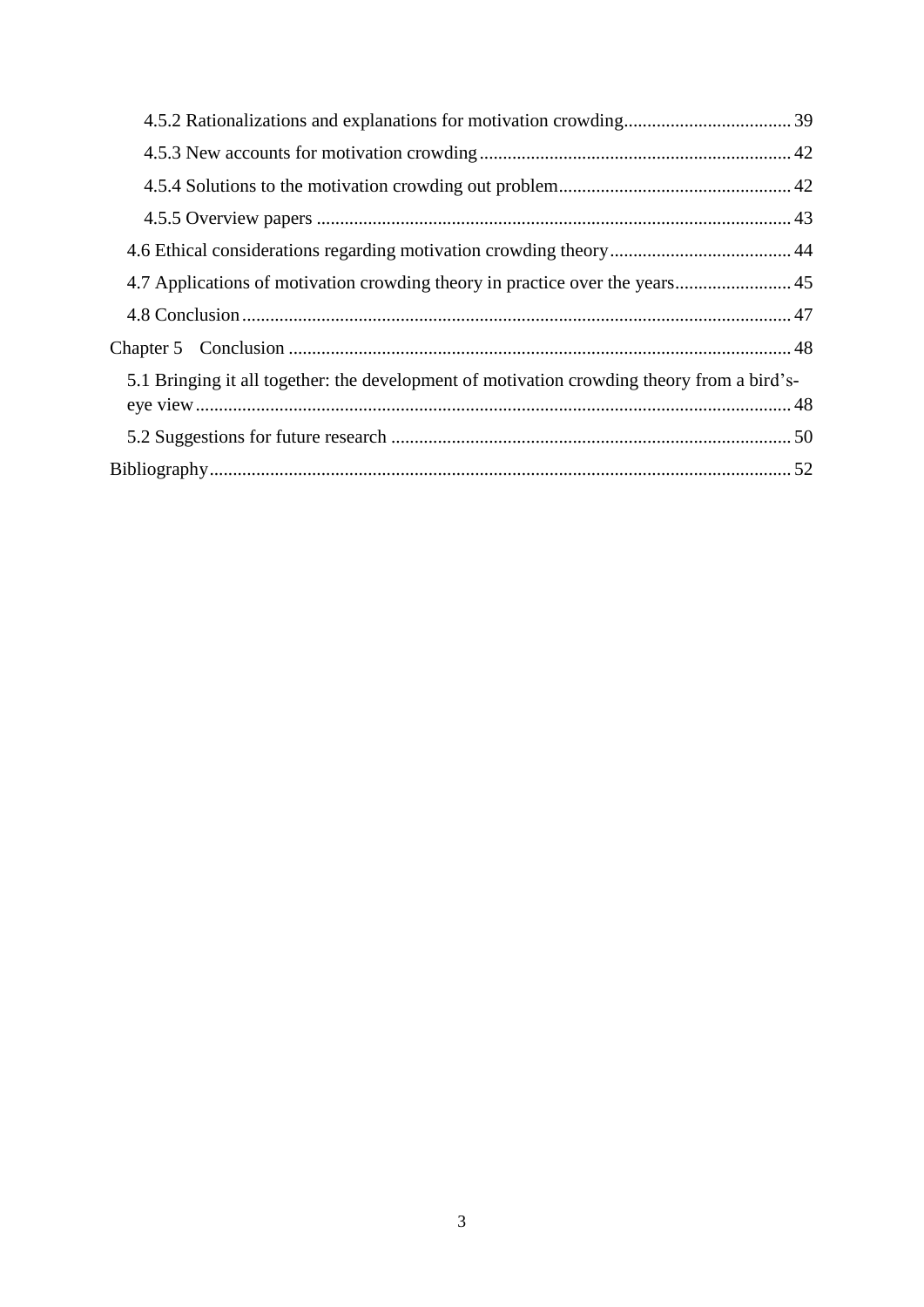## <span id="page-4-0"></span>**Chapter 1 Introduction**

#### <span id="page-4-1"></span>**1.1 A first look at incentives and the motivation crowding effect**

In organizations, it is important for managers that their employees put in effort to reach the goals of the organization set by management. Principal-agent theory assumes that this is problematic, because interests of managers and employees do not align (Linder & Foss, 2015, p. 344). There can be all kinds of circumstances which make that employees are not able or not willing to act in the best interest of the company (Merchant & Van der Stede, 2017, p. 11-14). Therefore, managers look for ways to match the interests of their employees with the goals they want to reach with the organization. Nowadays, incentives are a widely used mechanism for aligning interests within an organization. Grant (2002, p. 133-136) defines incentives as *'external prompts to which the individual responds'.* According to her, incentives have the following characteristics:

- 1. Incentives are used in some form of negotiation. This means that an extrinsic offer is done which is 'extra'. An incentive is thus not a motivation coming from inside the employee himself (intrinsic motivation), but it is a motivation coming from outside the employee;
- 2. they are often used in a principal-agent relationship;
- 3. they are used to provoke a certain response;
- 4. they are meant to alter the choice a person was going to make, by motivating him to choose differently. The incentive is the motivation without which the person would have chosen the non-desired way.

A well-known example of employee incentives are bonuses that are given to employees when they reach their targets (see for example Risher, 2020). But employees can also be incentivized in non-financial ways, for example by letting them help in determining the business strategy, so that they feel more involved.

Incentives are not only used in employer-employee contexts, but also in all kinds of other situations. For example, giving managers a bonus when the company is performing well is an incentive to align their interests to the interests of the other shareholders (Nyberg, Fulmer, Gerhart & Carpenter, 2017). Furthermore, customers can be incentivized to buy certain (for example environmental-friendly) products by lowering the tax rates on these products. In this thesis, I will focus on incentives in organizations to align the interests of the employees with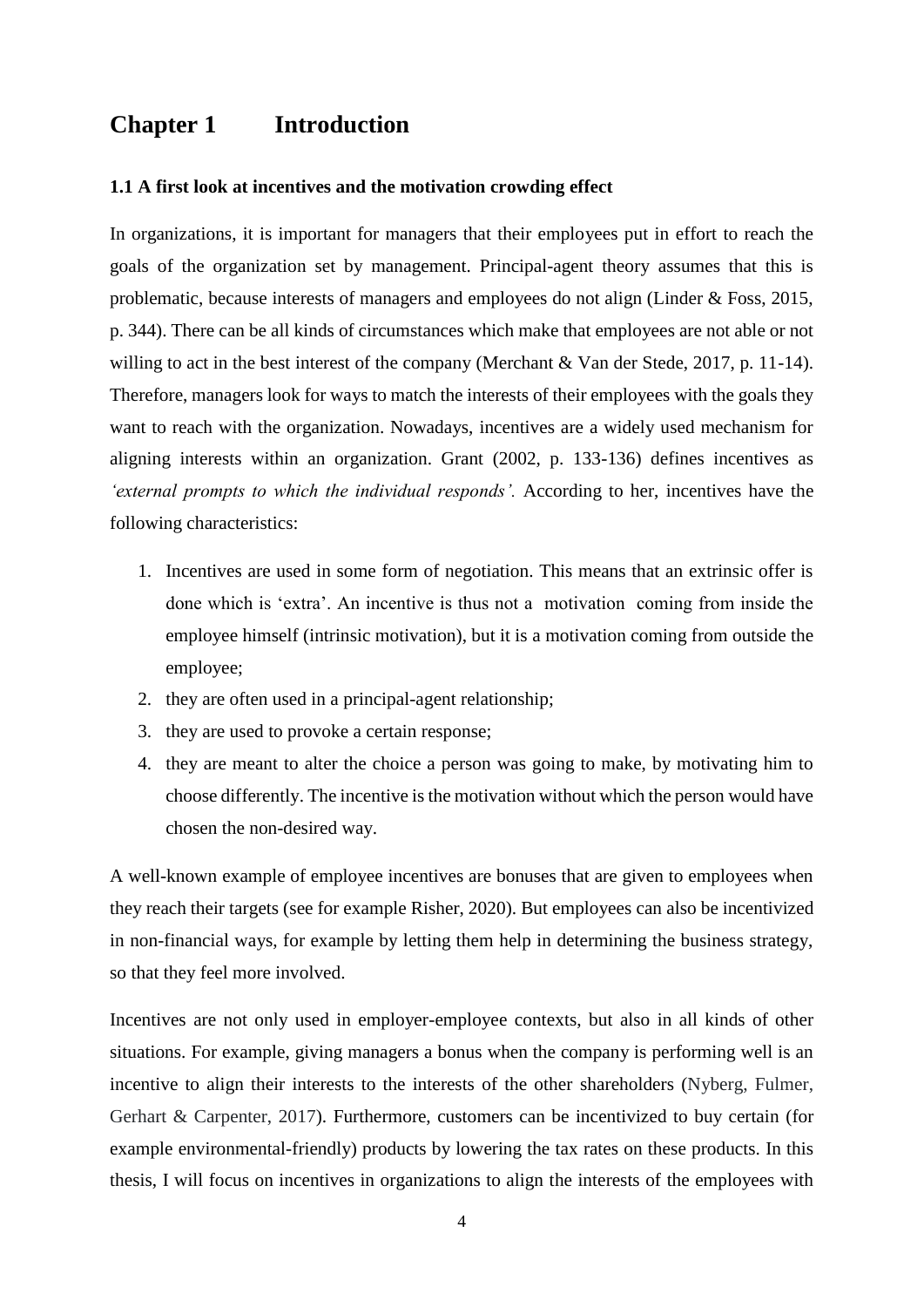the interests of the organization and its managers. However, for the purpose of my thesis I will also discuss literature on other types of incentives when necessary.

Incentives are an important topic in the economic literature. Some of the authors conclude that incentives often do not work that well (Kohn, 1993). Multiple reasons are mentioned in the literature for this failure of incentives. One of these reasons is that incentives can be counterproductive. This is called the *motivation crowding out* effect. The economic incentives may not work, because they influence people's intrinsic motivation (already existing social preferences) in a negative way. Conversely, economic incentives might also influence intrinsic motivation in a positive way. This is called the *crowding in* effect.

The motivation crowding effect was invented (however not mentioned specifically in these terms) 50 years ago by the sociologist Titmuss (1970). In his famous book, Titmuss critized the market for blood donations. One of his arguments was that, by paying people for donating blood, some people would lose their altruistic motivation to donate blood. In the 50 years after the publication of this book, this argument has been developed into a complex theory with multiple underlying processes and all kinds of conditions under which the effect exists. This development will be studied in this thesis.

The theory of motivation crowding challenges the core assumption of mainstream economics that people respond rationally to incentives. Hence, the concept was mainly developed outside of mainstream economics. Economic disciplines such as game theory, institutional economics, behavioral economics, experimental economics, happiness economics and ethics all provided new insights for the understanding of incentives and motivation crowding theory. To give a first idea of these contributions, both behavioral as well as game theoretic experiments have provided evidence of the existence of the motivation crowding effect (Festré & Garrouste, 2014). Furthermore, intrinsic motivation can be seen as a way to serve one's well-being (Weibel, Wiemann & Osterloh, 2014, p. 6). Therefore, it might be a relevant for the discipline of happiness economics to study the conditions under which extrinsic incentives crowd out people's well-being. Finally, institutional economics can contribute to motivation crowding theory by studying the institutional context under which intrinsic motivation is more likely to be crowded out by extrinsic incentives.

These different economic disciplines provide an interesting point of view. Therefore, in this thesis I want to give an overview of the history of the motivation crowding theory, looking from a pluralistic perspective. This brings me to the problem statement of this thesis: to study the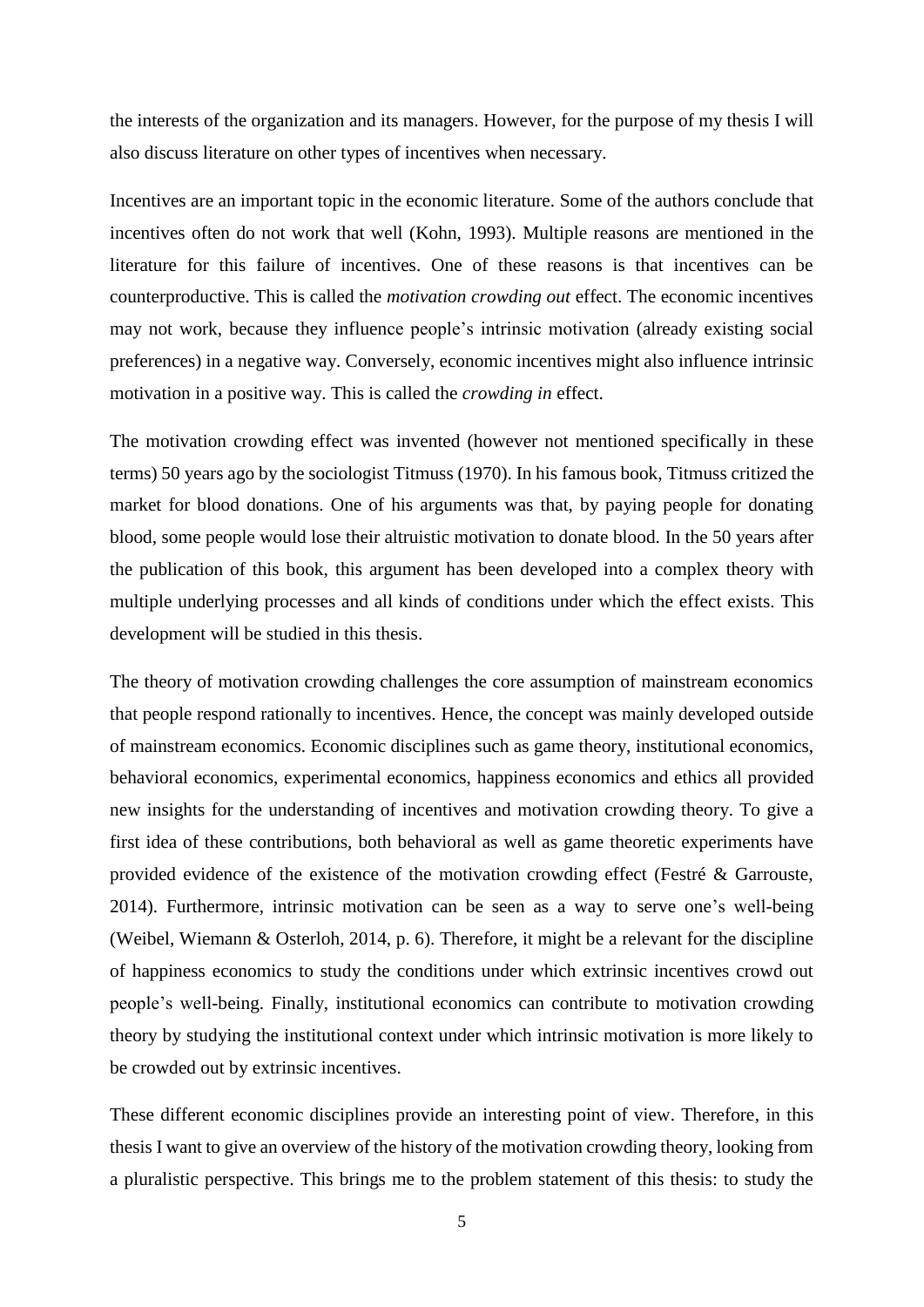development of the concept of motivation crowding and the contributions that different economic disciplines have made to this development.

The history of the motivation crowding concept will be studied by using two methodological approaches: firstly, the conceptual history approach and secondly, the interdisciplinarity approach. I will elaborate on these approaches in chapter 2. The time frame for my study will be the last 50 years (from the entrance of the motivation crowding theory in the literature in 1970 until today).

#### <span id="page-6-0"></span>**1.2 Contribution**

Incentives are everywhere in economics (Prendergast, 1999). Economics is often defined as the 'discipline of incentives' (see for example [American](https://www.aeaweb.org/resources/students/what-is-economics) Economic Association, 2020 and Myerson, 1999). Because motivation crowding theory challenges such a fundamental assumption in economics, it is an important concept. To better understand the origins, development and the current state of motivation crowding theory, it is important to be aware of the history of the theory. To my knowledge, there is no history written yet on this specific topic. There are multiple studies that consider the history of employee incentives. For example, Grant (2002) considers the origins of incentives, with a focus on what incentives actually are, to be able to draw conclusions on the ethics of incentives. Furthermore, Dix (2014) provides a thorough investigation of the 'genealogy of incentives'. On the specific topic of motivation crowding there are however only some short overviews of the development of this effect in the past as a way of introducing the theory (see for example Bowles & Polania-Reyes, 2012 and Frey & Jegen, 2000).

The contributions of my thesis to the literature on incentives can be expressed in a fivefold research goal. The first goal is to make visible how the theory developed in the academic literature and what roles the disciplines mentioned before played in this development. This development will be viewed against the background of the broader development of incentive theory and the economics discipline as a whole. The second goal of my thesis is to show how the application of incentives and motivation crowding theory in practice changed over time due to the developments in the literature. My third goal is to show how the different disciplines interact by comparing and contrasting them. The fourth goal of the thesis is to show what the contributions of motivation crowding theory are to the mainstream incentive theory. Finally, the fifth research goal of this thesis is to do some recommendations for further research on the motivation crowding effect.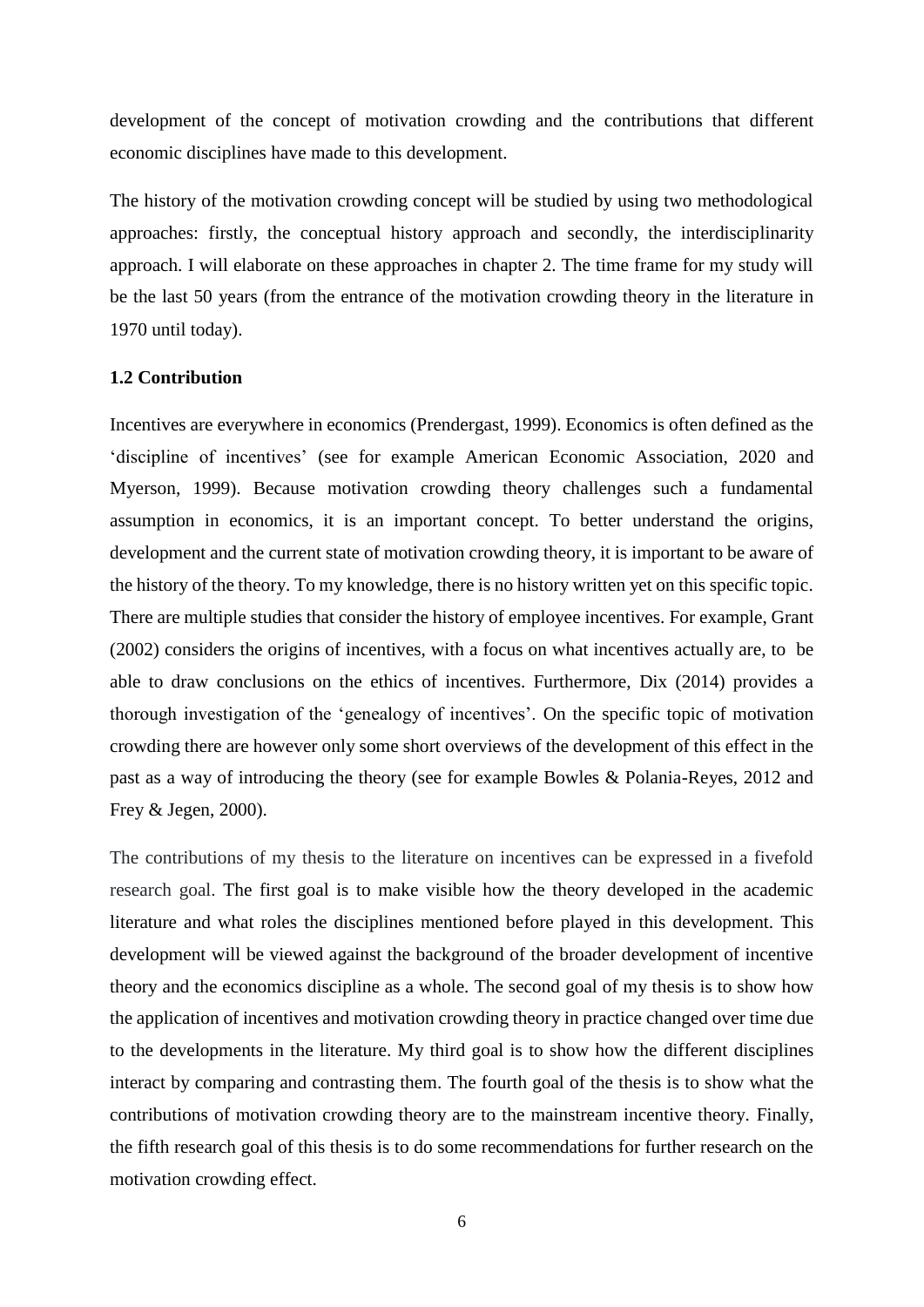Compared to other contributions on the history of incentives my thesis will differ in at least three ways. Firstly, my thesis will be focused on the motivation crowding effect and will be more elaborate than the short introductory histories on this topic which I discussed above. Secondly, the underlying methodology of my thesis is a conceptual history. A conceptual history has, to my knowledge, not been written before on the motivation crowding theory. Finally, I use a pluralism of perspectives to show the development of the theory in the academic literature. I have not found a history on motivation crowding theory or incentive theory yet that uses this interdisciplinary way of looking at the development of the theory.

#### <span id="page-7-0"></span>**1.3 Structure**

The rest of this thesis is structured as follows. In chapter 2, I will elaborate on the methodological approaches used in this paper. In chapter 3, I will review the current state of thinking about incentives in mainstream economic theory. Moving on in this chapter, I will introduce the concept of motivation crowding. I do not want to discuss this theory too extensive in the first chapter, because I believe the main purpose of my thesis is to clarify the (development of) the theory in detail through its history. Chapter 4 will be the main chapter of my thesis, in which I go through the history of the motivation crowding theory on the basis of contributions of multiple economic disciplines (research goal 1). Furthermore, this chapter addresses the development of the way in which motivation crowding theory is visible in practice (research goal 2). In chapter 5 I will compare, contrast and combine the contributions of the disciplines I discussed earlier to shortly sketch the development of motivation crowding theory from a bird's eye view (research goal 3). After I did this, I will be able to outline the way in which motivation crowding theory contributed to the mainstream incentive theory and to the use of incentives in organizations (research goal 4). Chapter 5 will end with some recommendations for future research (research goal 5).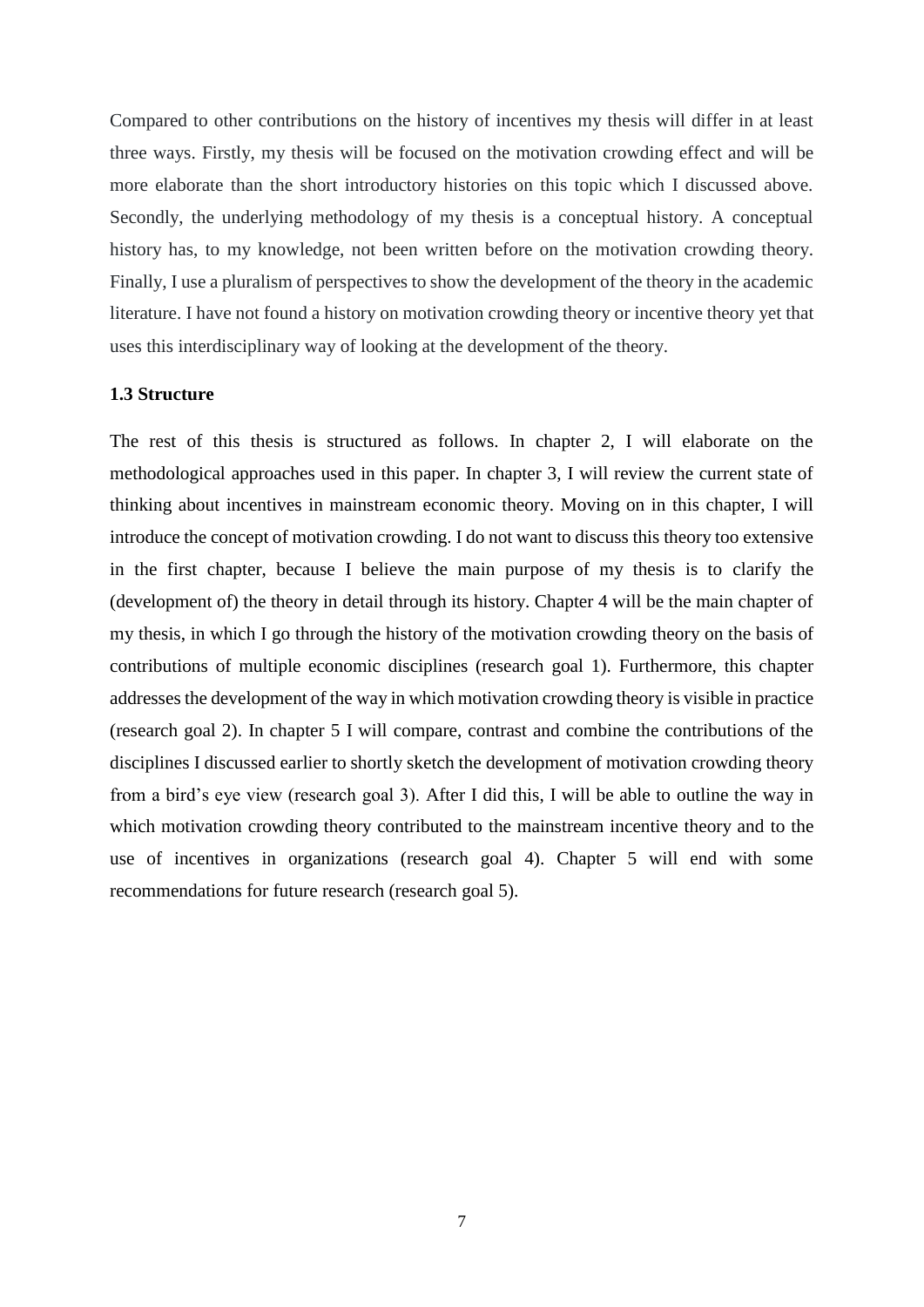### <span id="page-8-0"></span>**Chapter 2 Methodology**

#### <span id="page-8-1"></span>**2.1 Introduction**

In this thesis, I address the five research goals as stated in the introduction by writing a conceptual history of the concept of motivation crowding theory from a pluralistic perspective. For this purpose, I studied literature contributing to this concept by using two methodological approaches: the conceptual history approach and the interdisciplinary approach. These two approaches will be elaborated on in this chapter. The last section of this chapter explains in detail how these approaches will be used in practice in this thesis.

#### <span id="page-8-2"></span>**2.2 A conceptual history**

In this thesis, the conceptual history approach is used to study the development of the motivation crowding effect. A conceptual history tries to discover the development of the meaning of the class of words that form a concept (in this case *motivation crowding*), to the concept as how it is understood today (Goering, 2013, p. 427). Language is important in a conceptual history, because it is impossible to know something when it is not put into words. Therefore, concepts are at the centre of knowledge about the past (Goering, 2013, p. 428-429). As Klaes & Sent wrote, there are two types of conceptual histories: the idealist conceptual history and the institutional conceptual history (Klaes & Sent, 2005 p. 27-29). The idealist conceptual history is an intellectual history. Authors who write an intellectual history trace the underlying development of the content of a concept, independently of the words used to express this concept. An institutional history traces the words that are used for a concept, rather than its content. This methodology is called institutional, because the linguistic construct that is used is determined by the institutions in this 'specific linguistic community' (Koselleck, 1972). Also, an institutional history emphasizes the importance of social-political constructs and underlying institutional structures in shaping the development of a concept such as motivation crowding (Steinmo, 2008).

In this thesis, I use the institutional conceptual history method. This method is suitable for a history about motivation crowding theory, because the concept that is indicated by these words is unambiguous. It is clear what is meant by the words *motivation crowding*. By using the institutional conceptual history method, I take as given the concept of motivation crowding theory as a class of words. Because it is so clear what is meant with 'motivation crowding', it will not be hard to track the development of the concept by using these words as search terms.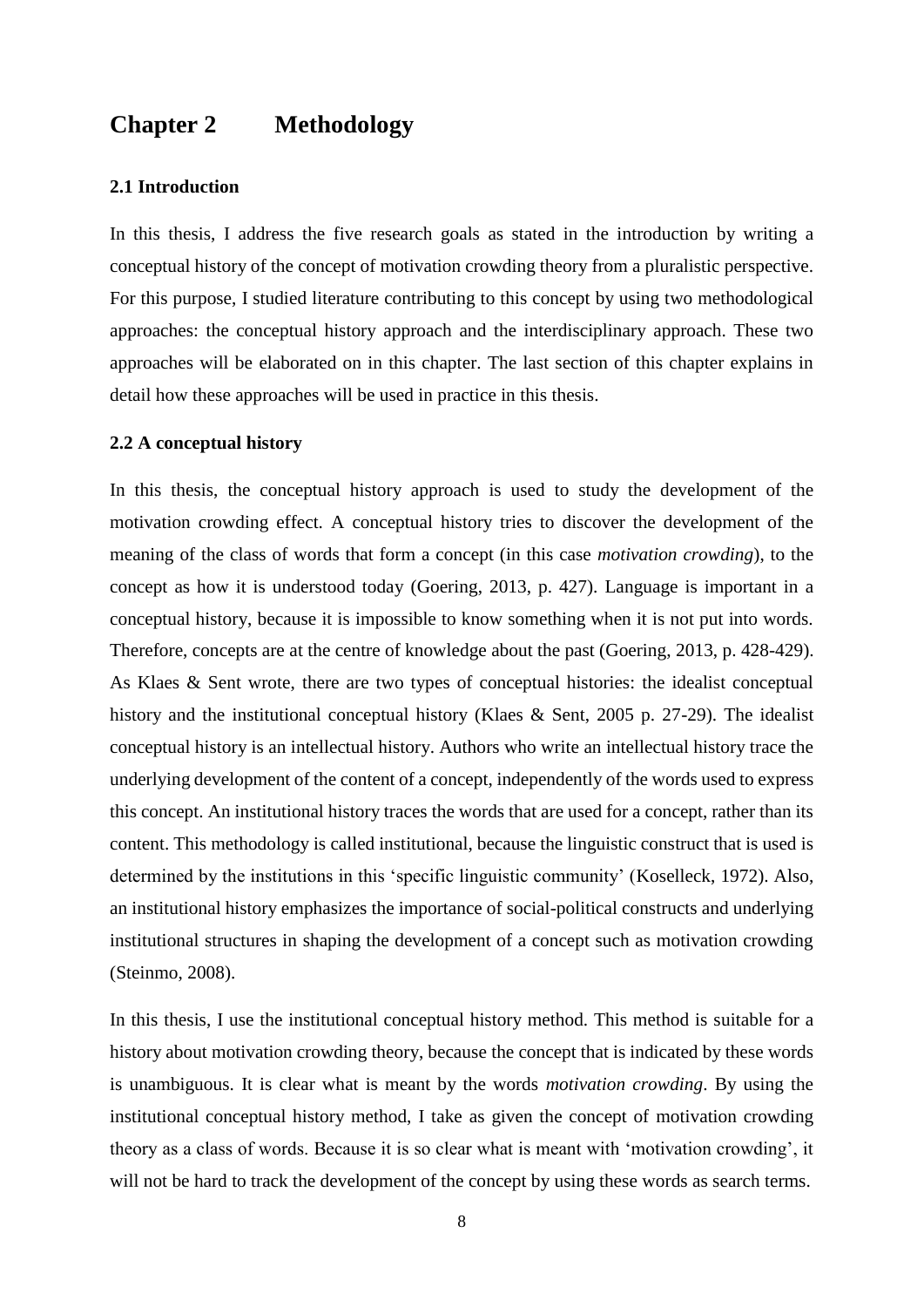#### <span id="page-9-0"></span>**2.3 Interdisciplinarity**

In this thesis, the concept of motivation crowding will be looked at from an interdisciplinary perspective. This means that I will consider contributions to the theory from multiple disciplines. Actually, my thesis practices interdisciplinarity in three ways. Firstly, writing a history on an economic concept is already an integration of the two disciplines of economics and history. Secondly, my thesis combines different economic disciplines, such as behavioral economics and institutional economics. Thirdly, most of the disciplines I will discuss are interdisciplinary themselves. In fact, besides the neoclassical discipline, all the other disciplines in this thesis can be seen as subfields from the interdisciplinary fields of economics and psychology and economics and sociology. Behavioral economics is a subfield from the interdisciplinary field of economics and psychology (Camerer, 1999). Institutional economics can be seen as a subfield of the interdisciplinary field of economics and sociology (see for example Reisman, 2007). Happiness economics combines economics with both psychology and sociology (see for example Frey & Stutzer, 2002). Finally, ethics often applies a sociological or psychological view on economics. In the following section, I will first make some general comments on interdisciplinarity. Afterwards, I will give a short introduction to the interdisciplinary fields of economics and sociology and economics and psychology.

#### <span id="page-9-1"></span>*2.3.1 Some general comments on interdisciplinarity*

To start with, it is important to define interdisciplinarity. I agree with Mäki & MacLeod (2016, p. 325) that interdisciplinarity is not necessarily about integration: a good interdisciplinary study does not have to integrate different disciplines. Interdisciplinarity already exists when there is some relationship between multiple disciplines (Mäki, 2016, p. 331). Therefore, interdisciplinarity also means just studying a concept from different perspectives. The latter is what I do in chapter 4 of my thesis. Besides using the contributions of different disciplines, the contributions of the disciplines to motivation crowding theory will also be compared and contrasted.

Next, I should discuss why interdisciplinarity is relevant (in general and for my thesis). Barry, Born & Weszkalnys (2008) argue that there are at least three reasons for interdisciplinarity: accountability, innovation and ontology. I believe that for this thesis ontology and accountability are the most important drives to use an interdisciplinary approach. The ontological reason can be explained as changes in (the way of thinking about) the reality of a concept due to the interdisciplinary approach (Barry, Born & Weszkalnys, 2008, p. 25). In my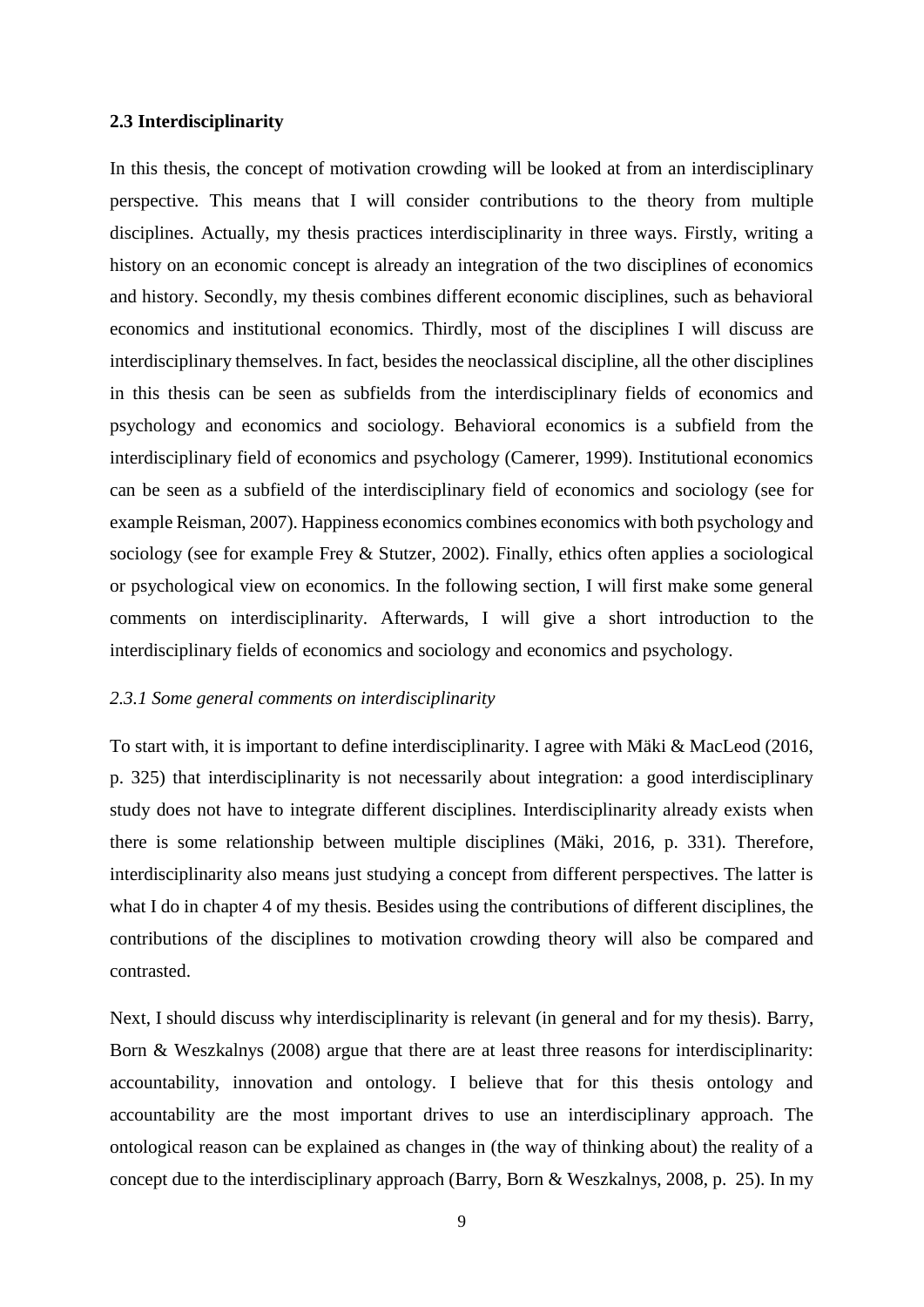thesis this means that I intend to change the way of thinking about the motivation crowding concept, because I want to show that it has been influenced by different disciplines in the past.

Accountability can be explained as giving practical relevance to academic research (Mäki, 2016, p. 333). Interdisciplinarity combines different scientific disciplines, because most issues in the real world do not play within just one discipline. Therefore, these issues can be best resolved by addressing them from an interdisciplinary perspective (Mäki, 2016, p. 333). For this reason, interdisciplinarity makes economic research practically and socially relevant (MacLeod, Merz, Mäki & Nagatsu, 2019, p. 545). After all, strict (neoclassical) economic models are often too rigid and do not reflect the real world well (Sent, 2004). The rationality assumption is the basis of many useful economic models. These models are often not able to reflect what is really going on, because they leave out the social and psychological truth that people are not rational at all. As we will see in the next chapters, motivation crowding is an example of a concept that challenges a neoclassical concept (the working of incentives) and the rationality assumption. The concept has been developed in multiple (interdisciplinary) fields. Therefore, it is important to consider all these disciplines in researching the history of this concept. I think this makes my thesis and the lessons drawn from it more complete and more accountable.

Now that I have established that interdisciplinarity is important, I should acknowledge that it is at the same time a challenging research method (MacLeod, Merz, Mäki & Nagatsu, 2019, p. 546). To be able to understand the interactions of different disciplines, for example economics and psychology, a systematic approach is important (MacLeod, Merz, Mäki & Nagatsu, 2019, p. 546). Therefore, I will perform my research in a structured way, as will be explained in section 3 of this chapter. Other challenges in interdisciplinarity that are mentioned in the literature are institutional and methodological challenges. An example of an institutional challenge is communication between different disciplines, because they both have their own jargon (MacLeod, 2018, p. 698). A methodological challenge can be for example that researchers from one discipline do not understand a method or model that is specific for the other discipline (MacLeod, 2018, p. 707-709). However, these challenges do not apply to this thesis. The reason for this is that the only thing I actually do is bringing together theories that are already interdisciplinary. As mentioned before, in behavioral economics for example, economics and psychology are already integrated. This goes for all the disciplines considered in my thesis, except for neoclassical economics. I only study the historical development of a concept in these different interdisciplinary fields, whereby I use the same methodology for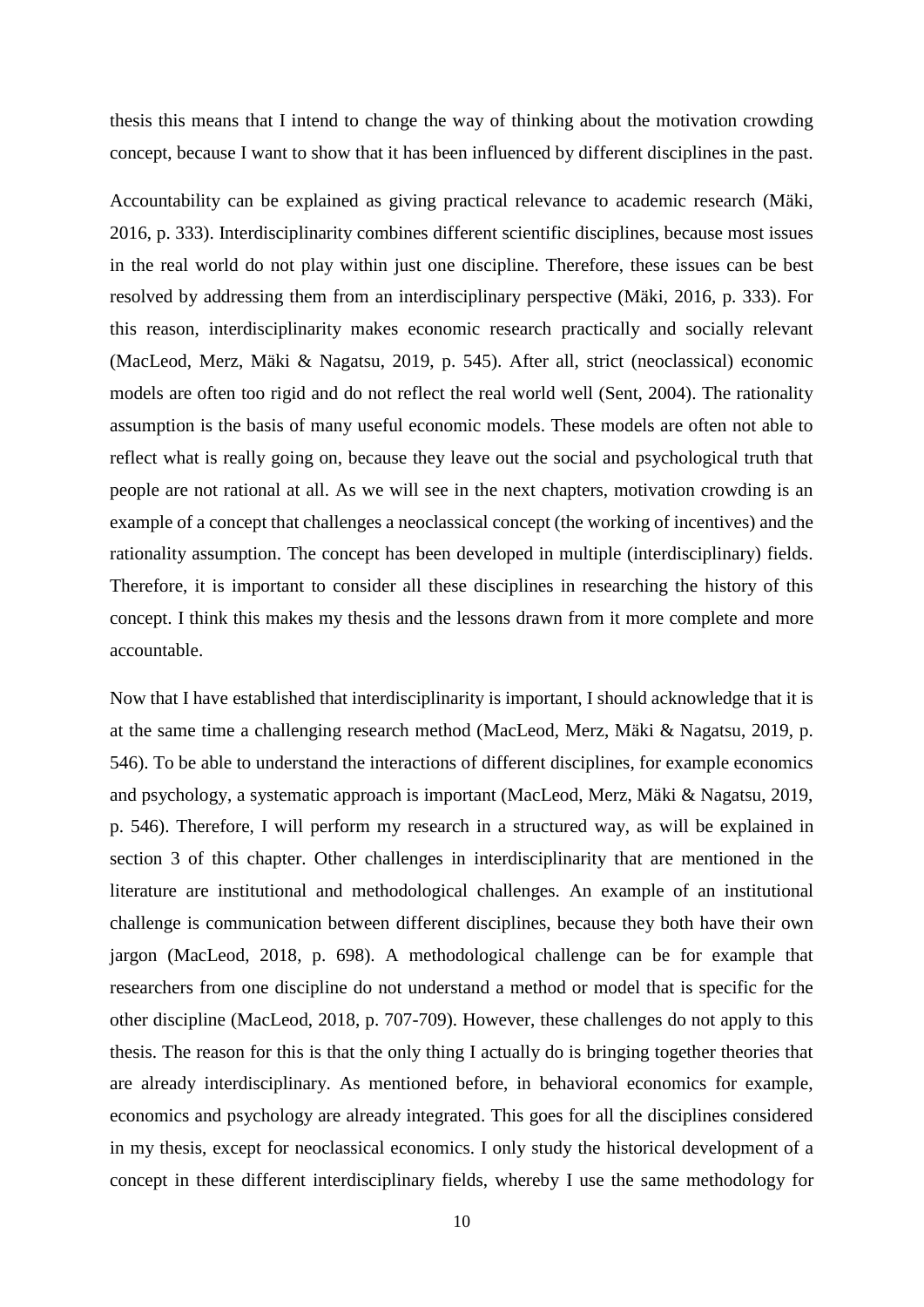every discipline. Finally I will integrate these disciplines, but also in this case the institutional and methodological challenges do not play a role. There are some other challenges I see in doing this type of interdisciplinary research. For example, it might be hard sometimes to establish to which discipline a paper belongs. How I will solve these problems will be explained in section 3 of this chapter.

#### <span id="page-11-0"></span>*2.3.2 Economics and sociology*

**.** 

Since the beginning of the twentieth century, economics and sociology have been combining their forces in many ways (Swedberg, 2003, p. 1). The relevance of sociology has grown over the century and is still growing in contemporary economics (Zafirovski, 2016). The interdisciplinary field of economics and sociology is called economic sociology or socioeconomics (Zafirovski, 2016). Since economics is a social science, it is obvious that it needs sociology to be practically relevant. Economic models are useful to study economic theory, but to make sense in the real world, social factors should be included in these models and theories. There is a lot to tell about economic sociology, but for my research just a short introduction to the field will be sufficient, so I will limit myself to this.

Weber, Comte, Marshall, Pareto and Durkheim are often considered to be the founders of economic sociology (Zafirovski, 2016). Other important people in this field are for example Schumpeter, Keynes, Veblen and Akerlof. Economic sociology deals with all sociological factors that influence the economy. By doing this, it brings new dimensions into economics, for example ethical and cultural dimensions. Without trying to give a comprehensive overview, I will discuss some examples of the major topics in economic sociology.<sup>1</sup> First of all, economic sociology provides new insights to the economic market theory. Where pure neoclassical economics proposes the idea of an efficient market, economic sociology opposes this idea, by arguing that there are many social factors influencing the market (Zafirovski, 2016, p. 66). Examples of these factors are culture, social status, social networks and furthermore ethical, political and institutional influences. Another major issue in contemporary economic sociology is the socially-embedded individual. Where pure neoclassical economics examines the preferences of the individual and states that the individual will make rational choices on the basis of these preferences, economic sociology criticizes this idea in a few ways. Firstly, it notes that an individual's preferences are not given, but that they are socially embedded, just like the

<sup>&</sup>lt;sup>1</sup> For an extensive overview of issues in contemporary economic sociology see Davis & Dolfsma, 2008.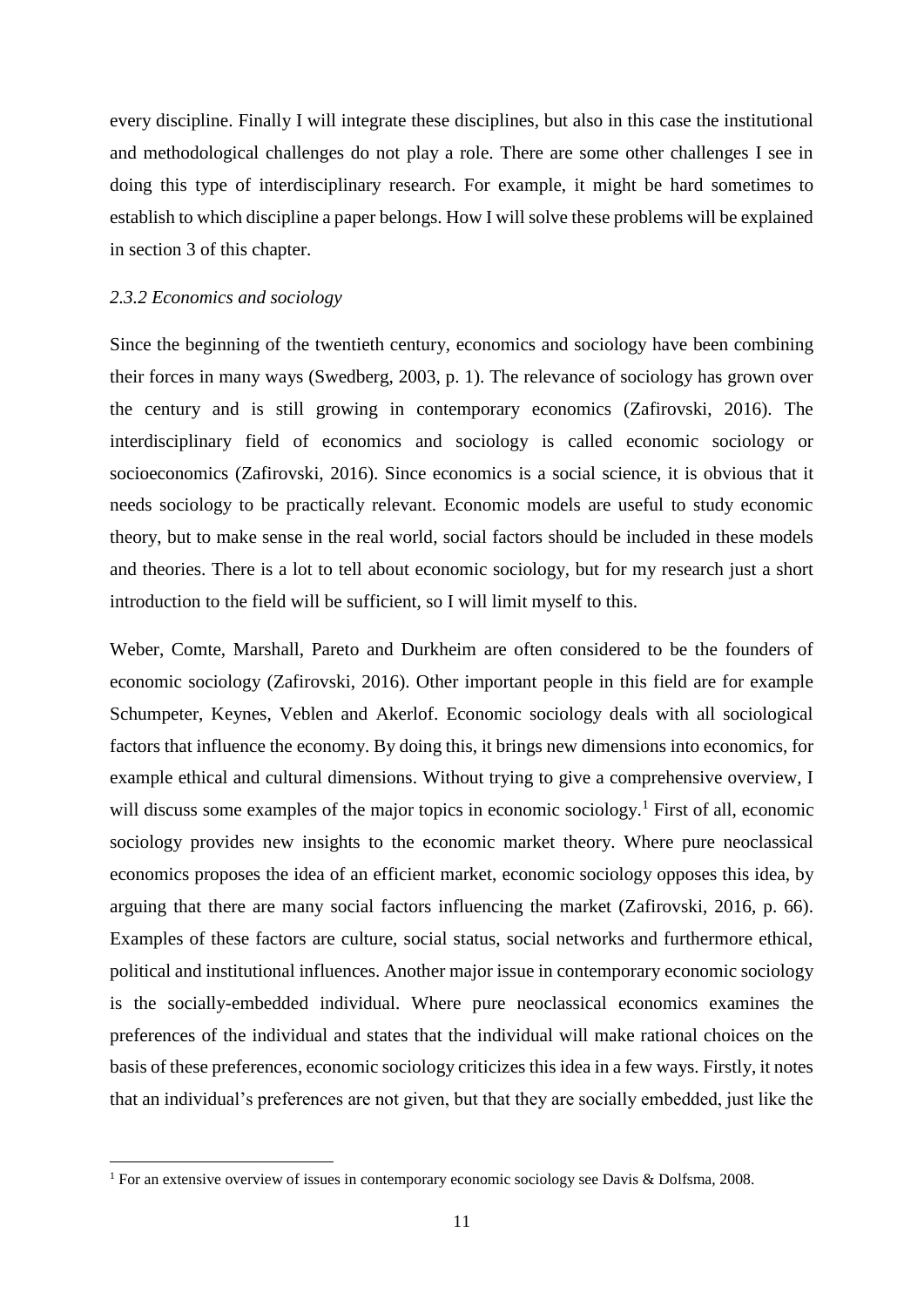individuals themselves. Furthermore, it adds that an individual's preferences can be in conflict with each other (Davis & Dolfsma, 2008, p. 77-78).

Other major topics in economic sociology are well-being and institutions. These topics are the most important to my thesis and will therefore be shortly introduced in this section as subfields (happiness economics and institutional economics) of economic sociology. Institutional economics stresses the importance of all kinds of formal institutions (like rules and laws) and informal institutions (like behavioral norms) (Williamson, 2000). Institutional economics has a focus on the context of a situation. For the subject of my thesis, this means that the context influences the way in which extrinsic incentives affect intrinsic motivation and that it is important which extrinsic incentives are used. Organizations and individuals are influenced by the institutions in a certain context. New institutional economics is a version of institutional economics that adds instiutions to neoclassical economics, which makes it a more mainstream discipline (Williamson, 2000, p. 595-596).

Happiness economics stresses that happiness should be the ultimate goal in economics instead of money, because people's well-being is very relevant. Money makes people happy on the short term, but on the long term other factors are more important for people's happiness (Reyes-García et al., 2016, p. 2-3). Therefore, happiness economists do not express welfare in income or GDP, but instead in terms of well-being (Van Praag & Ferrer-i-Carbonell, p. 3-8). This wellbeing is influenced by all kinds of economic factors, like unemployment, inflation but also factors like marriage. Thus, happiness economics argues that it is important to look at what makes people happy and what does not make them happy (Frey & Stutzer, 2002, p. 171). Since people's intrinsic motivation influences and is influenced by their happiness, happiness economics may also play a role in motivation crowding theory. Furthermore, motivation crowding out theory also has some ethical aspects related to people's well-being.

#### <span id="page-12-0"></span>*2.3.3 Economics and psychology*

The ideas of economics and psychology are combined in the interdisciplinary field of economic psychology. This field has two main research interests (Lea, 2015). Firstly, economic psychology studies the underlying psychological background behind economic behavior. This field of research is called behavioral economics. Secondly, economic psychology studies the influence of economics on psychological processes. Some examples of topics in both research areas will be provided later in this paragraph. The combination of economics and psychology is useful for the economics discipline, because psychology provides new insights to economic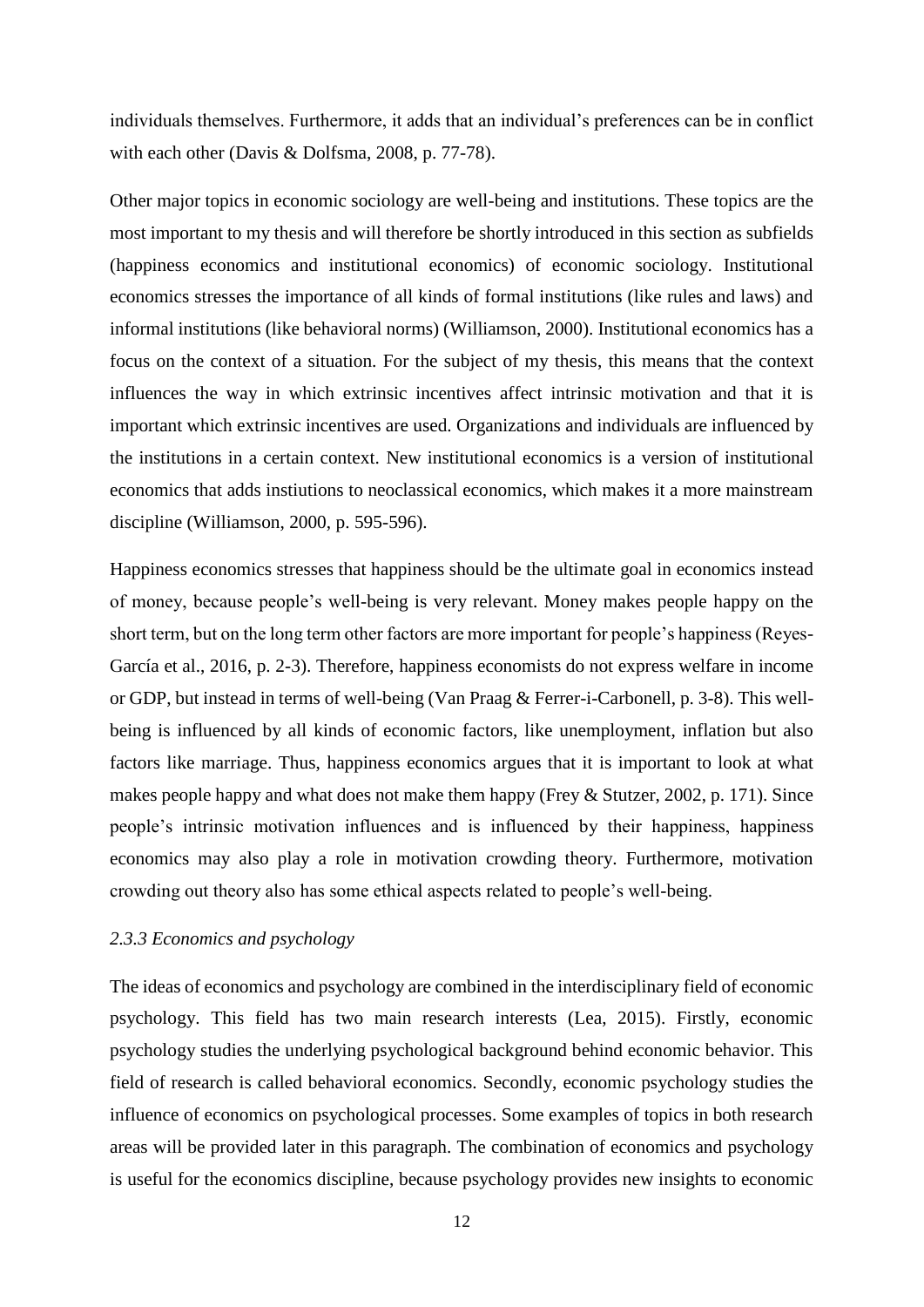models. These insights can in turn be useful for economic policy and, as a matter of fact, are nowadays often used in public policy making (Harford, 2014). The contribution of psychology to economics is important, as can be illustrated by the growing attention for behavioral economics in the past (see for example Sent, 2004).

Two major names in contemporary economic psychology are Kahneman & Trversky (Sent, 2004, p. 743). Other important writers in this field are for example Camerer, Rabin and Akerlof (in contemporary behavioral economics) and Simon & Loewenstein (in an older version of behavioral economics) (Sent, 2004, p. 737). Just like in economic sociology, there is also a lot of literature in the field of economic psychology. In this section, I can again just give a short introduction to the field. $2$ 

Behavioral economics is mainly about decision-making by individuals. Behavioral economists study the psychological factors behind the decisions that people make. Their method is as follows: firstly, they provide evidence that individual behavior is in a certain way not as predicted by the economic model. Next, they propose a behavioral theory that shows how this deviation from the economic model can be explained (Sent, 2004, p. 748). They often use experiments as their research method (Sent, 2004, p. 748). An example of a main finding by behavioral economics is that of bounded self-interest (Mullainathan & Thaler, 2015). People are not completely self-interested, as was argued by neoclassical economics. Instead, they are often willing to put other people's interest before their own.

As mentioned before, another subfield in economic psychology studies the impact of economics on psychological processes. For example, it was found that high economic development can have negative effects which are caused by a lot of stress (Holmes & Rahe, 1967). This is an example of research that studies the effects of the economy on human well-being. Happiness economics, discussed before as a subfield of economic sociology, can therefore also be seen as a subfield of economic psychology. Another example of research in this field is the influence of incentives on people's actual behavior, which is the specific topic of this thesis.

#### <span id="page-13-0"></span>**2.4 How the approaches will be applied in my thesis**

**.** 

Combining the conceptual history and interdisciplinarity approaches, I will now explain what using these approaches means in practice. For my research, I use the JSTOR database, because

<sup>&</sup>lt;sup>2</sup> For an extensive overview of issues in contemporary economic psychology see for example Altman, 2016 and ScienceDirect, 2020.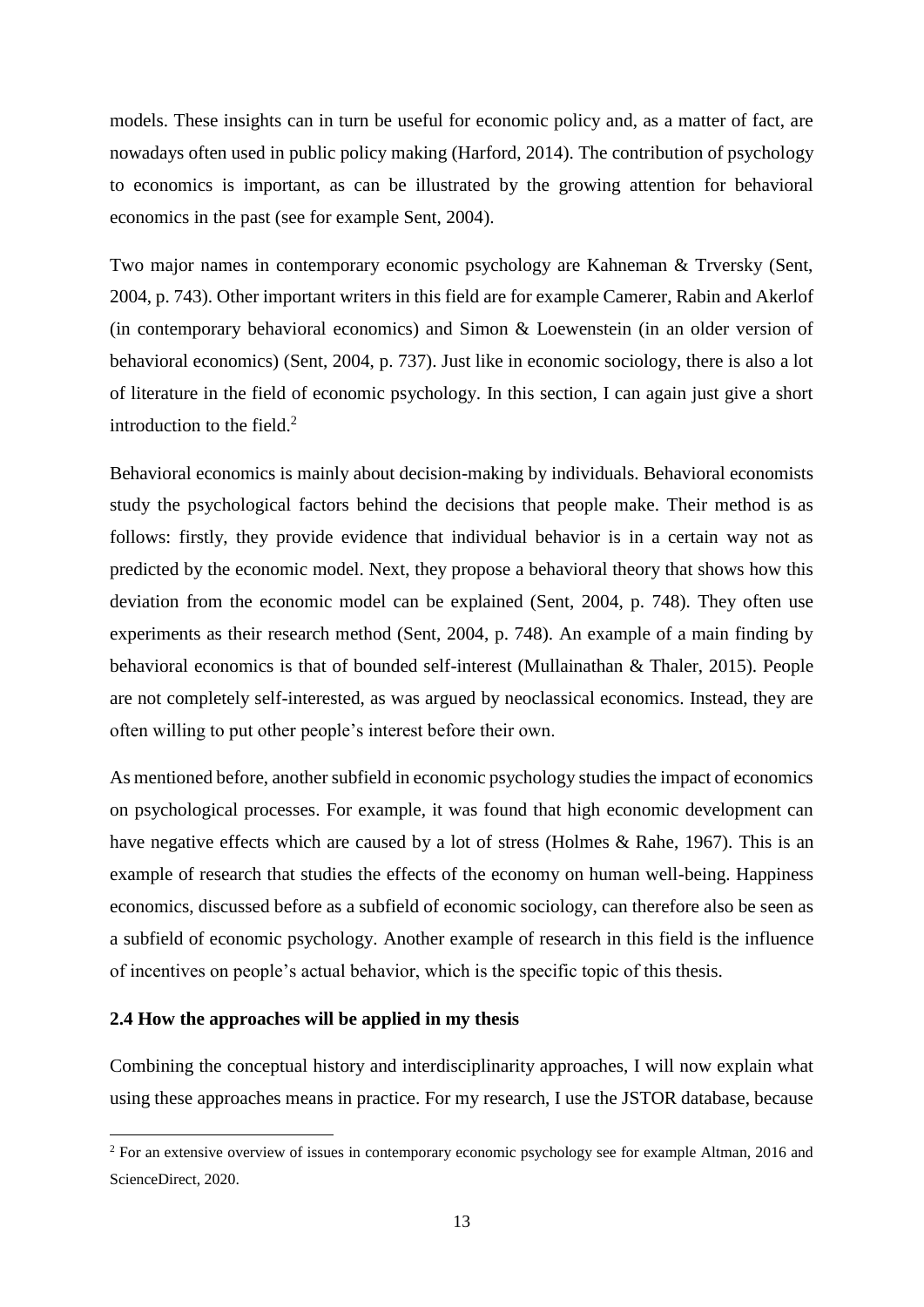this database contains all articles from more than 2.000 journals in all kinds of disciplines (https://www.about.jstor.org). Therefore it is a large database that covers the main articles in the field. Furthermore, the database generally is representative of the historical developments of concepts (Klaes & Sent, 2005, p. 30).

In JSTOR, I used 'motivation crowding' as my search term. Other terms are also used for the same or comparable ideas – *cognitive evaluation theory*, *the overjustification effect*, the *hidden costs of rewards* – however, considering the size of the master's thesis, I decided to focus my research on tracing the development of the linguistic construct of the more economic term 'motivation crowding'. Because I also used the insights of some influential overview papers (Deci, Koestner & Ryan, 1999; Gneezy, Meier & Rey-Biel, 2011; Bowles & Polania-Reyes, 2012), that cover a large part of the literature on motivation crowding and all the related concepts named above, my literature collection is still representative.

I selected the following subjects to search in: business, economics, finance, general science, labor & employment relations, management & organizational behavior, psychology, political science, public policy & administration and sociology. Furthermore, I narrowed my search down to the years 1970-2020, because – as discussed before – this is the time frame for my study. This selection yields 2.858 search results. I did not only use the results that came up, but I also sometimes used references that were mentioned in the search results. It was impossible for me to use all these results in my thesis. Therefore, I only used the literature from which I think it is important to sketch the development of the motivation crowding theory.

From the literature found and selected using this method, I first established to which discipline they belong. The economic disciplines I distinguished are behavioral economics, institutional economics, neoclassical incentive theory combined with game theory, happiness economics and ethical economics. The first method I used to establish to which discipline the literature belongs is to look at the content of the study itself. In many cases, it was then clear already to which discipline the paper belongs. An alternative method to find out to which discipline literature belongs is to look up the authors' research background. Also, the journal in which the article was published often provides information about the discipline. Some of the literature fit into multiple disciplines. In these cases I decided into which discipline it fit best considering the context of the rest of the literature or I simply placed the paper in both categories.

After I finished dividing the literature into different disciplines, I studied the literature found for each discipline to see what this discipline contributed to the theory of motivation crowding.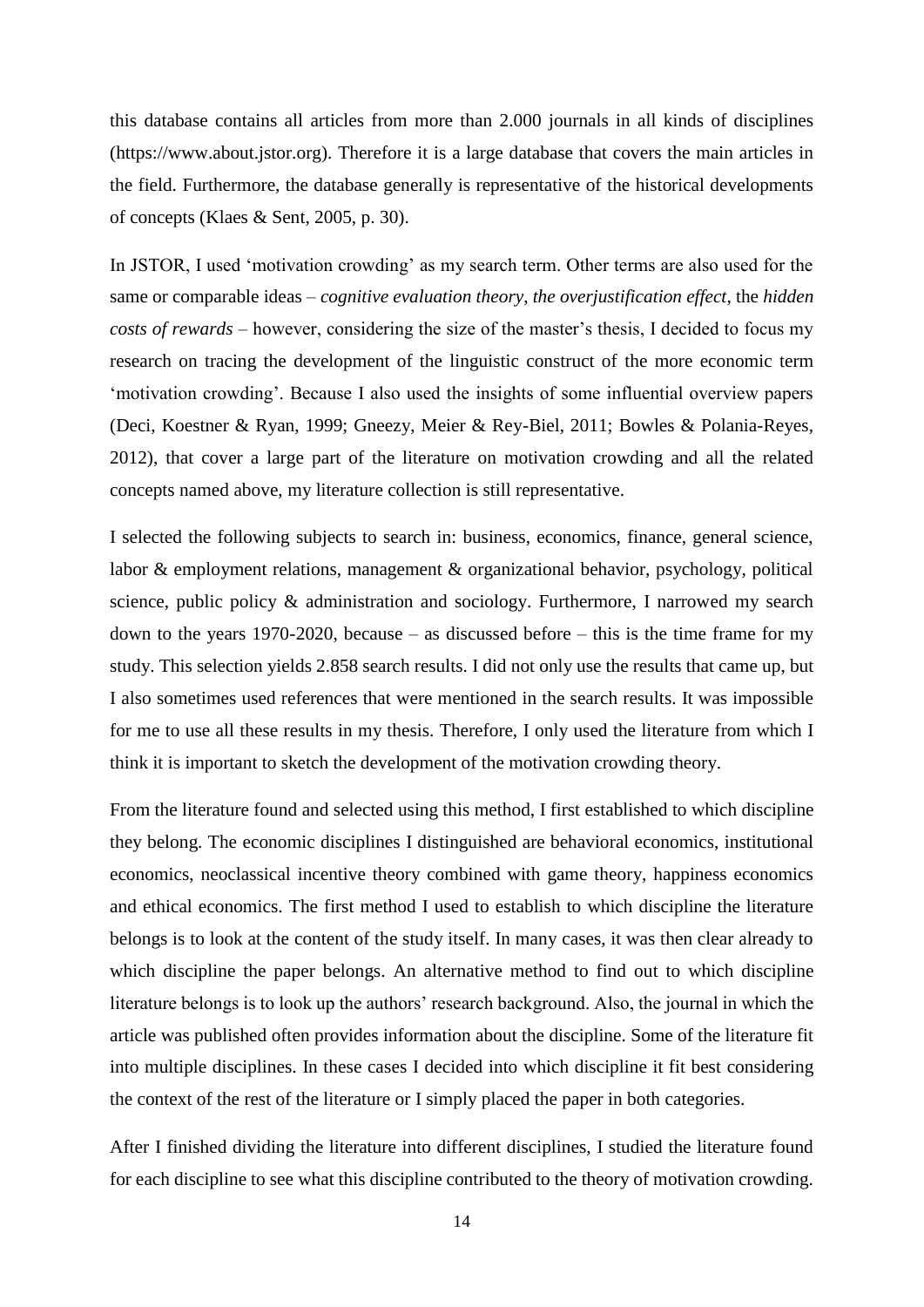The next step was to determine what the most important findings are and to summarize the contributions of these disciplines. These contributions were then assembled and compared to other contributions, so that I could draw connections between them. Finally, I was able to provide a structured historical overview of the contributions of all these economic disciplines.

The difficulty in using the method of dividing the literature in different disciplines was to still see the bigger picture. Therefore, I also transcend the different disciplines. In the final chapter I compare, contrast and combine their contributions to sketch the development of the concept from a bird's-eye view and to draw some lessons and paths for future research from this history.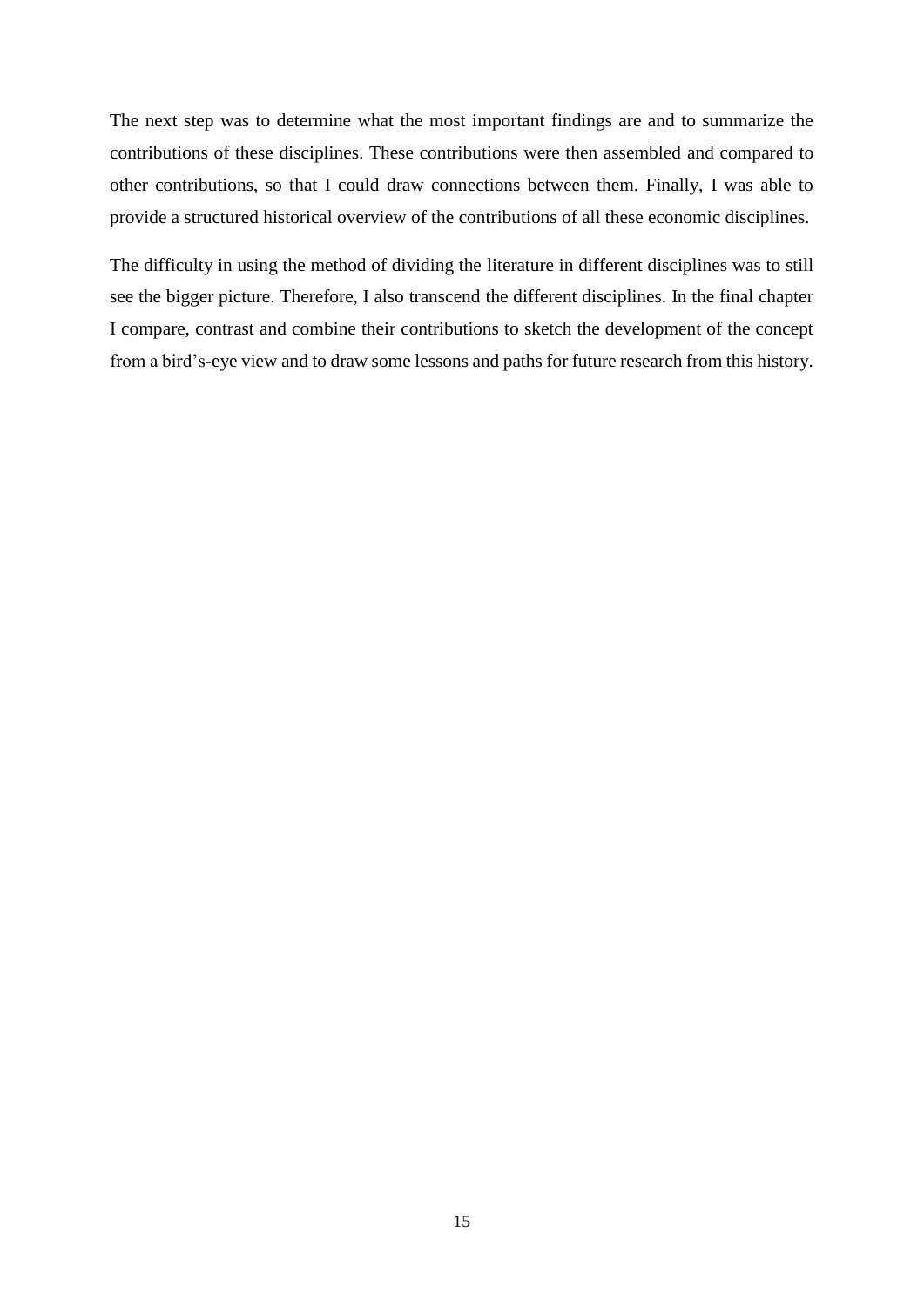# <span id="page-16-0"></span>**Chapter 3 The development of the mainstream theories on incentives and an introduction to motivation crowding**

#### <span id="page-16-1"></span>**3.1 Introduction**

This chapter will explain the (development of) the 'state of the art' incentive theory from a bird's eye view and give a short introduction to the motivation crowding effect. Discussing the mainstream incentive theories is useful, because it provides the reader of the thesis with a general understanding of these theories, which is necessary to understand the concept of motivation crowding and why it is a crucial concept in incentive theory. Also, having a broad view on the development of the mainstream economic incentive theory is useful for the understanding of the development of the motivation crowding concept. Furthermore, to be able to draw lessons from the development of the motivation crowding theory for contemporary incentive theories we should have an idea of these contemporary incentive theories.

Since incentive theory is so fundamental in economics, there is a vast amount of literature and theories on incentives. Therefore it will not be possible to discuss all the theories on incentives in this chapter. I will limit myself to the basics and address some important topics in this field that are relevant for my discussion in the next chapters. The focus will be on neoclassical incentive theory. Although there are other incentive theories, agency theory is the most important one (Yang, 1991). Furthermore, incentive theory highly rests on game theory, which has become an important of neoclassical economics.

The chapter will start by explaining why we actually need incentives (section 3.2). Then, I will discuss how incentives work (section 3.3). In both of these sections, some of the most important theories on incentives will be highlighted. Next, I will discuss some criticisms on incentive theory and some reasons why incentives do not always work (section 3.4). The motivation crowding theory is one of these reasons and will be introduced in section 3.5. Motivation crowding theory will only be introduced shortly, because it is the goal of the next chapter to discuss the (development of) the theory in detail through its history. In this chapter, only the basic ideas behind the theory will be discussed, so that the reader has a broad idea of the theory when it will be discussed in the next chapter.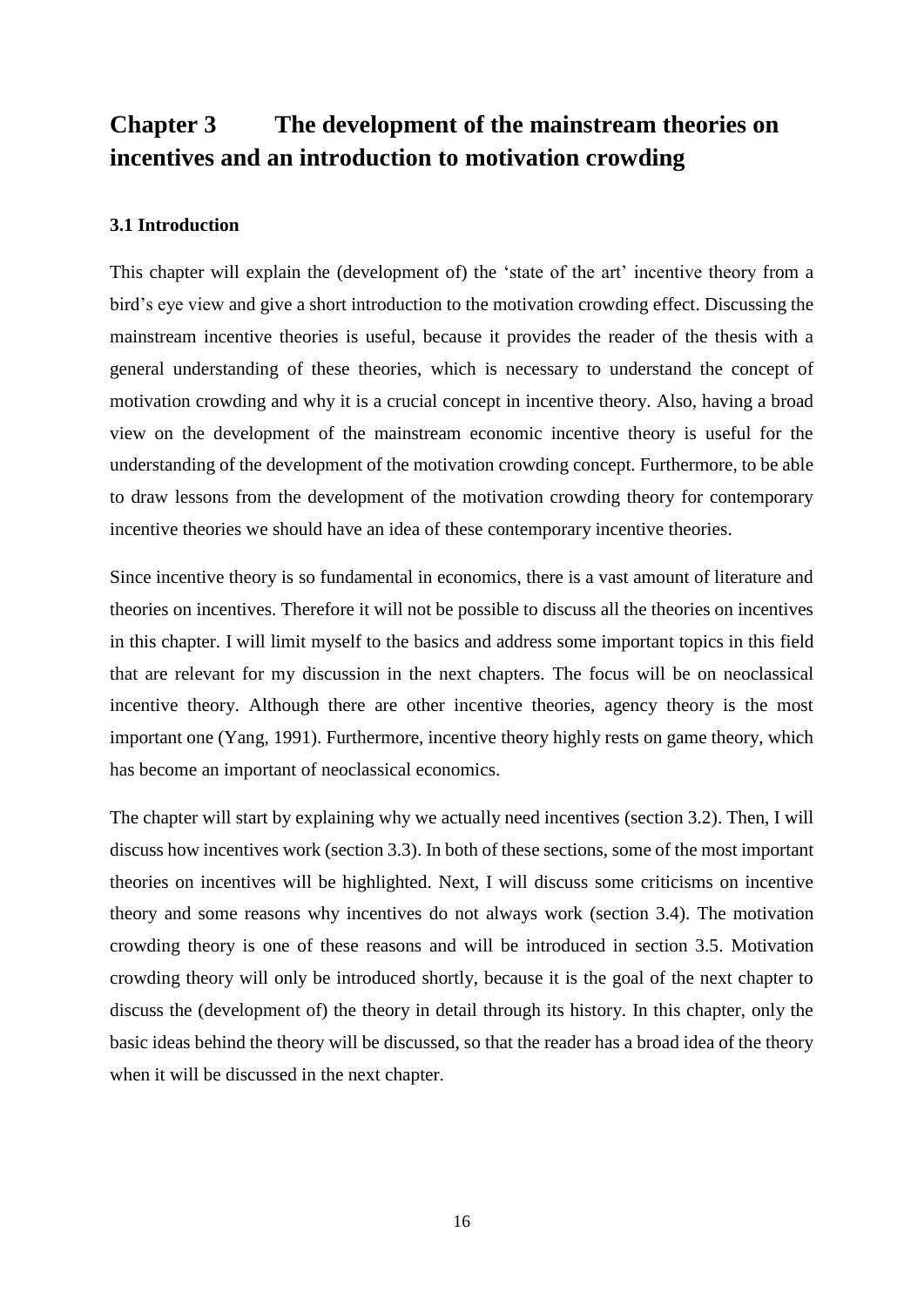#### <span id="page-17-0"></span>**3.2 Why do managers use incentives?**

 $\overline{a}$ 

Agency theory states that the goals of the principal (the employer) and the agent (the employee) are conflicting. That is because the employer wants the employee to act in the best interest of the company, mainly by putting in maximum effort, while it is not in the employee's best interest to put in a lot of effort. Both the principal and the agent are self-interested, so they will both try to maximize their utility (Yang, 1991). Based on this, the agent makes decisions as to how much effort he puts into his work. These basic ideas underlying agency theory came up in the last part of the 19<sup>th</sup> century, in the time of the industrialization (Dix, 2014). During the  $20<sup>th</sup>$ century, the knowledge on incentives broadened and deepened and many different incentive theories were developed.

In an employer-employee relationship, an (employment) contract is constructed. Contract theory, which came up in economics in the second half of the  $20<sup>th</sup>$  century (see for example Arrow, 1971 and Holmström, 1979), deals with conflicting interests of principal and agent. Therefore, contract theory can be seen as the underlying basis of agency theory.<sup>3</sup> The principal has to design these contracts carefully. He has to trade off two concerns: the principal wants to give incentives to employees to put in effort, but this leads to risk sharing by the agent, who will then require a higher wage for this risk (Milde, 1987). The problem of risk sharing comes up when the principal pays the agent for his performance based on his output. However, the output does not only depend on the agent's effort, but also on risk coming from outside. When the agent is paid for the output, the risk is partly transferred to the agent. The agent is supposed to be risk averse, because he is less able to diversify than the principal is (Eisenhardt, 1989, p. 60-61).Therefore, the agent will require a compensation for bearing this risk (Eisenhardt, 1989 and Homström & Milgrom, 1991).

In constructing employment contracts, several problems can arise. The two most fundamental contracting problems are *moral hazard* and *adverse selection*. They both have to do with decision-making by the agent. Moral hazard is the problem that the employee does not bear the risk for him putting in less than maximum effort. The source of this problem is incomplete information (Yang, 1991, p. 283-284). The employer cannot monitor the employee's effort, but

<sup>&</sup>lt;sup>3</sup> Although most incentives in employer-employee relationships are provided in the employment contract, it is important to note that incentives do not necessarily have to be based on contracts. For example, career concerns (which are not incentives provided in a contract) can also be important incentives for employees (Gibbons, 2005, p. 8-10).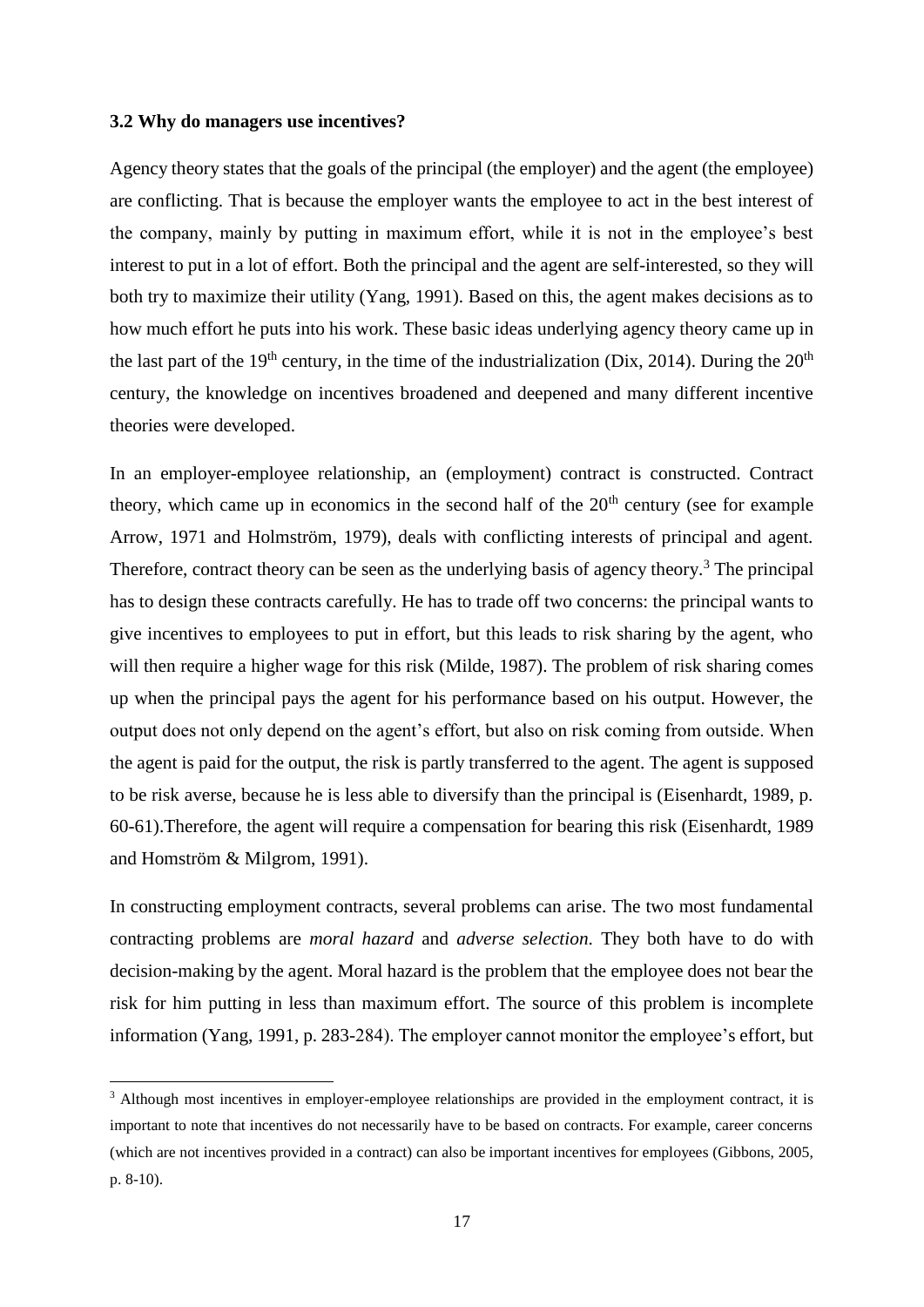only his output (Yang, 1991, p. 284). After all, the employer does not have complete information on what the employee is doing and on how much effort he is putting into his work. The employee does not tend to reveal this information to his employer. Hence, the employer cannot contractually enforce that the employee puts in 'maximum' effort (Ronen & Balachandran, 1995). Therefore, the employee has no reason to put in maximum effort. As a consequence, the employer must find a way to make sure the employee does put in maximum effort. He does this by motivating the employee to act in the company's best interest. The employer provides incentives to the employee, which maximize the employee's utility if he acts in the way the employer wants. Hereby, the interests of the principal and the agent are aligned.

While moral hazard arises during the employment relationship, adverse selection is the problem that comes up before signing the employment contract (Yang, 1991, p. 287). At this moment, the future employee has again more information about, for example, his productivity, than the employer. As a consequence, future employees tend to self-select in a way that is unfavourable for the employers (Greenwald, 1986). Therefore, the employer has to design a job contract that incentivizes the employee to work hard and to be 'honest' about his capabilities (Yang, 1991, p. 287). To be able to get the information about the employee's capabilities, the employer must give an incentive to the employee which is called the *information rent* (Norman & Chisholm, 2014).

Concepts as risk sharing, moral hazard and adverse selection have all been developed in contract theory, which advanced the understanding of incentive theory. They were mostly abstract mathematical concepts that rested on strict assumptions and were meant to provide a better theoretical understanding of agency theory (Dix, 2014).

#### <span id="page-18-0"></span>**3.3 How do managers use incentives?**

Managers use incentives to motivate employees in several ways. A lot has been written and many models have been constructed on how to design the best incentive systems. This literature is situated in the field of mechanism design theory. Mechanism design theory came up in the 1970s, around the time game theory had become popular in economics, and that is no coincidence: mechanism design theorists are using the game theoretical constructs to develop mathematical models as to how incentives should be designed (Dix, 2014, p. 113-118). In 2007, Hurwicz, Maskin and Myerson won the Nobel Prize in economics for their contributions to mechanism design theory (Royal Swedish Academy of Sciences, 2007).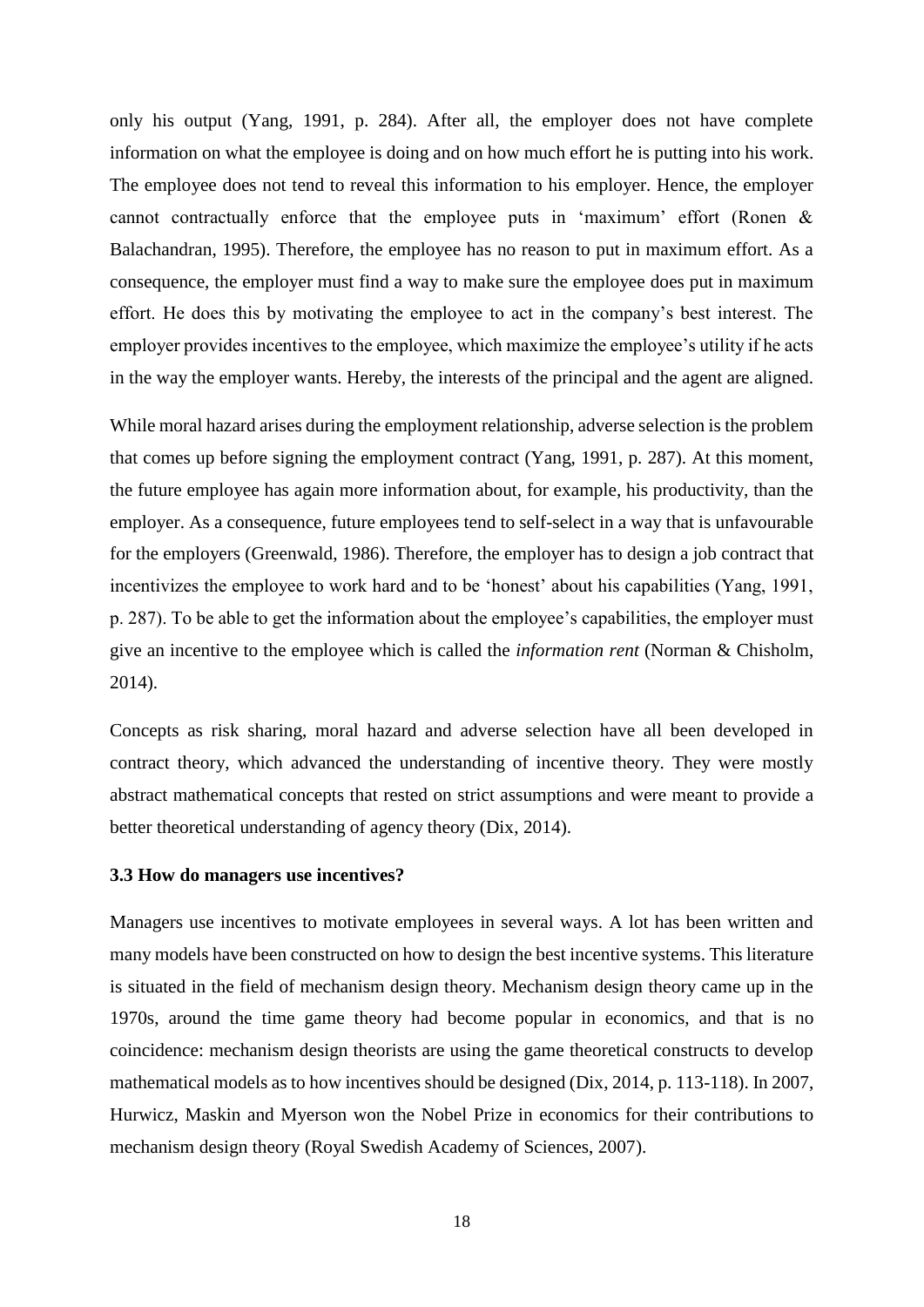Considering the problem of asymmetric information and the fact that agents could use this to their advantage, mechanism design theorists look for *incentive compatibility*. An incentive compatible mechanism is a mechanism *"for which participants in the process would not find it advantageous to violate the rules of the process"* (Ledyard, 1989, p. 141). An example of violating 'the rules of the process' is free-riding (Ledyard, 1989, p. 142). When an arrangement is incentive compatible, it provides the best possible result for the principal (Milde, 1987, p. 41). In this situation, the employee will be honest to the employer about its private information. Incentive compatibility is a game theoretic concept, which means that the incentive compatible result is the equilibrium outcome: there is no better option in this situation. The agents and principals as players of the game will make decisions (for example on how much effort to put in the work) whereby they maximize their utility. The decisions the agents make are based on their preferences, which can be influenced by the incentives the employer gives.

Game theory is used in incentive theory to study the 'rules of the game': which decisions do players make and, based on that, what is the incentive compatible outcome? (Trost & Heim, 2018, p.  $7$ ).<sup>4</sup> The game can result in different kinds of equilibria, of which the most important in this field are Nash equilibria (the player's strategy is optimal under the condition that the other players play the equilibrium strategy as well) or equilibria in dominant strategies (the player's strategy is optimal no matter what the other players do) (Trost & Heim, 2018, p. 7).

In the literature on incentives, many models for incentive compatibility in different situations have been developed. In the following, I will start to explain the 'standard' static principalagent model, with one principal and one agent. Afterwards, some other models that extend the standard model will be addressed. For this thesis it is only necessary to discuss the models that have a link with the discussion in the next chapters. For example, some of the models explained in this chapter will be altered once the motivation crowding theory is taken into account. There are many other principal-agent models and extensions to the models, that will not be discussed in this chapter.<sup>5</sup> In my discussion of the different models, I will refer to the employer with principal and to the employee with agent.

**.** 

<sup>&</sup>lt;sup>4</sup> For a more extensive discussion of how incentive compatibility as a game theoretic concept works, see Trost & Heim, 2018.

<sup>5</sup> For a more complete overview of different models see for example Prendergast, 1999.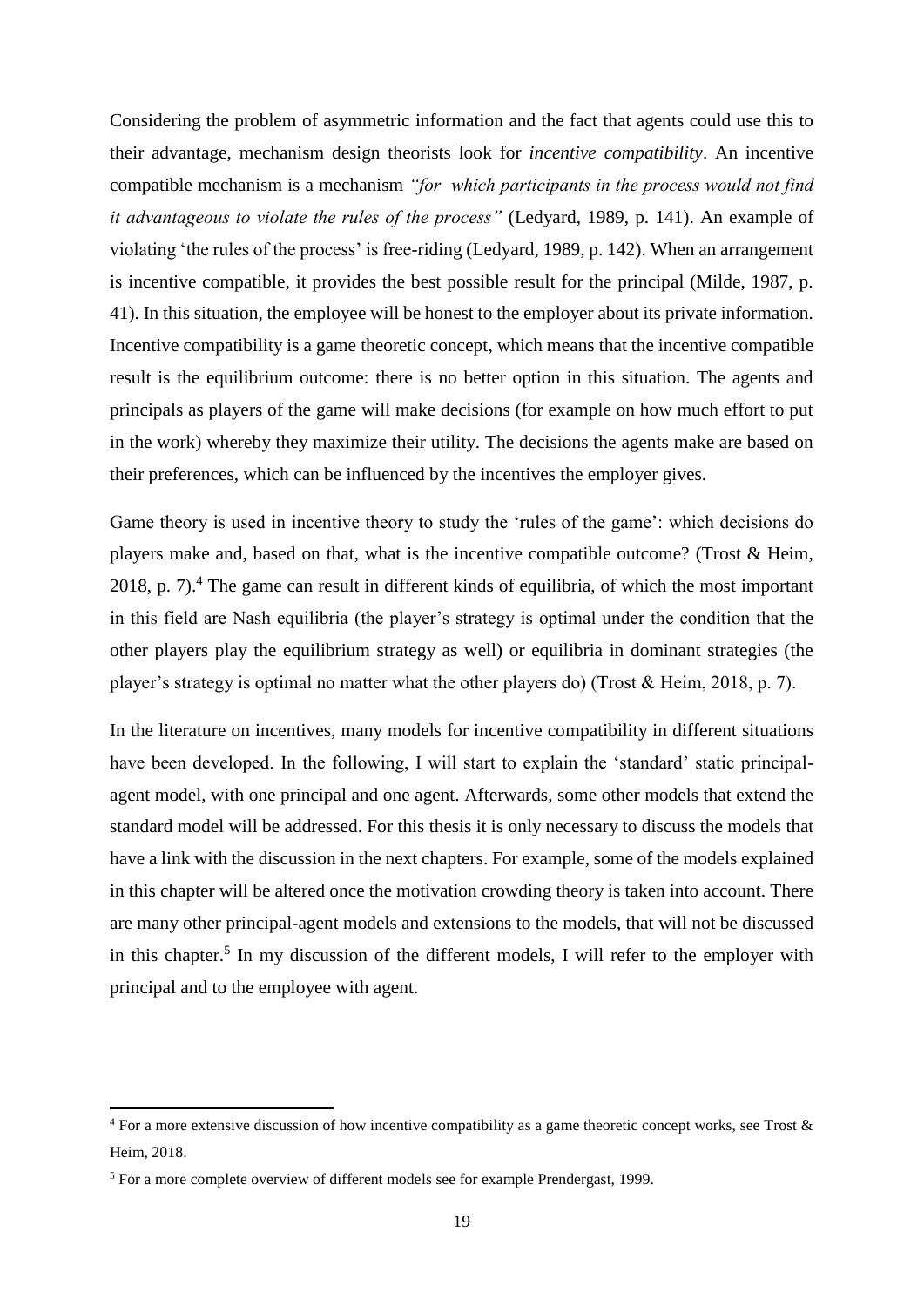#### <span id="page-20-0"></span>*3.3.1 The standard static principal-agent model*

In the standard model, the principal designs a (formal) contract which provides a financial reward to the agent when he reveals private information about his effort (Gibbons & Roberts, 2012). This model is a onetime game (Prendergast, 1999, p. 12). The reward the principal offers is dependent on the signals (as determined in the contract) that the agent gives about his effort. These signals are noisy because of two reasons. Firstly, they almost never express perfectly what the agent is actually doing. Secondly, they can be noisy because they measure the output, which is not only influenced by the agent's effort but also by exogenous factors (Gibbons & Roberts, 2012). This last issue is related to the risk sharing as discussed above. Because of the exogenous influences on the output, the agent shares the risk with the principal and since he is risk averse, this leads to him putting in less effort. Here we see the tradeoff between risk sharing and incentivizing the agent again. The result of this tradeoff is the LEN-model, which was substantiated with microeconomic evidence by Holmström & Milgrom (1987). In this model, risk aversion is included in the agent's utility function and the noise term is included in the observed signal function. The wage consists of the salary and a variable part which consists of the bonus rate multiplied by the observed signal (which includes the noise term) (Gibbons, 2005; Gibbons & Roberts, 2012). For the principal it is crucial to determine the optimal bonus rate in each situation. This can be solved by the following equation (Gibbons & Roberts, 2012).

$$
b^* = \frac{P'}{1 + r\sigma^2 C''}
$$

In this equation,  $b^*$  is the incentive-compatible bonus rate,  $P$  is the principal's payoff,  $r$  is the agent's risk aversion,  $\sigma^2$  is the variance and *C* is the agent's cost of action. The elements that determine the bonus rate (the optimal intensity of the incentives) are together called the *incentive intensity principle* (Linder & Foss, 2015, p. 346). These four elements are:

- *1. "the incentive elasticity of profits […];*
- *2. the risk tolerance of the agents […];*
- *3. the effort elasticity of incentives […];*
- *4. and the measurability of outputs […]."* (Linder & Foss, 2015, p. 346)

After the contract is offered by the principal to the agent, the agent chooses to accept or reject the proposed contract. If he accepts the contract, the agent makes a choice about how much effort to put in. He will base this choice on his maximum expected utility. This choice cannot be observed by the principal, but the principal can observe the agent's signals and thus he pays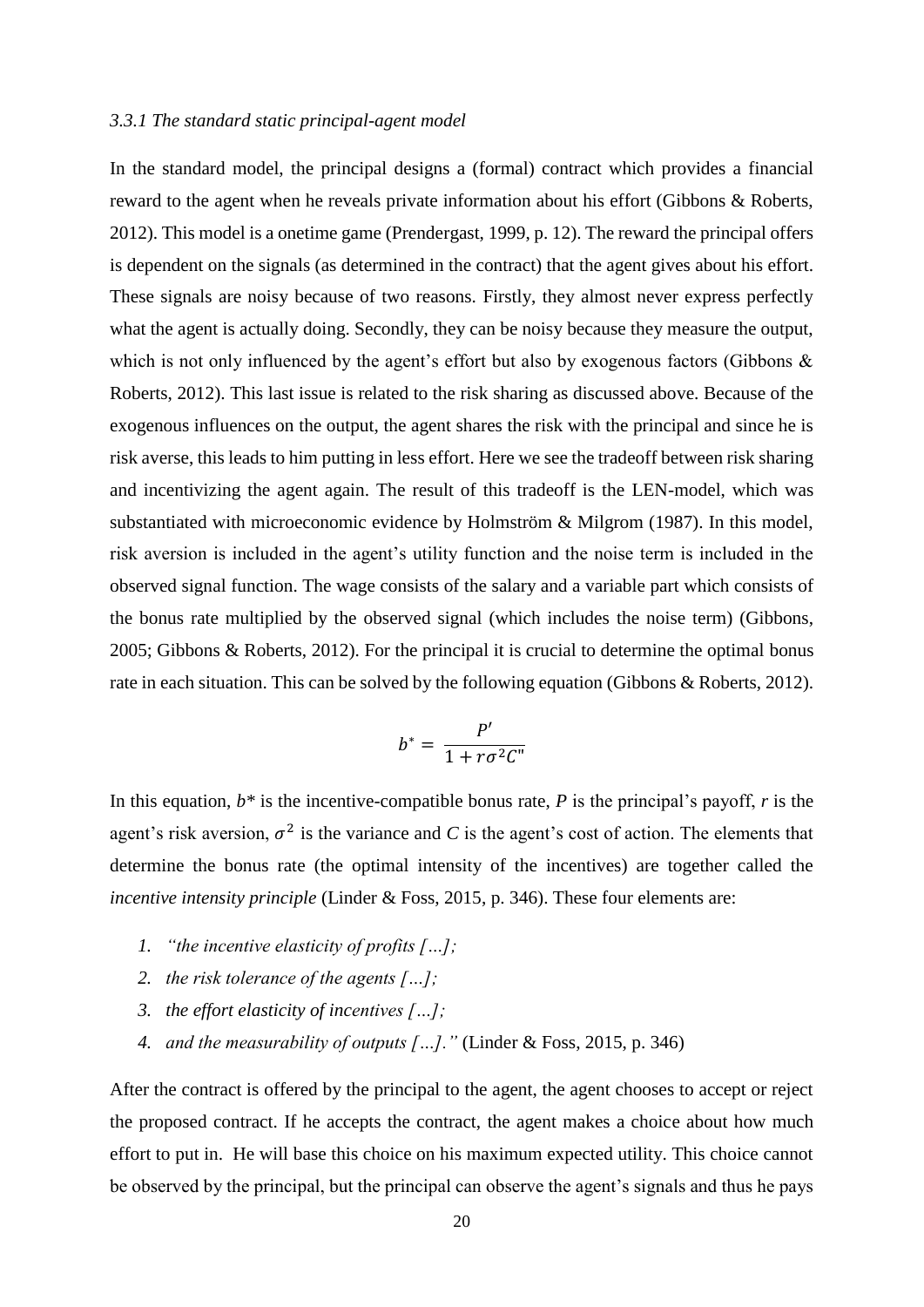the agent based on the signals. The output, based on the agent's choice regarding effort and the exogenous factors is received by the principal. The agent then receives his wage less the cost of his effort and the cost of bearing risk and the principal receives the output less the paid wage (Gibbons & Roberts, 2012).<sup>6</sup>

This basic version of this linear principal-agent model became widely known for its simplicity. The model is therefore seen as the 'basic' principal-agent model (see for example Holmström & Milgrom, 1991 and Gibbons & Roberts, 2012). However, the model only holds under a set of specific conditions (Gibbons, 2005, p. 3). Therefore, the classic model is not sufficient in all situations.

#### <span id="page-21-0"></span>*3.3.2 Dynamic principal-agent models*

 $\overline{a}$ 

One important limitation to the static model described in the previous section is that it is a onetime shot model, which is not a realistic assumption. Employment contracts are mostly continuous relationships in which the parties respond to new information (Gibbons & Roberts, 2012) or new contracts are created that are based on the previous contracts (Prendergast, 1999, p. 45). These situations need a more dynamic model. There is a vast amount of contributions on dynamic principal-agent relationships, from which I can only discuss a few.<sup>7</sup>

Lambert (1983) was one of the first to study and stress the relevance of long-term contracts in principal-agent theory. He shows that the optimal incentive structure in one period is dependent on the agent's performance in previous periods. After his article, the relevance of long-term contracts was studied by more economists. From this literature it became clear that the dynamics of agency models matter in multiple ways. Firstly, it has been argued that dynamic principal-agent models lead to more efficient results, because the agent's effort can be measured better and, as a consequence, the moral hazard problem decreases (Holmström, 1983). Furthermore, an important characteristic of long-term principal-agent models is learning. By learning I mean that the principal and agent receive new information during the contract period. An example of this is the principal giving feedback to the agent. Gibbons and Roberts (2012) argue that feedback is useful when the principal wants the agent to change his behavior in the

<sup>6</sup> For an elaboration on how these results are derived, see for example Gibbons, 2005 and Milgrom and Roberts, 1992.

<sup>7</sup> For some overviews of other contributions see for example Yang, 1991, p. 290-291 and Prendergast, 1999, p. 45-55.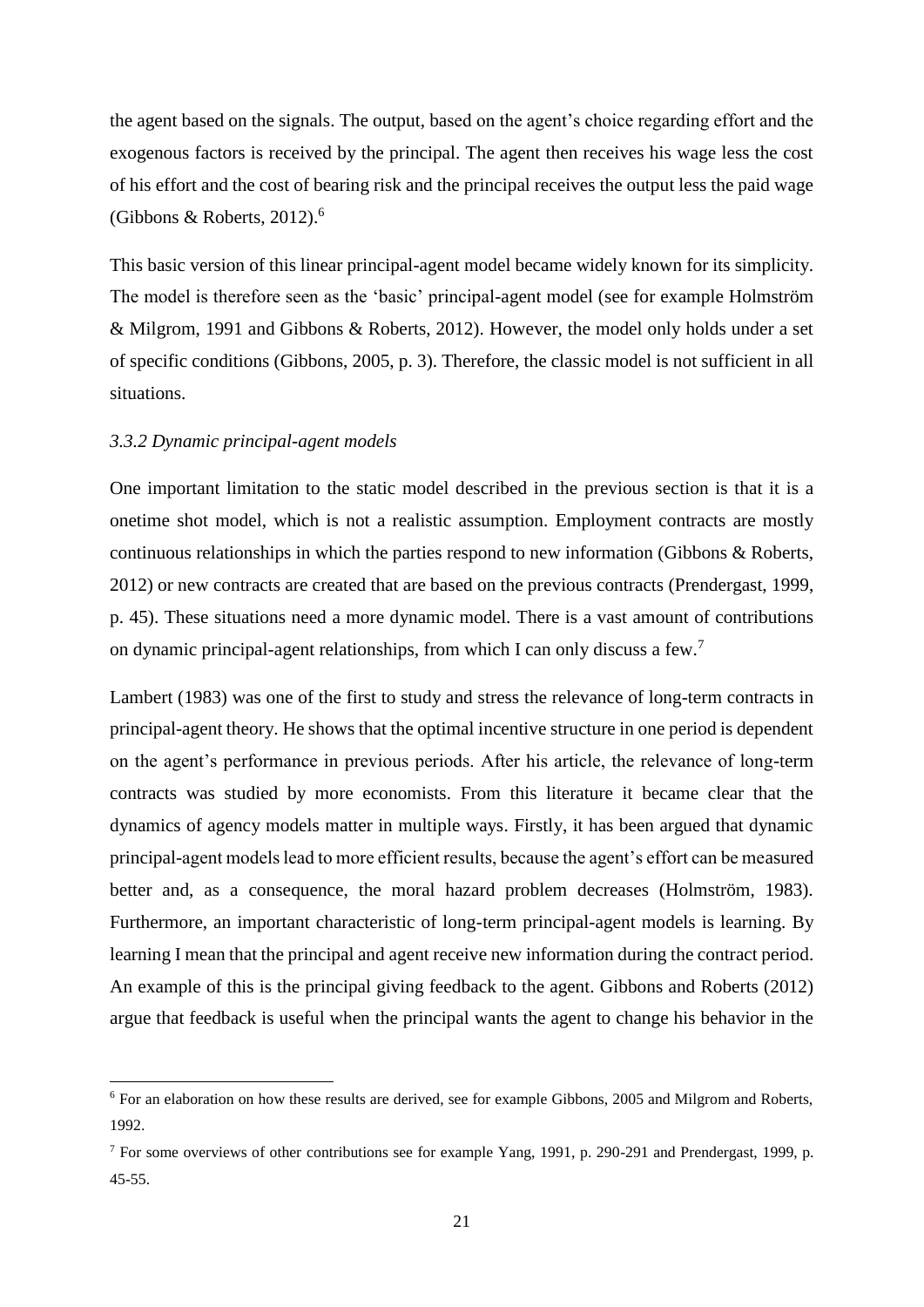future, but that it is costly for the principal when he does not want the agent to change his behavior. Furthermore, feedback can sometimes give the wrong incentives, because it can push workers to put in more effort right at the moment when the principal is observing (in the period before the performance evaluation), which gives the wrong information to the principal (Ederer, 2010).

The theories described above change the basic static model. By considering the dynamic elements of real-life principal-agent relationships, they make the agency models more realistic than the one-shot linear model discussed before. However, Holmström and Milgrom (1987) found that dynamic models can under some conditions be modelled in the same (linear) way as static principal-agent models. The optimal incentive-compatible contract is in this situation the same as the optimal incentive-compatible contract in the static (linear) model. However, for this model Holmström and Milgrom made some assumptions. One of these assumptions is that the past days are not connected to the next day's effort and output (Gibbons, 2005, p. 3). This assumption is in most situations not realistic, because, as was shown in the theories described above, the past does often influence the decisions of agents in the future. Because the assumptions are so strong, Gibbons (2005, p. 3) proposes that the main relevance of this finding is that it shows that in nonlinear contracts, history is important.

#### <span id="page-22-0"></span>*3.3.3 Multiple agent models*

Another common situation that needs a different model is the situation in which there are contracts with multiple agents. This model is very relevant for practical situations, because most employers have more than one employee. There are different models that analyze the situation with multiple agents. Many of these models are based on a comparison of multiple employee's performances (see for some of the first of these models Lazear & Rosen, 1981 and Holmström, 1982). In these contracts, the wage of an agent is based on this agent's performance relative to the other agents (Yang, 1991, p. 288). This is called *relative performance evaluation* (Holmström, 1982). Relative performance evaluation is only useful when the outcomes of the agent's actions are related to each other (Holmström, 1982, p. 335). In this way, the agent's performances can be compared and this creates competition between the agents. The relative performance evaluation provides benefits for risk sharing. When the outcomes of the agent's actions are related, there is a common underlying (moral hazard) risk. This risk can be reduced in a multiple-agent situation, because relative performance evaluation, for example the average output of all the agents, provides the principal with more information (Holmström, 1982).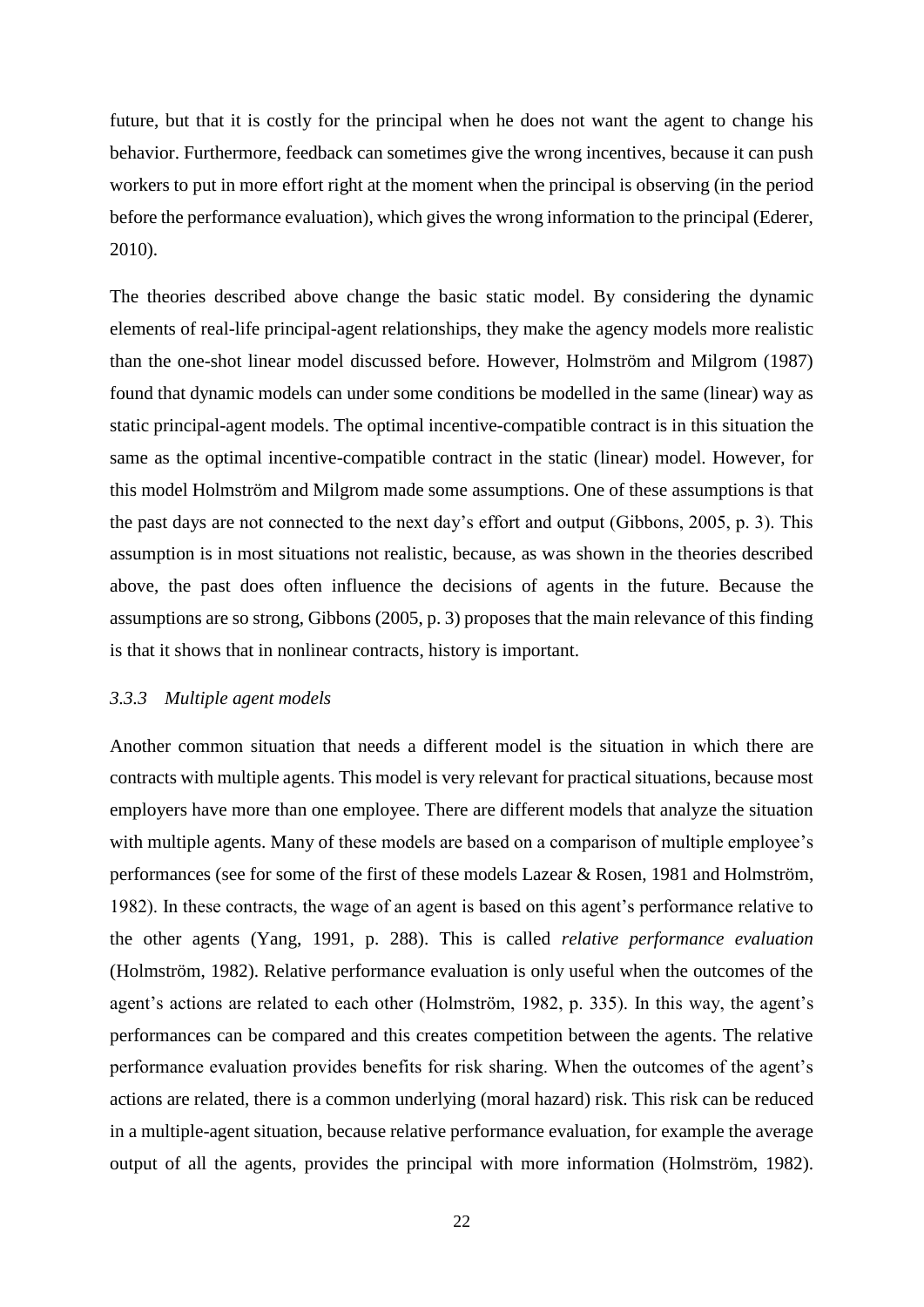Around the time relative performance evaluation was included in principal-agent models, it was already a widely-known and used compensation mechanism (Lazear & Rosen, 1981). It was therefore very relevant that it was now included in principal-agent models to assess the, in that time prevalent, benefits of this compensation scheme.

A team of agents can benefit the principal, but it can also impose extra costs. To reach an optimal team production the agents should cooperate (positive for the organization) and not collude (negative for the organization) (Holmström & Milgrom, 1990, p. 85). For the principal it is advantageous if the agents are able to monitor each other, because then a 'team incentive' is sufficient and individual incentives are no longer necessary (Holmström & Milgrom, 1990). A drawback of team situations is the free-riding problem. If the principal can only observe team output instead of individual output, it cannot be identified which agents work hard and which agents are free-riders. There are multiple solutions to this problem. For example, Alchian and Demsetz (1972) propose that the free-rider problem can be solved by monitoring the effort of the agents by the principal, whereas Holmström (1982) argues that in some situations the budget-balancing role of the principal is sufficient. After Alchian and Demsetz introduced the free-riding issue into principal-agent theory, a whole stream of literature on the problem of freeriding in principal-agent relationships was published.<sup>8</sup>

#### <span id="page-23-0"></span>*3.3.4 Multiple-task models*

**.** 

Another type of agency models are the models based on the problem of multiple tasks. The consequence of the multiple task problem is that the agent's contribution cannot be easily measured nor enforced (Gibbons, 2005, p. 4). The models have to be changed because the static model only deals with the agent having one task for which he has to make an effort. However, in the real world, agents often have multiple tasks and therefore the agent's total contribution is not easy to measure. This requires the principal to design the incentive contracts carefully. Otherwise, the agent will show behavior that is not what the principal wanted when he designed the contract. Kerr (1975) expressed this problem nicely in his famous paper.

This problem can be addressed by the multitask model as developed by Holmström and Milgrom (1991). In this model, other performance measures than the agent's total output are used (Gibbons, 2005, p. 4). The underlying idea of this model is that the performance measures should be designed so that they create incentives for the actions that are beneficial to the

<sup>8</sup> For an overview of this literature, see Prendergast, 1999, p. 39-44.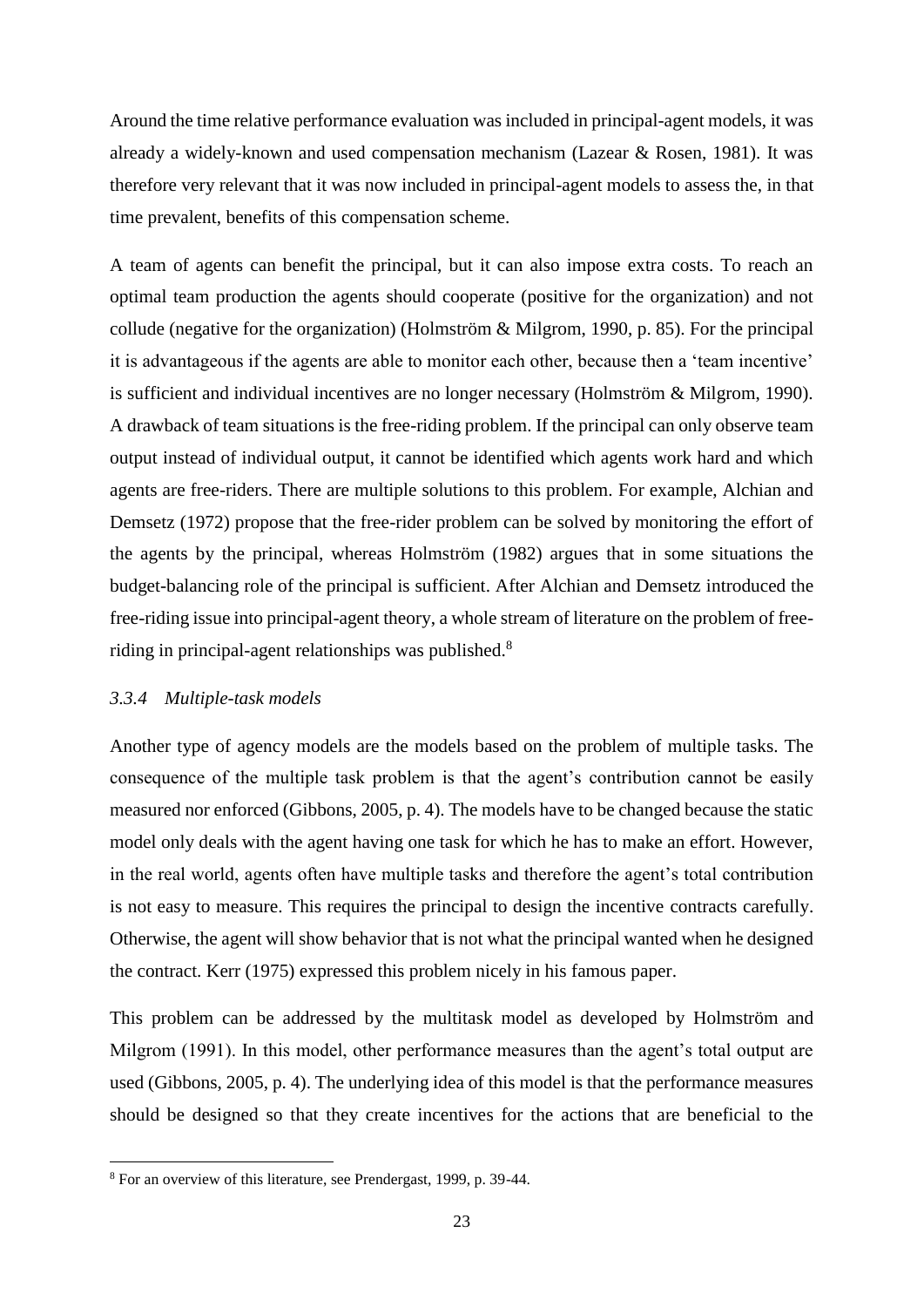principal (Gibbons, 2005, p. 5). In designing these contracts it is important for the principal to consider all the different tasks an agent has, even when the principal is only designing incentives for one task (Holmström & Milgrom, 1991, p. 50).<sup>9</sup>

The paper of Holmström and Milgrom provided the basis for the acknowledgement of the problem of multiple tasks and lead to another way of thinking about incentives (in particular) in complex jobs. For example, relational contracts with subjective performance evaluation were used more often, because they can measure the agent's performance in a broader sense (Prendergast, 1999, p. 8-9). Relational contracts are a solution to the problem that the agent's total contribution cannot be easily measured and, more specifically, enforced (Gibbons, 2005, p. 4). Relational contracts are contracts that are not enforceable in court or by another third party (Gibbons, 2005, p. 6). These contracts are more suitable for specific situations (instead of general models), because the outcomes do not have to be established in a formal contract upfront (Gibbons, 2005, p. 6).<sup>10</sup> It can also be useful for organizations to use a combination of formal and relational contracts, because relational contracts reduce the chance of the 'rewarding A while hoping for B' problem, whereas formal contracts make sure the agent actually receives the reward he was promised (Gibbons, 2005, p. 7-8).

#### <span id="page-24-0"></span>*3.3.5 Multiple-level models*

 $\overline{a}$ 

The last category of models I will introduce in this section are the multi-level models. In these models, the hierarchical organization is considered (Yang, 1991). The models add organizational divisions and supervisors. These supervisors monitor the employees in their division and they are monitored themselves by another level of supervisors or top management. This makes the incentive contracts more complex. Consequently, the basic model changes in a few ways.<sup>11</sup> While issues regarding hierarchy and multiple levels in organizations had already gathered the attention of institutional economists earlier, Mirrlees (1976) was the first to include multiple levels in a principal-agent model. Other models followed and made the models fit actual firms better (Yang, 1991).

<sup>9</sup> For a full explanation of the multiple task model see Holmström & Milgrom, 1991. See also for example Gibbons, 2005 and Prendergast, 1999.

<sup>&</sup>lt;sup>10</sup> For models based on relational contracts see for example Gibbons, 2005 and Gibbons & Roberts, 2012.

<sup>&</sup>lt;sup>11</sup> For an overview of multi-level principal-agent models see Yang, 1991, p. 289-290.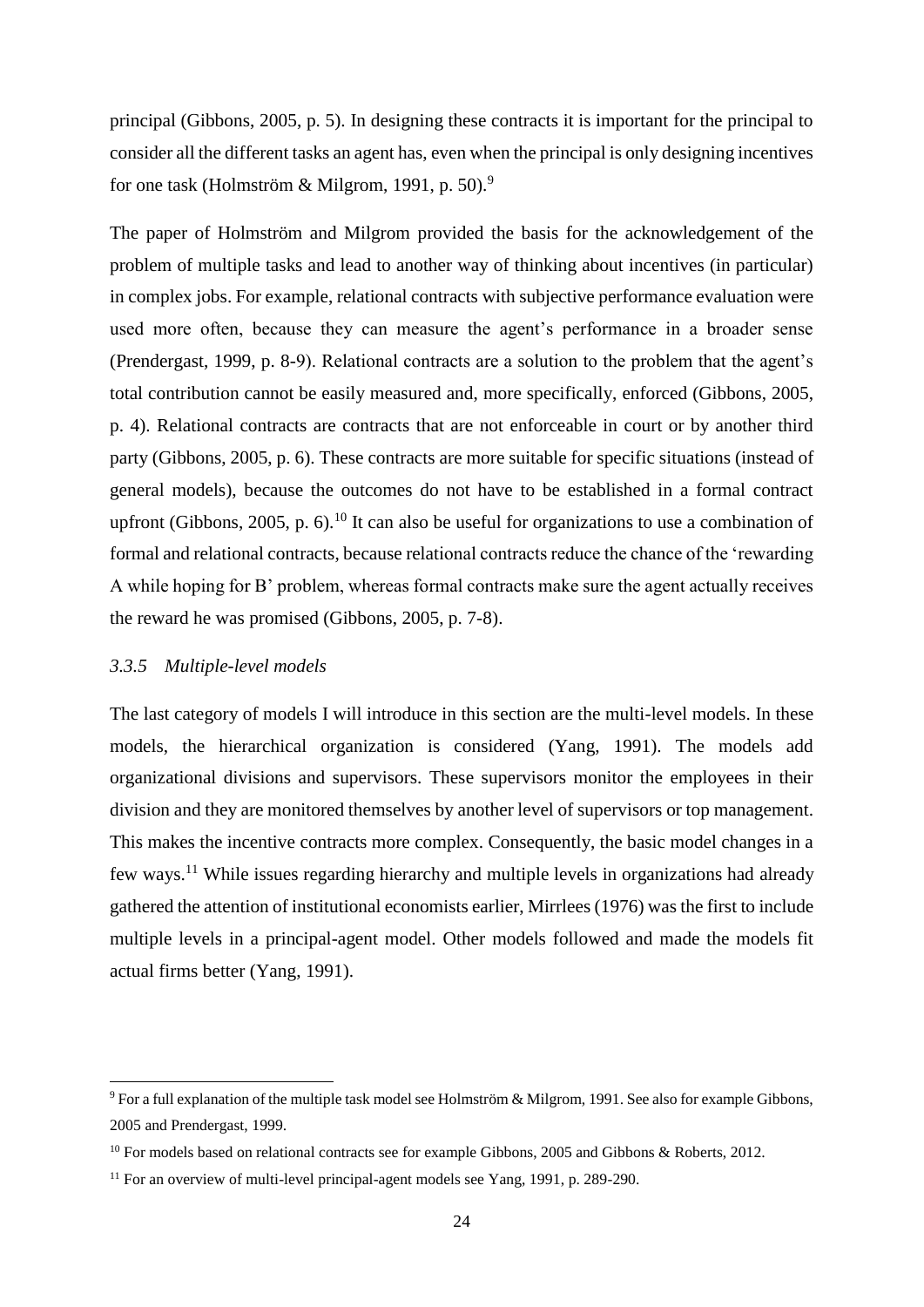Some of the models also consider the benefits and costs of decentralization versus centralization. Decentralization in an organization means that the decision-making powers concerning different issues in an organization are delegated to lower-level divisions which are then more self-regulating. Mookherjee (2006) provides an extensive discussion of incentive design issues related to the choice between centralization and decentralization. He discusses multiple models which are all based on different assumptions. He concludes with mentioning some potential costs and benefits of decentralization. The most important costs arise from the problem of moral hazard that exists because of the goal incongruence between the principal and the agent to whom decision-making powers are delegated and because of the monopsony powers of the agent. The most important benefit of decentralization is that information processing tasks can be delegated and thus distributed, which decreases the costs of these processes. The main message of Mookherjee's paper is that the benefits of decentralization have often been overlooked in the agency theory literature and that research should focus more on these benefits (p. 387).

#### <span id="page-25-0"></span>**3.4 Incentives do not always work**

In the previous section we discussed how incentives work. However, it has also been argued that incentives often do not work. For example, in 2013 Microsoft abandoned its 'stack ranking system', which payed employees based on their performance relative to other employees. The system turned out to demotivate collaboration and focus on internal competition instead of external, which was 'destructive' according to the employees within Microsoft (Pepitone, 2013). There are many other examples of failing incentive systems like these (for examples see Kerr, 1975 and Bowles & Polania-Reyes, 2012).

The reason for these failures can be that the incentive contracts are just not well designed. For example, not considering the agent's multiple tasks can lead to the problem of 'rewarding A, while hoping for B' (Holmström, 1991, p. 25 and Kerr, 1975). From this point of view, the incentives will work under the condition that they are well designed. However, the failure of incentives may also have more fundamental reasons. Some authors have argued that the underlying assumptions of neoclassical incentive theory are not right. An example of such an assumption is the assumption of the principal and agent being fully rational and self-interested. It has been shown by behavioral theory that people are seldom fully rational and often not completely self-interested (see for example Kahneman, 2003). With this knowledge, the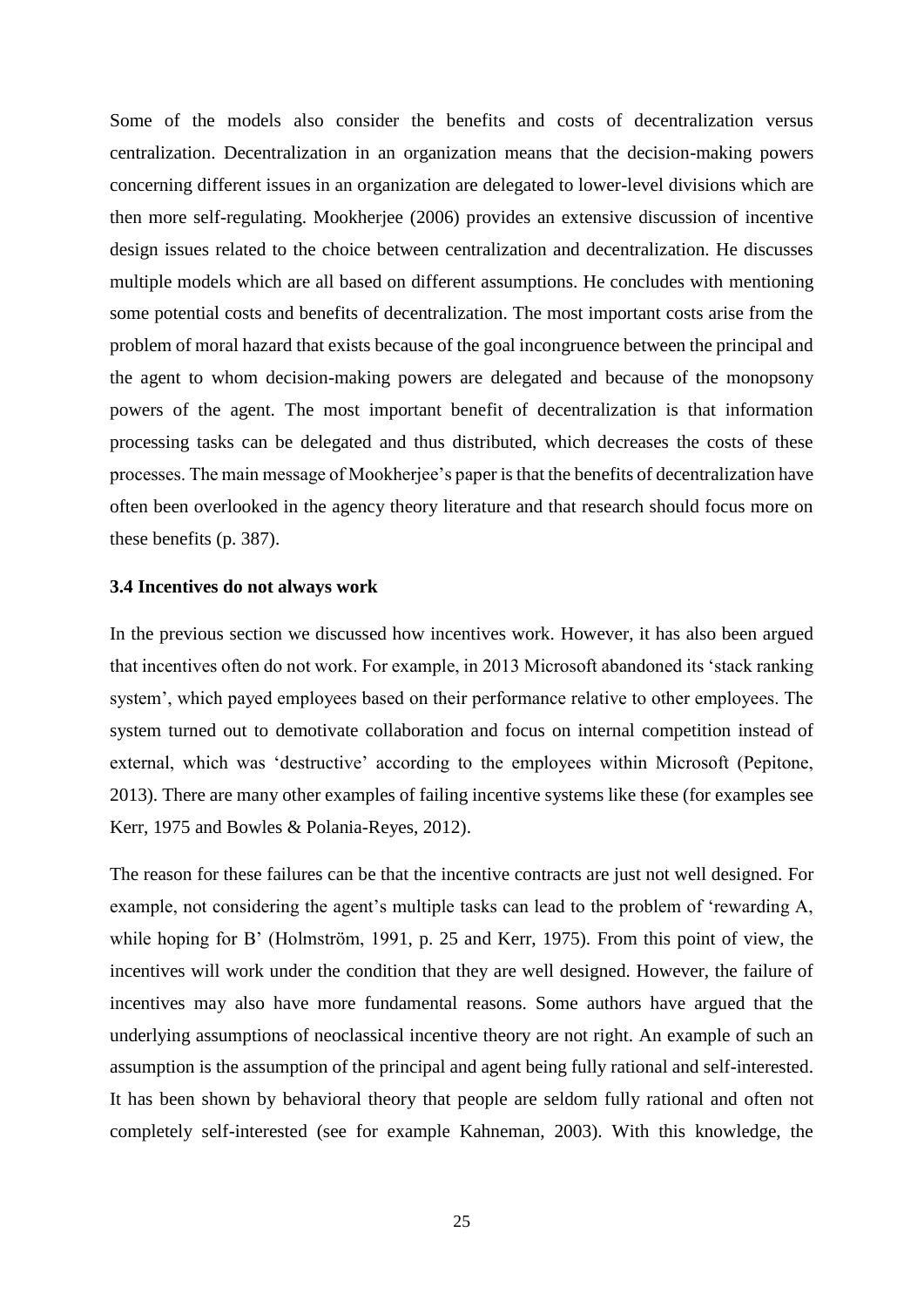principal-agent models are no longer realistic. Therefore, the models are criticized for not being practically relevant (Linder & Foss, 2015, p. 347-349).

#### <span id="page-26-0"></span>**3.5 An introduction to motivation crowding theory**

Among the criticisms on the underlying assumptions of neoclassical incentive theory is the literature on the motivation crowding effect. According to Frey & Jegen (2000), motivation crowding suggests that *"external intervention via monetary incentives or punishments may undermine, and under different identifiable conditions strengthen, intrinsic motivation."* In economics, extrinsic and intrinsic motivation are often seen as two separate motivations. This is called the *separability assumption* (Bowles & Polania-Reyes, 2012, p. 370). Motivation crowding theory acknowledges that intrinsic motivation and extrinsic motivation influence each other. Motivation crowding theory not only challenges the assumption of separability, but also other assumptions underlying the standard neoclassical agency theory discussed above. In particular, the assumptions of full rationality and utility maximization are challenged and this changes the form of the relationship between incentives and performance into a non-linear relationship.

The influence of extrinsic on intrinsic motivation can be positive. The extrinsic incentives are then crowding in the intrinsic motivation and extrinsic and intrinsic motivation are said to be complements. For example, when an employee receives the price for being the employee of the month, this (extrinsic) incentive might increase his self-esteem and increase his intrinsic motivation to work even harder in the next period (Frey & Jegen, 2000). In most cases however, the influence of extrinsic incentives on intrinsic motivation is negative (Bowles & Polania-Reyes, 2012, p. 371). The incentives are then crowding out the intrinsic motivation and they are said to be substitutes. An example is when employees are monitored in their performance, so that the principal can determine whether they will receive a bonus or not. This might cause the employee to lose the interest he had for his job intrinsically, because he actually liked his job (Kohn, 1993). When extrinsic incentives crowd out intrinsic motivation, they impose another cost of incentives next to the information rent: the *hidden cost of reward*. This cost should be taken into account in incentive design, because it changes the incentive compatible equilibrium.

Thus, motivation crowding theory considers intrinsic motivation. Intrinsic motivation is defined by Deci (1971, p. 105) as follows: *"One is said to be intrinsically motivated to perform an activity when he receives no apparent rewards except the activity itself."* According to Bowles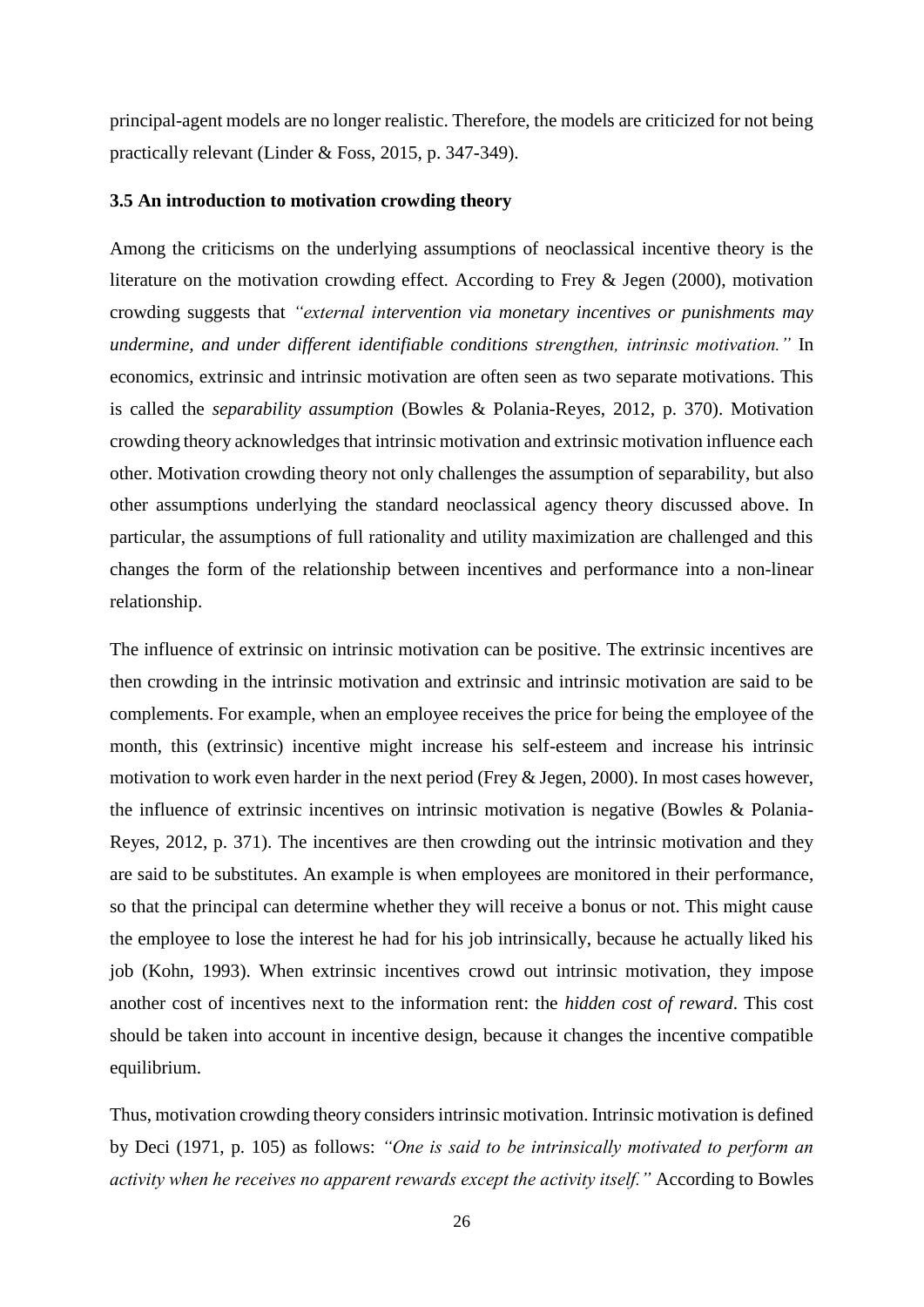& Polania-Reyes (2012, p. 370), a person can be intrinsically motivated for many reasons. For example pride, the pleasure in doing a certain job, but also altruism and the desire to commit to social norms.

Because a person can be intrinsically motivated in many ways, there are also numerous underlying reasons for the motivation crowding effect. Bowles & Polania-Reyes (2012) discuss these underlying mechanisms. For example, if a principal provides an incentive for a certain task, this will provide information to the agent about the task. If this information is 'bad news', the agent will be demotivated by the incentive. Another reason can be that the incentive reduces an internal motivation for doing the task well. An example that is discussed before is the fact that some employees are demotivated when they are controlled by the principal (see also Frey & Jegen, 2000). Another example can be that a reward can influence the agent's reputation in a bad way ('he only does it to get the reward'), which decreases the agent's own intrinsic motivation to do the task as well as possible (Gneezy, Meier & Rey-Biel, 2011, p. 192-193). These and other explanations for the motivation crowding effect will be discussed more extensively in chapter 4.

#### <span id="page-27-0"></span>**3.6 Conclusion**

The basics of neoclassical principal-agent theory are discussed in this chapter. We now have an understanding of why organizations use incentives and how they work in theory. The theoretical concepts in principal-agent theory mostly came up in the final quarter of the  $20<sup>th</sup>$  century. By the end of that century, principal-agent theory had become part of mainstream economic theory (Dix, 2014, p. 131-132).

The question is if these theoretical models can really say anything about the real world. By adding real-world factors as long-term contracts, employee teams, hierarchies and the complexity of jobs, the basic model did certainly become closer to how incentives work in the real world. However, whereas the models became more realistic, at the same time there are still criticisms on the principal-agent models. It is argued that some of the underlying assumptions of the models are still too strict and that the models can therefore not be generalizable to real life situations (see for example Worsham, Eisner & Rinquist, 1997). As a matter of fact,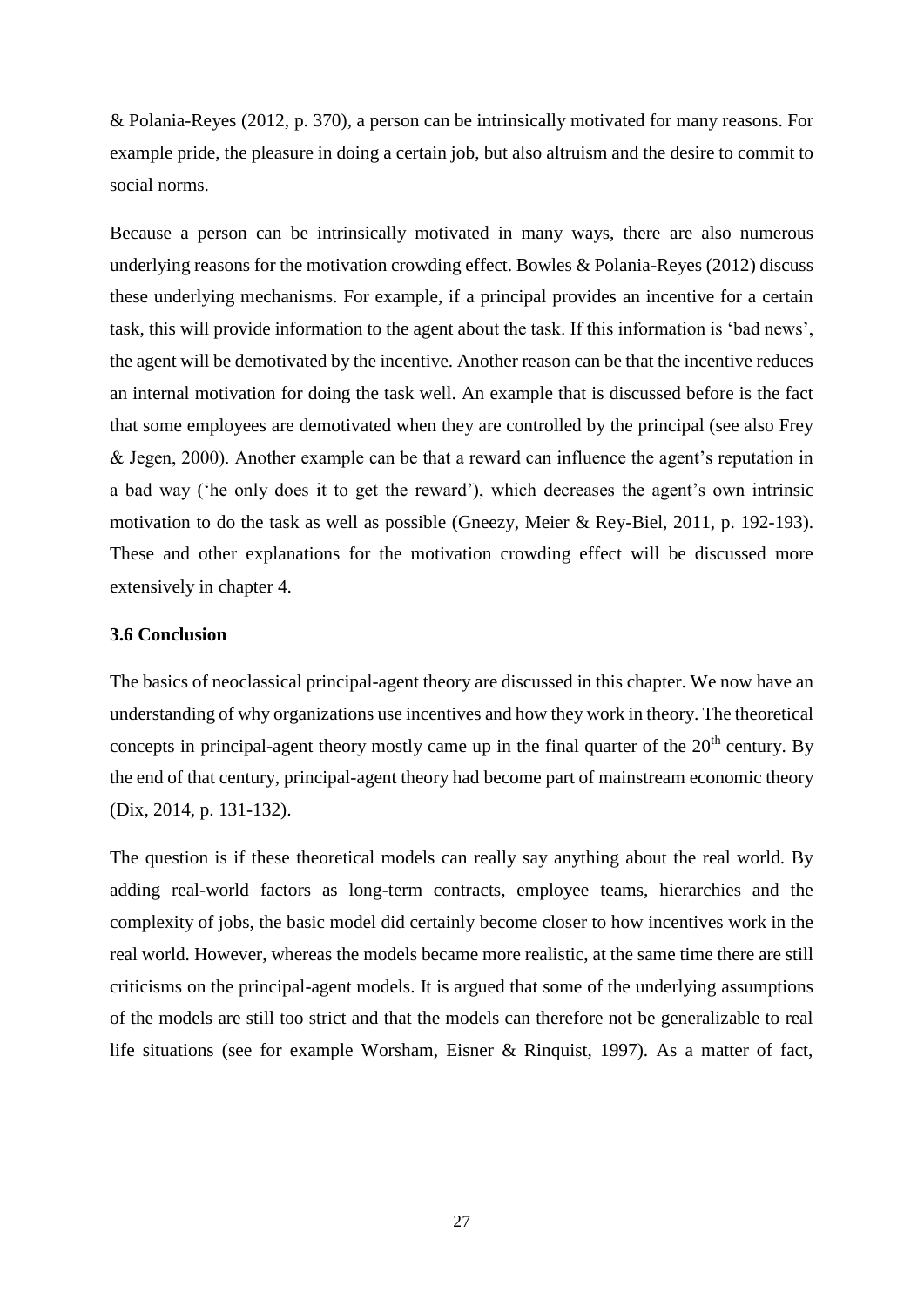empirical evidence does not unambiguously support the models described above (Prendergast, 1999, p. 55-58).<sup>12</sup>

One of the theories that provides a fundamental reason for criticizing the neoclassical models is motivation crowding theory. This theory states that it is too simplistic to model incentives and the responses to these incentives as linear relationships, because incentives affect people's intrinsic motivation. The development of the motivation crowding concept will be discussed in detail in chapter 4. In this chapter the contributions of motivation crowding theory to incentive theory as explained in this chapter will also be mentioned. In chapter 5, I will sketch the development of motivation crowding theory against the background of the development of incentive theory in general and I will discuss the ways in which motivation crowding contributed to incentive theory.

 $\overline{a}$ 

<sup>&</sup>lt;sup>12</sup> With regard to this criticism, we should – in defense of neoclassical mathematical models - not forget that the purpose of mathematical models is not necessarily to be applied directly to the real world. The models are simplified and rely on assumptions so that they can be abstract clarifications of more complex real-world situations (Dix, 2014).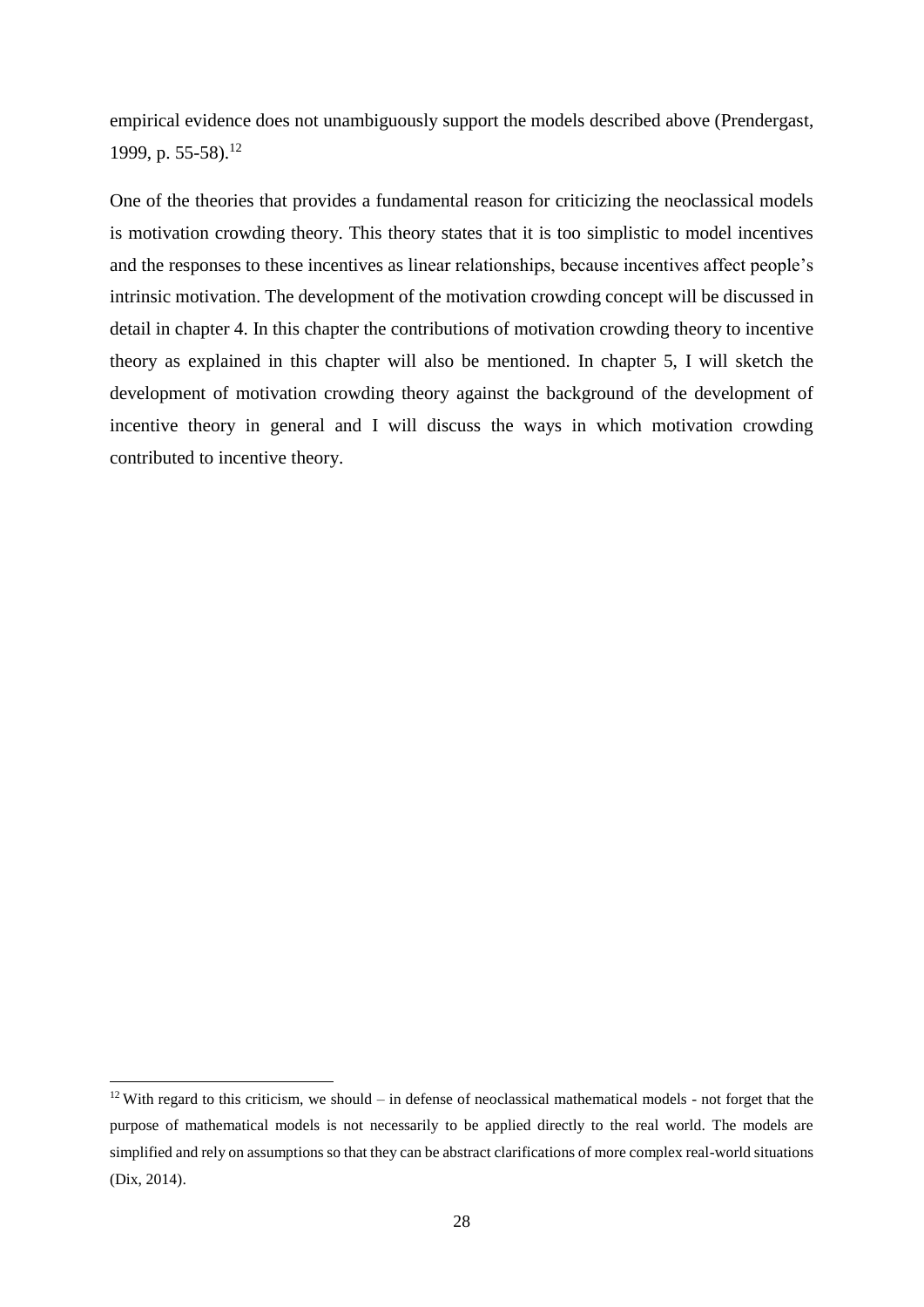# <span id="page-29-0"></span>**Chapter 4 A conceptual history on motivation crowding theory**

#### <span id="page-29-1"></span>**4.1 Introduction**

This chapter outlines the development of motivation crowding theory from 1970 up to today, by discussing contributions of authors of several interdisciplinary fields. The first time I encountered the term "motivation crowding" in my research was in a paper by Frey (1992). However, Frey's paper of 1992 was not the invention of the concept of motivation crowding. As mentioned before, the underlying idea of motivation crowding theory was already invented by Titmuss in 1970. Titmuss is a sociologist and the concept of motivation crowding thus first came up in this field. At the same time, the concept was also being explored in the field of cognitive psychology. For a good understanding of the early development of the motivation crowding concept, it is important to discuss some of these papers, because they made the first steps in this theory. Therefore, in paragraph 4.2 the main contributions to the development of the theory before 1992 will be summarized. In paragraphs 4.3 to 4.6, the contributions to motivation crowding theory that actually use this term will be discussed. Paragraph 4.7 will discuss some applications of motivation crowding theory in real-life situations over the years.

#### <span id="page-29-2"></span>**4.2 The development of motivation crowding theory before Frey's 1992 paper**

In chapter 3 I argued that from the 1970's onwards, principal-agent theory, mechanism design theory and mathematical modeling were popular in mainstream economics. The core underlying assumption of this principal-agent theory was that the way people act can be determined by extrinsic incentives. This assumption is based on the concept of rationality. Thus, when Titmuss argued that paying people for their blood donations might decrease people's intrinsic motivation to donate, this was indirectly an attack on the core underlying assumptions of mainstream economics. That was probably the reason that some economists felt they could not ignore Titmuss' argument. Arrow (1972) was the first economist to respond to Titmuss' book. He criticized the suggestion that a market for blood leads to less blood donations because, according to Arrow, Titmuss (1) presented no empirical evidence and (2) he did not give any theoretical explanations for this effect. Since Arrow was an important name in economics at that time, his paper can be viewed as the response of the mainstream economics discipline. In response to Arrow, philosophers Singer (1973) and Mack (1989) came to Titmuss' defence. Singer (1973) clarified Titmuss' argument underlying the motivation crowding theory and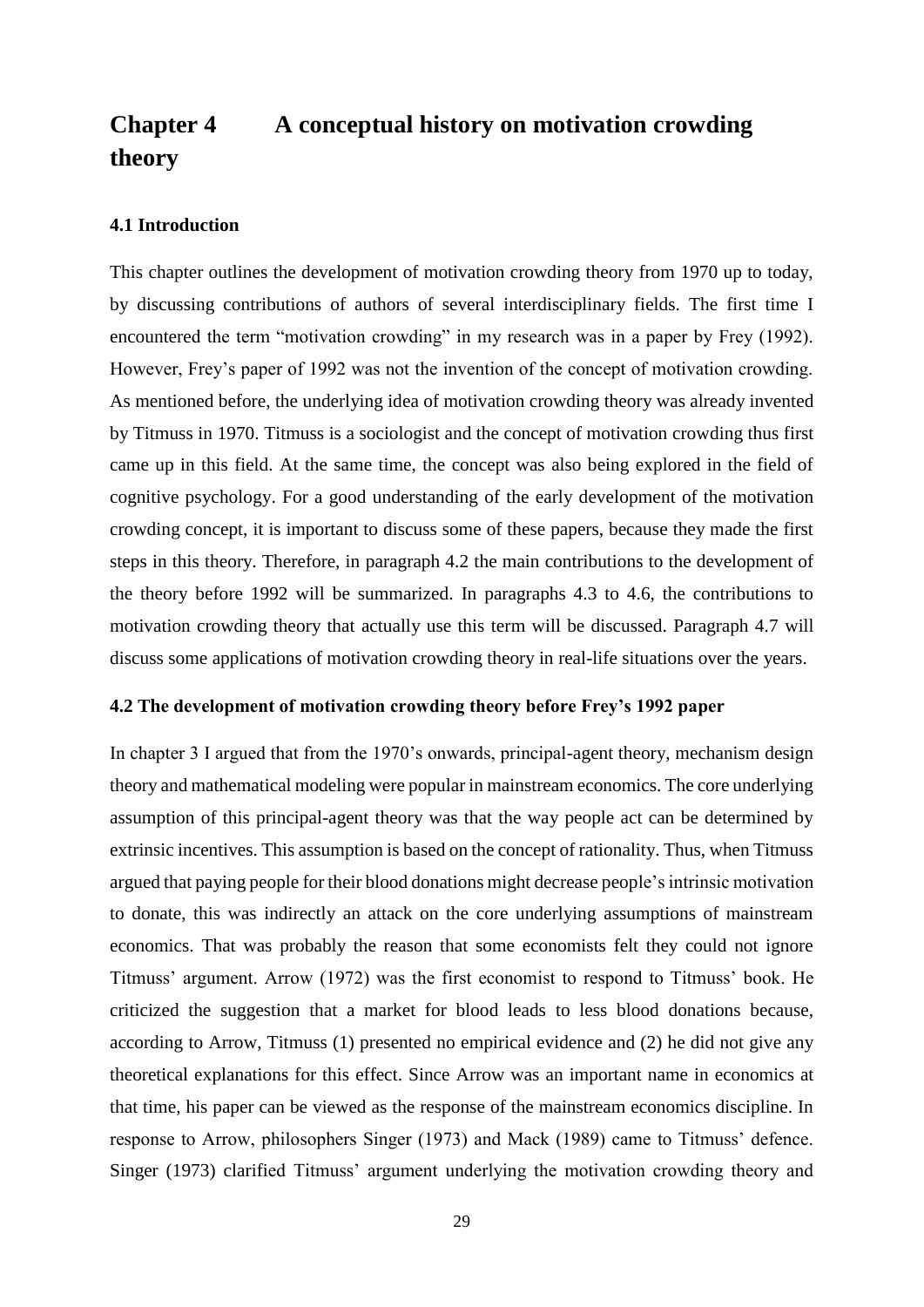pointed at some empirical evidence as well as theoretical explanations that were present in Titmuss' book. Mack (1989) stressed the danger of commodification (expressing everything in money). When people get paid for donating blood, they lose the idea that they are donating blood to save someone's life and this can, according to Mack, indeed lead to less donations.

Around the same time, the theory also came up in cognitive psychology, where it was named *cognitive evaluation theory* (Deci, 1972)*.* Cognitive psychology was starting to come up as a science that studied human decision-making by looking at mental processes. The rise of cognitive psychology can be seen as a countermovement against the mathematical models of decision-making that prevailed in economics at that time (Staw, 1977). Moreover, experiments had come up as a popular research method in economics from the 1960's (Royal Swedish Academy of Sciences, 2002, p. 2-3). Experimental economists tested economic theories in laboratory experiments. These two new developments merged together when cognitive psychologists started to use experiments to study human behavior.

Cognitive evaluation theory states that a person who initially does something because he is intrinsically motivated and who then receives a reward for this action, perceives the action in another way because he is now doing it for the reward. As Deci (1972, p. 223) states it, *"he cognitively reevaluates the activity as one which he does because it provides him with external rewards.*" And this reevaluation crowds out the intrinsic motivation. In a series of experiments, which he reviews in his 1972 paper, Deci found evidence for this cognitive evaluation effect.

After identifying the existence of the cognitive evaluation theory, the next step was to determine the underlying processes of this effect and the conditions and circumstances under which the effect exists. This was done by, amongst others, Deci (1975) and Deci & Ryan (1985). Deci (1975) discusses the, according to him, two underlying processes of cognitive evaluation theory extensively. The first of these processes is a 'change in perceived locus of causality' (Deci, 1975, p. 138). This process is called the *overjustification effect* (Lepper, Greene & Nisbett, 1973). In a field experiment with children, evidence was provided for the overjustification effect (Lepper, Greene & Nisbett, 1973). In the experiment, some of the children were promised a reward for a drawing activity. After being promised the reward, the children showed less interest in the drawing activity than children who were not promised a reward. The overjustification effect states that this is the case because the reward gives the children the idea that they wanted to draw because of the reward and not because they actually liked it. They now see drawing as a means to receiving the reward instead of the goal itself. This decreases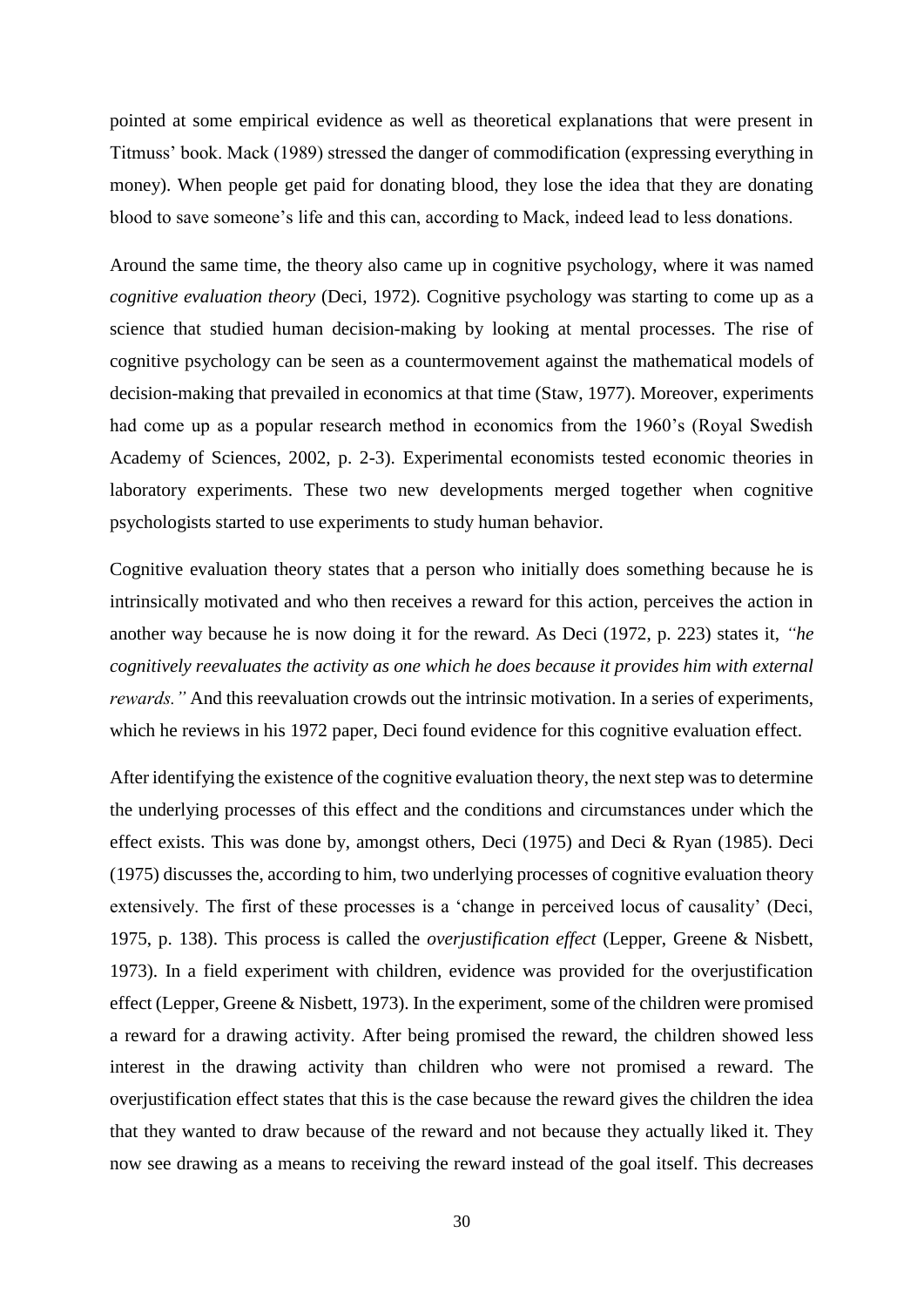their intrinsic interest for drawing (Lepper, Greene & Nisbett, 1973, p. 130). However, the authors do emphasize that this experiment should not be generalized to other incentive situations, because the circumstances are too specific (Lepper, Greene & Nisbett, 1973, p. 136). The second process which can be underlying cognitive evaluation theory is based on *selfdetermination theory* and occurs when someone's feeling of internal competence changes (Deci, 1975, p. 141). When someone receives a reward that makes him feel less competent, his intrinsic motivation for the activity decreases.<sup>13</sup> This can also work the other way around (crowding in): when a reward increases the feeling of internal competence, intrinsic motivation will increase.

Deci and Ryan (1985) mention 3 factors that may determine how the extrinsic incentive works on intrinsic motivation (p. 87-88):

- 1. The interpersonal context: the relationship and communication between the principal and the agent and the way in which the incentive is given can determine how the incentive is perceived; e.g. as controlling or as supportive.<sup>14</sup>
- 2. Individual differences: differences in how people act; e.g. they can act because they are interested in the activity or because they want to receive a reward
- 3. The possibility that sometimes extrinsic incentives do not even have any effect, because the person's behavior is in that case fully regulated by internal processes.

#### <span id="page-31-0"></span>**4.3 The introduction of motivation crowding in economics by Bruno Frey**

The concept of motivation crowding gathered some attention in the field of organizational behavioral economics, a subfield of behavioral economics that is concerned with how people behave in organizations. This is proven by the extensive discussions of the theory by, amongst others, Staw (1974) and Notz (1975). The theory was also picked up as an argument against

**.** 

<sup>&</sup>lt;sup>13</sup> For the same argument see also Bénabau & Tirole (2003), p. 501.

<sup>&</sup>lt;sup>14</sup> Van Lange (2000) also stresses the importance of interpersonal processes. He argues that interpersonal processes such as sympathy, commitment and trust and the ways through which these processes are communicated play a large role in motivation crowding effects (p. 311). Many other authors found that the framing, form and presentation of the extrinsic incentive do indeed partly determine the effect of the incentive on intrinsic motivation (see Howard (2007); Schwab & Ostrom (2008); Harvard Law Review (2010); Johnson and Ellis (2011) & Hossain & King Li (2014)). A somewhat similar argument was made by Young, Beckman and Baker (2012). They argue that the effect of extrinsic monetary incentives is contingent on how the extrinsic incentive is perceived by employees to be consistent with their values and needs.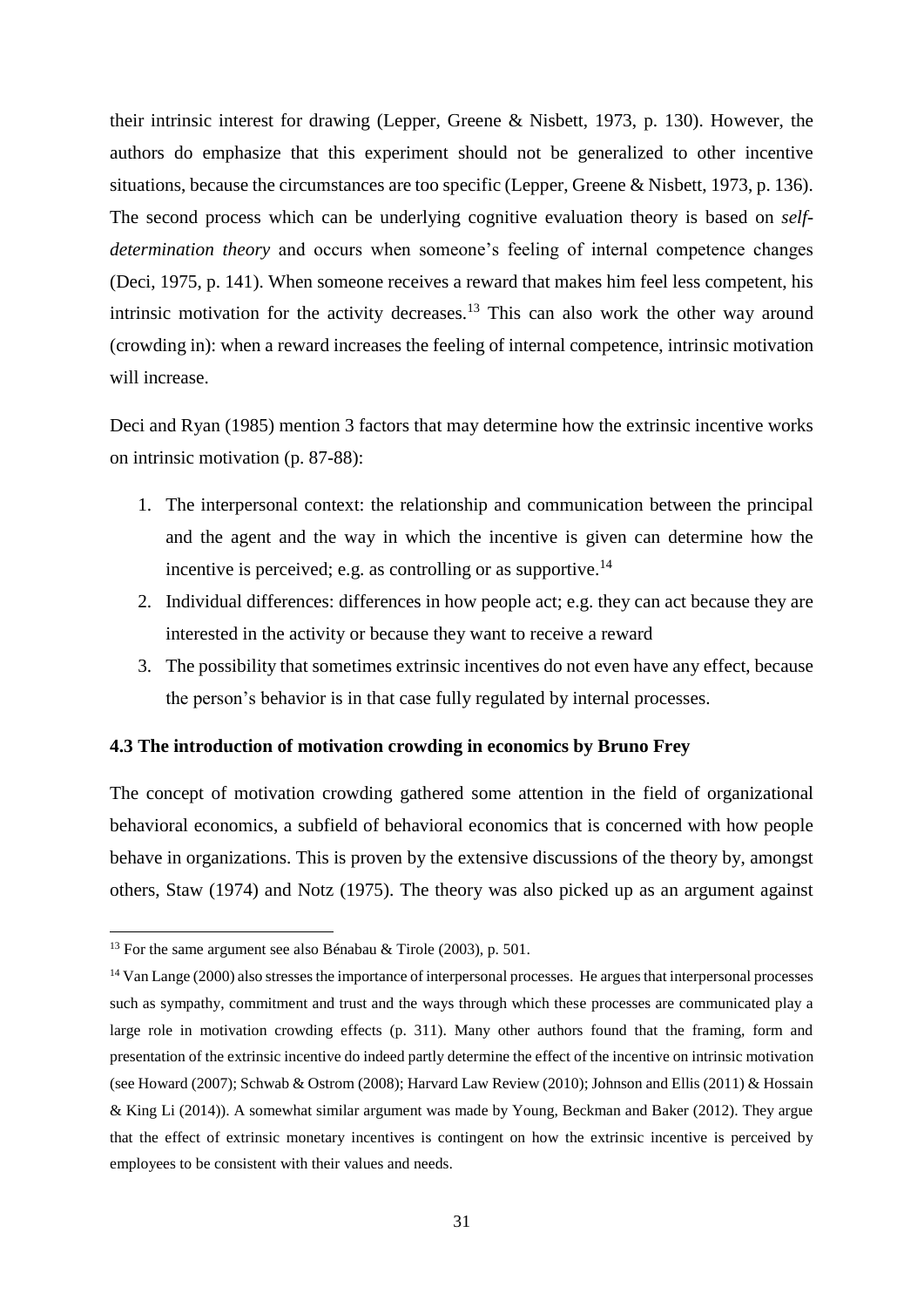mainstream economics by for example Lane (1991). It is no surprise that the concept gathered attention in organizational behavioral economics, because behavioral economics, together with cognitive psychology, was becoming more and more popular around this time (Sent, 2004, p. 754).

However, apart from these papers in behavioral organizational economics, nothing really happened with the findings in cognitive psychology. Titmuss was also largely ignored. Mathematical models still prevailed in mainstream economics. More generally, cognitive psychology and behavioral economics were only starting to make their entrance in economics (Royal Swedish Academy of Sciences, 2002, p. 10 and Sent, 2004). Moreover, most cognitive psychologists and behavioral economists still worked with the mathematical models, in which they tried to incorporate cognitive and behavioral insights (Sent, 2004, p. 754). Experiments as those by Lepper, Greene and Nisbett (1973) were still new and not really acknowledged as a sound research method yet in economics. As a consequence, the findings described in the previous paragraph did not gather a lot of attention in economics and were mostly ignored, because they challenged the rationality assumption behind the theory of incentives.

That changed in 1992, when Bruno Frey introduced the concept into economics as motivation crowding (Frey, 1992). In the beginning of the 1990's the timing was right, because with the rise of pluralistic perspectives as experimental economics and behavioral economics it had become more and more visible that mathematical models were limited in their contributions to predicting real economic behavior (Sent, 2004).

Frey described some economic situations in which the motivation crowding effect can play a role. He acknowledges that incentives can have an effect on intrinsic motivation and he argues that this effect depends on how the extrinsic incentives are designed. His arguments are based on cognitive evaluation theory. In this first paper on motivation crowding, Frey argues that pricing incentives have a negative effect on people's self-evaluation, whereas regulation incentives have a positive effect on people's self-evaluation, because regulation can imply if an activity is morally good (Frey, 1992). On the contrary, about 10 years later, Bohnet, Frey and Huck (2001) argue that less regulation can sometimes lead to crowding in of intrinsic motivation and thus to better results.

Frey (with different co-authors) follows up his 1992 paper by a number of other papers and books on the motivation crowding effect, in which he warns economists to be aware of the motivation crowding effect (Frey, 1993). In his multiple works, Frey and his co-authors come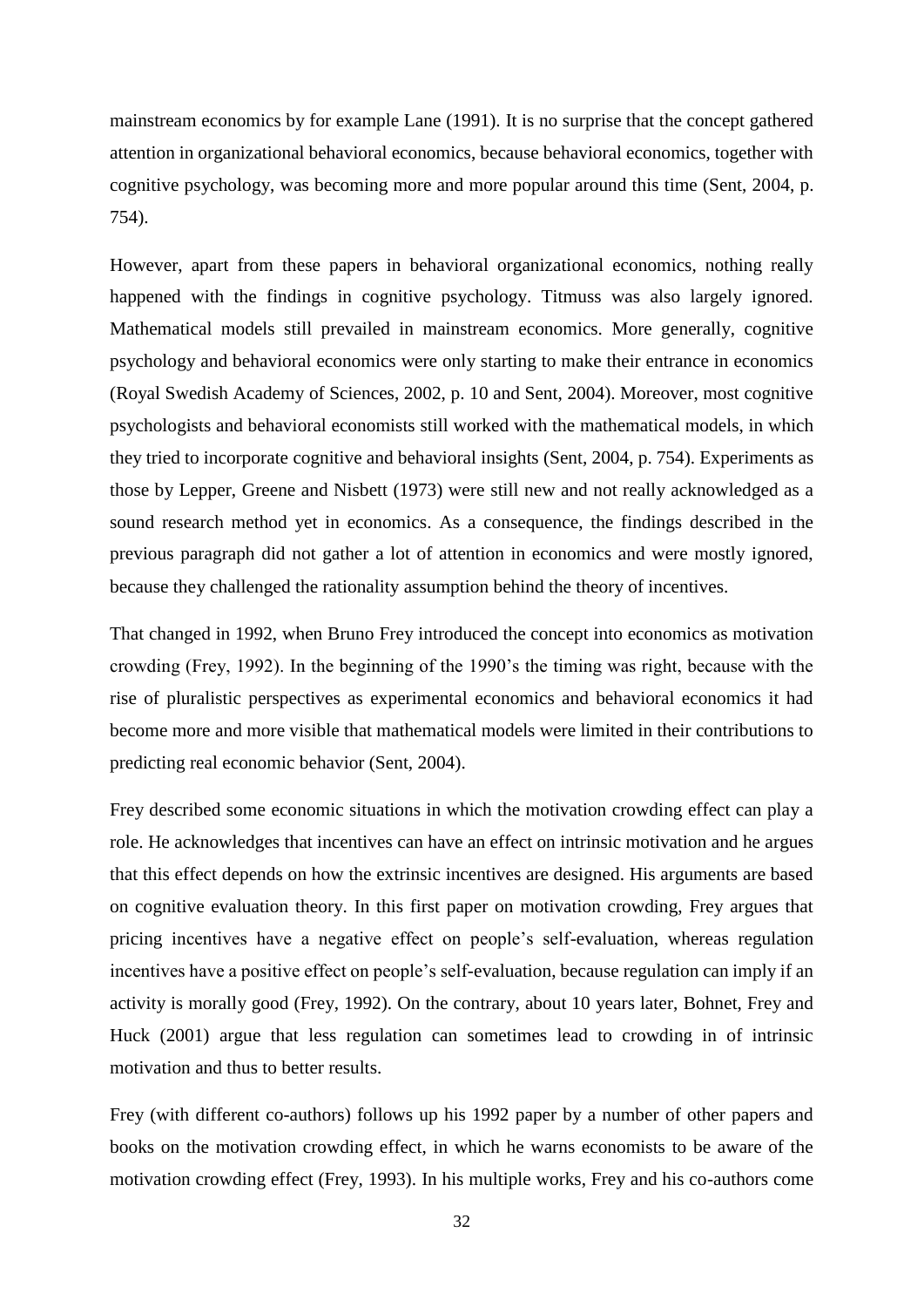up with a set of conditions under which motivation crowding out and crowding in exist (Frey (1993, 1994, 1997) and Osterloh, Frey and Frost (2001)). The conditions they come up with are the following:

- 1. The personality of the relationship between the principal and the agent. If they have a more personal relationship, the agent's intrinsic motivation is more likely to be crowded out by extrinsic incentives.
- 2. The interest the agent has for the activity. If the agent is highly interested in the activity he has to do, setting an extrinsic incentive on this activity is more likely to crowd out the agent's intrinsic motivation for the task.<sup>15</sup>
- 3. The participation possibilities the agent has. If the agent has more opportunities to be involved in the decision-making processes, his intrinsic motivation is more likely to be crowded out by extrinsic incentives, because the self-determination effect is then stronger. Incentives that give people a feeling of autonomy and/or empowerment are more likely to crowd in intrinsic motivation.<sup>16,17</sup>
- 4. If the extrinsic incentive makes a distinction between agents that have a high intrinsic motivation and agents that have a low intrinsic motivation. These incentive systems are more likely to crowd in intrinsic motivation.<sup>18</sup>
- 5. The type of extrinsic incentive. Monetary rewards are less likely to crowd out intrinsic motivation than regulation.<sup>19</sup>
- 6. The extent to which the extrinsic incentive is contingent on the agent's performance. If this contingency is stronger, the crowding out effect is likely to be stronger.

**.** 

<sup>&</sup>lt;sup>15</sup> In the public sector, clear evidence was found for this condition (Weibel, Rost & Osterloh, 2010).

<sup>16</sup> See also Akers & Yasué (2019).

<sup>&</sup>lt;sup>17</sup> This argument contributes to the literature on multi-level principal agent models. It does not directly provide a benefit or a downside of decentralization, but it shows that, in making the decision between centralization and decentralization, the motivation crowding effect should also be taken into account.

<sup>&</sup>lt;sup>18</sup> See also Kyriacou (2010), who considers the motivation crowding effect and free-riding issues in team situations. He notes that the size of the team is relevant, because it is easier to implement selective incentives in a small group than in a large team, considering the problem of free-riding.

<sup>&</sup>lt;sup>19</sup> In the literature that followed, there seems to be disagreement on this matter. Gneezy, Meier & Rey-Biel (2011) and Akers & Yasué (2019) concluded that non-monetary benefits are less likely to crowd out intrinsic motivation, whereas Dragone, Galeotti and Orsini (2017) found that non-monetary benefits (in this case negative feedback) can also crowd out intrinsic motivation.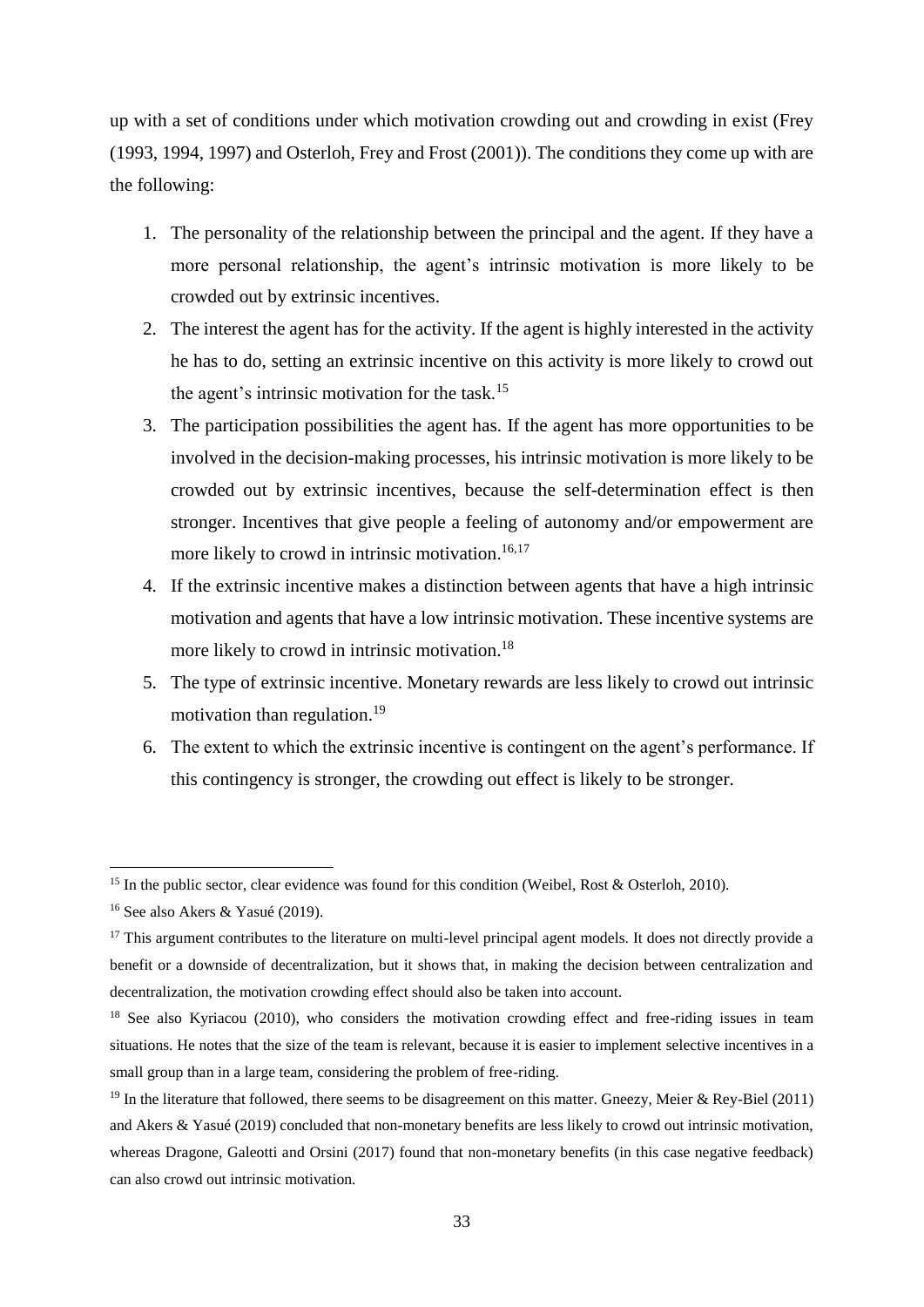- 7. The extent to which the extrinsic incentive implies the acknowledgement of the agent's intrinsic motivation. If this acknowledgement is stronger, crowding in is more likely to occur.
- 8. How hard the regulation is. Hard regulation is more likely to crowd out intrinsic motivation than soft regulation.<sup>20</sup>
- 9. How commanding and controlling the extrinsic incentives are. When the extrinsic incentives are more commanding and controlling, they are more likely to crowd out intrinsic motivation.
- 10. Whether distributive and procedural norms are violated in determining the extrinsic incentives. If this is the case, the extrinsic incentives are more likely to crowd out intrinsic motivation.

Frey applied motivation crowding theory to multiple fields, among which organizational theory. Together with Bohnet, he developed an 'institutional framework' to determine the institutional contexts that are likely to crowd *in* intrinsic motivation (Bohnet & Frey, 1997). The incentive mechanisms that were designed according to this framework are called *'motivation compatible mechanisms'*. To create a motivational compatible mechanism, two factors are necessary: selfdetermination of the agent and acknowledgement of the agent's intrinsic motivation (p. 715). Osterloh and Frey (2000) discuss the transfer of knowledge in organizations and argue that there are certain organizational forms that are more likely to crowd out intrinsic motivation, and can therefore lead to a worse transfer of knowledge. They conclude that motivation crowding effects should be considered by firm managers, because they change the optimal incentive structures. In this paper, Osterloh and Frey argue that agency theory and the transaction cost theory are not complete without taking into account motivation crowding.

Frey was also interested in the relationship between motivation crowding and happiness. This relationship exists in a number of ways. For example, an important part of job satisfaction is the intrinsic motivation for the job. And if this intrinsic motivation is crowded out, then job satisfaction disappears, which makes people less happy (Frey & Stutzer, 2002). Job satisfaction is also important for the employer, because when employees cannot be controlled completely

 $\overline{a}$ 

<sup>&</sup>lt;sup>20</sup> In the context of environmental policy, Frey (1999) shows how extrinsic regulation incentives should be implemented to be optimal. He argues that extrinsic regulation incentives should be either hard (for a strong price effect) or soft (to avoid crowding out), but not intermediate to be optimal (p. 407). This argument was later confirmed by Grund & Westergaard-Nielsen, who called it the 'U-shape hypothesis' (2008).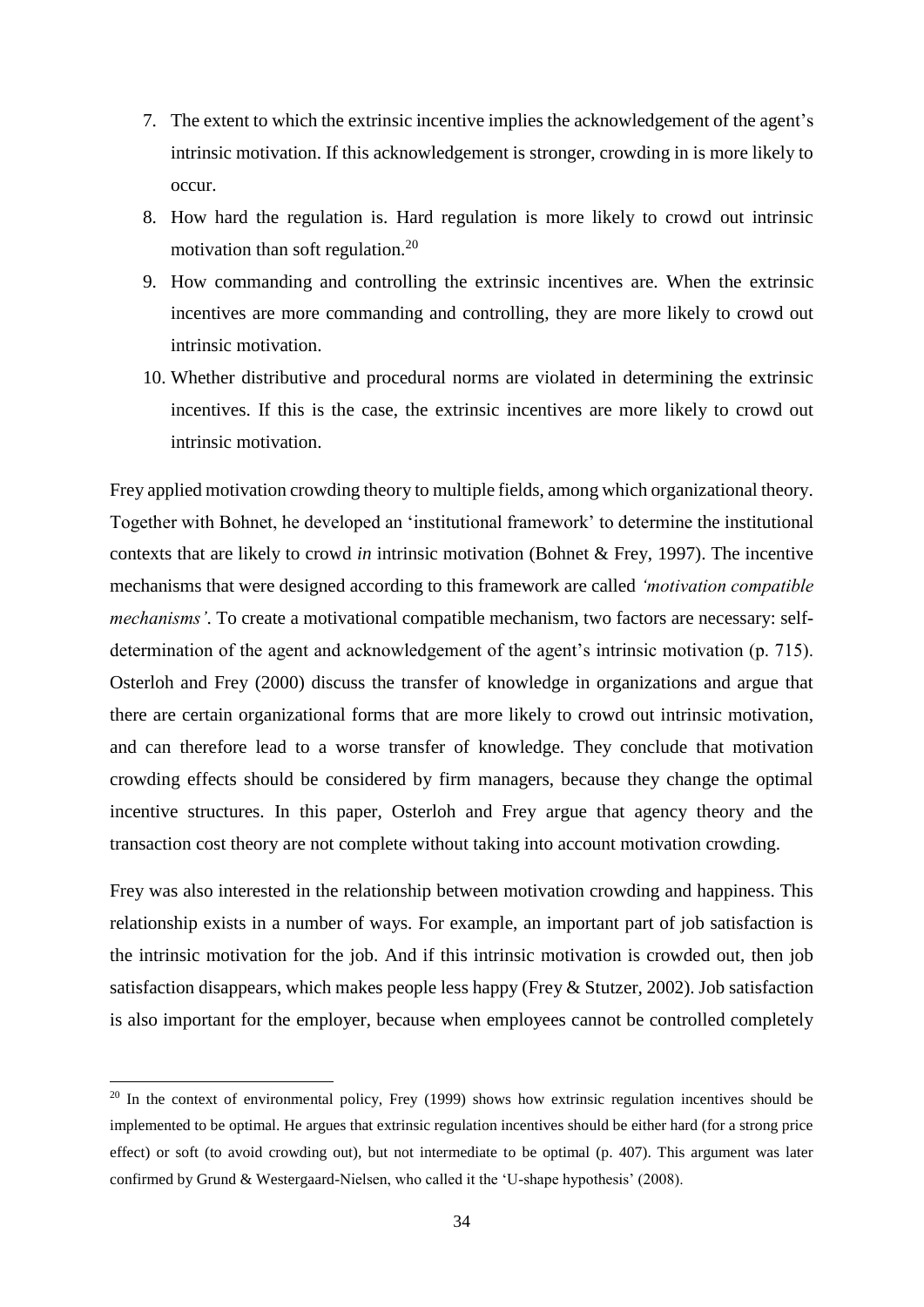it is important that they are intrinsically motivated (which, according to Frey and Stutzer, goes hand in hand with job satisfaction).<sup>21</sup> Another way in which happiness economics has something new to add to the motivation crowding theory is the reverse of the argument described above. Where intrinsic motivation can lead to happiness (in the form of job satisfaction), more happiness also leads to higher intrinsic motivation. Frey and Stutzer (2002, p. 181-182) therefore argue that employers should design their workplaces and incentive structures so that employees are happier and thus more intrinsically motivated, which will make them perform better at work. Although happiness economics and motivation crowding theory both were popular topics in economics in the past 20 years, Frey and Stutzer's work has only limitedly been followed up yet by more research on this combination of topics.

Frey also was very likely the first who wrote about *the spillover effect* of motivation crowding (Frey, 1993). The motivation spillover effect, also called *motivational transfer effect*, exists when the crowding-out effect of incentives spreads over to other areas, times and persons (Frey & Jegen, 2001, p. 146). In organizations, extrinsic incentives might not only crowd out the intrinsic motivation of the employee for the specific task he receives the compensation for, but this effect might also spill over to other employees who also lose their intrinsic motivation and to other aspects of the work, for which employees also lose their intrinsic motivation (Frey & Jegen, 2001, p. 146).<sup>22</sup> Frey and Jegen hypothesized some factors that determine the strength of the motivation spillover effect. Factors that might strengthen the motivation transfer effect are (Frey & Jegen, 2001, p. 149):

- Proximity: e.g., it is more likely that motivation is crowded out shortly after the incentive was given than long after the incentive was given.
- Similarity: e.g., when two areas of work are very similar to each other, it is more likely that an incentive in one area of work does also crowd out the intrinsic motivation in the other work area.

**.** 

 $21$  Note that Frey and Stutzer provide no evidence for this argument. Thus, it is not clear if the motivation crowding effect also really works with job satisfaction, for which Green and Heywood (2008) found no evidence in their quantitative study.

 $22$  Malholtra and Murnighan (2002) apply the spillover effect to team situations: extrinsic incentives that are imposed on one agent can influence the intrinsic motivation of other agents (for example other team members), because then they attribute the agent's behavior to the extrinsic incentive instead of to his intrinsic motivation. This argument contributes to the literature on incentives, because it complicates the designing of incentives in teams.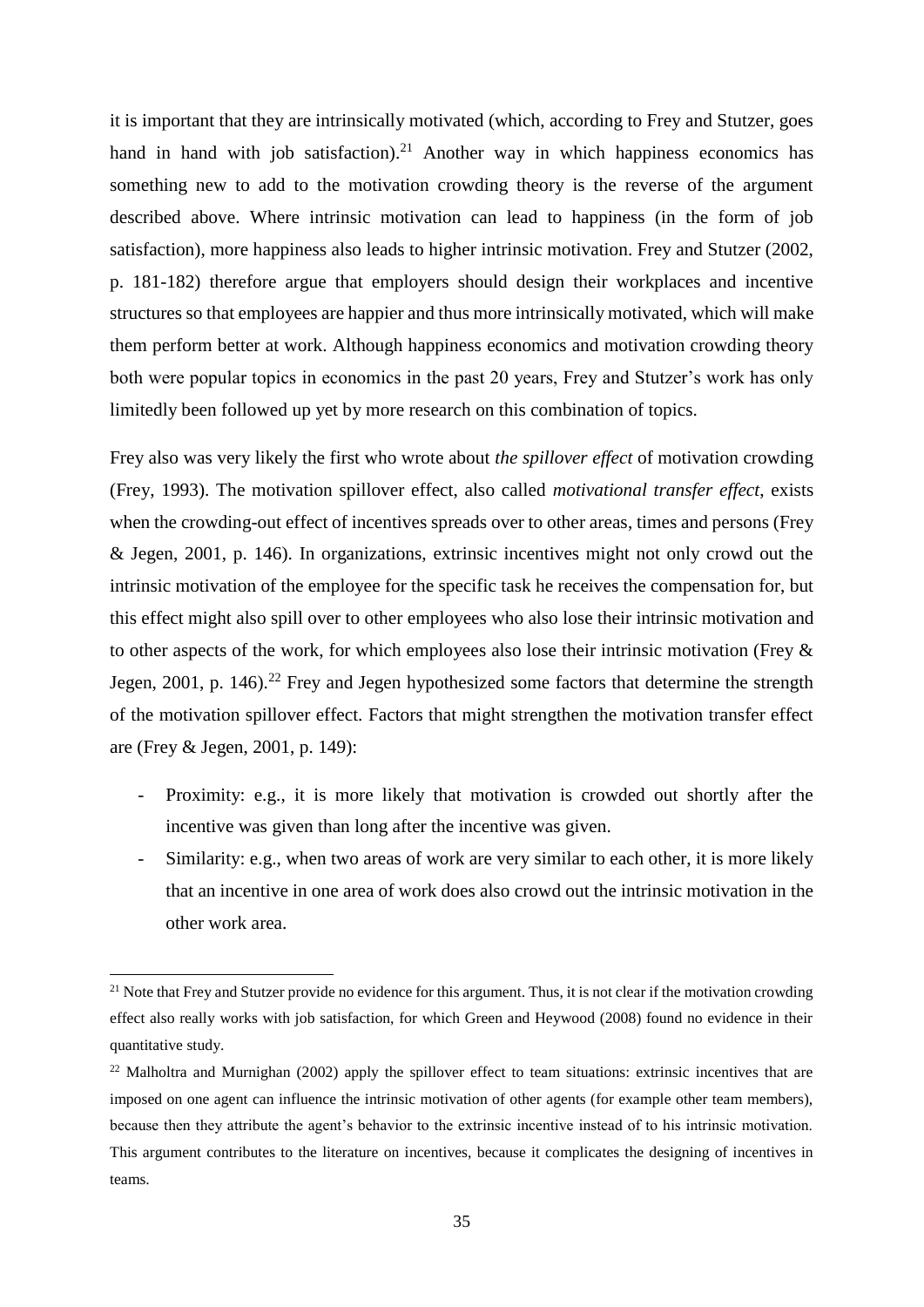- Familiarity: e.g., if people are closely related, it is more likely that their motivation will also be crowded out when the motivation of the other person is crowded out
- Norms, conventions or customs: e.g., people have the same norms, it is more likely that they (unconsciously) take over the motivation crowding effect from other people.

It is clear that Frey made big steps in the development of motivation crowding theory. He showed the consequences of the motivation crowding effect and he advised policy makers to take these consequences of the motivation crowding effect into account and to maintain, promote and have trust in people's intrinsic motivation (p. 105-117). He also proposed some implications for economic theory, so that it takes into account the motivation crowding effect in studying people's behavior (p. 118-125). Since Frey is an economist, his writings mark the introduction of the motivation crowding effect into economics. In this context, it is important to note that Frey stresses that he does not give up the 'rational choice framework'. He included the motivation crowding effect in a mathematical principal-agent model to show mainstream economists that the theory could fit within their framework. In this way, Frey converged the experimental findings in cognitive psychology and his own experimental findings with the mathematical models. Hence, his writings should not be seen as a criticism of neoclassical economics, but more as an attempt to merge the idea of motivation crowding into the mainstream economic ideas. It is an interesting question if Frey himself really saw motivation crowding theory as compatible with the underlying rationality assumption of mainstream mathematical economics, or if he stressed this so that the economics discipline would acknowledge the theory.

#### <span id="page-36-0"></span>**4.4 Initial scepticism of motivation crowding theory**

Around the time Frey was attempting to include the motivation crowding concept in economics, many economists were initially following Arrow and still rejected the theory. Although Frey stresses that motivation crowding theory should not be seen as an attack of the market, Bowles (1998) does feel like he has to defend the market. He discusses the evidence on motivation crowding theory but concludes that *"the relevant data provide little support for the anti-market normative inferences sometimes thought to follow"* (p. 91). Firstly, he argues that other incentives than monetary rewards (also non-market incentives) can also crowd out intrinsic motivation. Secondly, he argues that extrinsic incentives might crowd out intrinsic motivation for interesting tasks, but not for tasks people are not intrinsically motivated to do. Thirdly, he argues that the market also really supports feelings of self-determination, because people are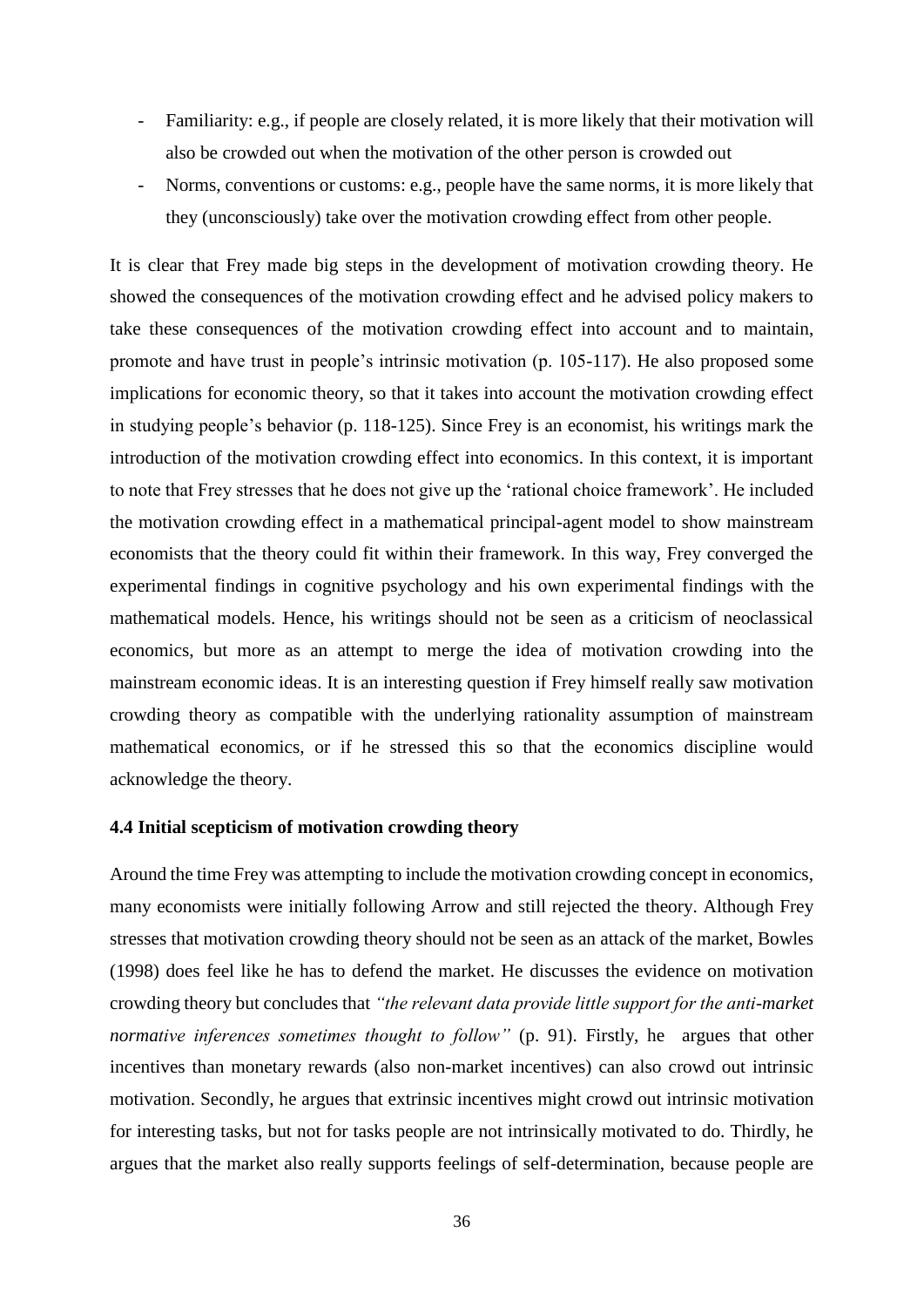free to choose for themselves. In an influential paper, Prendergast (1999) argued that there is little empirical evidence for the theory, especially in employer-employee settings  $(p. 18)$ .<sup>23</sup> He expects that the experiments which have provided evidence for the motivation crowding out effect will not be present in these workplace settings, because, according to him, employees often have little intrinsic motivation for their work in the first place. Since Prendergast (critically) discusses the state of the art incentive theories that were used in organizations in his paper, it is clear that motivation crowding theory was not established yet as state of the art in 1999.

Especially in the early stages of the development of cognitive evaluation theory and motivation crowding theory, there were also psychologists as well as (behavioral) economists who disagreed with the idea that the motivation crowding out effect was something to take into account. In their opinion, extrinsic incentives worked as nudges to foster the desired behavior.<sup>24</sup> For example, both the psychologist Carton (1996) and the behavioral economist Kreps (1997) were sceptical about motivation crowding theory. Eisenberger and Cameron (1996) and Eisenberger, Pierce and Cameron (1999) nuance the importance of the cognitive evaluation theory, based on a meta-analysis of studies on this theory (Eisenberger & Cameron, 1996) and based on the psychological *general interest theory* (Eisenberger, Pierce & Cameron, 1999).<sup>25</sup> Their arguments are as follows:

 $\overline{a}$ 

<sup>&</sup>lt;sup>23</sup> For another criticism on motivation crowding theory see Kunz and Pfaff (2002), who concluded based on a theoretical and empirical analysis of motivation crowding theory that it exists only under some very strict conditions. See also Miller (2004), who proposed an alternative solution to the crowding out effect in a long-term relationship, based on repeated game theory and rationality of both the principal and the agent. His reasoning is that, when the employee expects the employer to monitor less strictly until he picks up signals that the employee is not putting in enough effort, the employee will put in enough effort. Hence, motivation crowding theory is not needed to explain the so called 'control paradox' (in which performance is lower when employees are more strictly controlled).

 $24$  For early criticisms on cognitive evaluation theory see for example Scott (1975) and Flora (1990). In response to Scott, Deci (1976) argues that the criticism of Scott is based on a metatheoretic assumption of 'reinforcement histories and contingencies in the present' that Deci does not agree with.

<sup>&</sup>lt;sup>25</sup> General interest theory looks at the content and context of the activity and states that personality and culture are important, because they influence people's intrinsic motivation (Eisenberger, Pierce & Cameron, 1999). Eisenberger, Pierce & Cameron (1999) argue that motivation crowding theory does not take this into account. However, motivation crowding theory can take these factors into account: see for example Benkler (2004), who considers the impact of different social and cultural contexts. He argues that the effect of the extrinsic incentive on the intrinsic motivation depends on the context in which the incentive is given. See also Houston (2011), who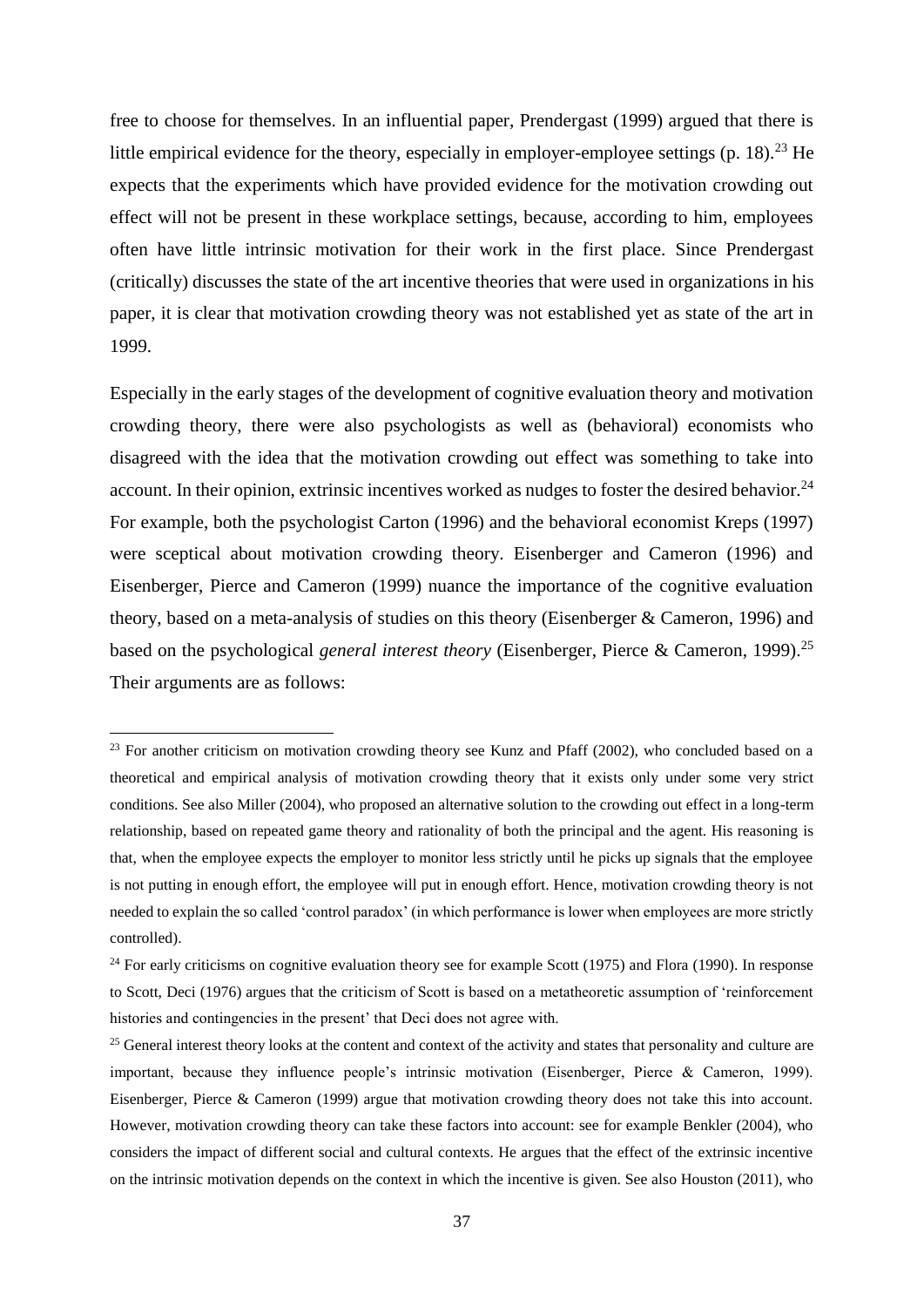- 1. Crowding in effects are at least as important as crowding out effects.
- 2. The crowding out effect occurs only under "*highly restricted, easily avoidable conditions"* (Eisenberger & Cameron, 1996, p. 1154).
- 3. The effect of extrinsic incentives on intrinsic motivation can be best understood by *"mechanisms of instrumental and classical conditioning"* (Eisenberger & Cameron, 1996, p. 1154). Simply said, they mean that well-designed incentives do support the desired behavior.
- 4. Using behavioral theory, it is possible to design the incentives so that crowding in of intrinsic motivation occurs (Eisenberger & Cameron, 1996).
- 5. The crowding-out effect occurs more often in situations where performance is hard to measure (Eisenberger, Pierce & Cameron, 1999).

#### <span id="page-38-0"></span>**4.5 A growing interest and a stream of literature on the motivation crowding effect**

#### <span id="page-38-1"></span>*4.5.1 Experiments*

**.** 

From the beginning of the  $21<sup>st</sup>$  century, a great interest came up for the motivation crowding concept in the literature. Initially, mostly behavioral and institutional economists were interested in motivation crowding theory. Around that time, both institutional economics and behavioral economics had become part of mainstream economics (Williamson, 2000 and Sent, 2004). Often on the basis of experiments, the behavioral and institutional economists tried to find evidence and new explanations and rationalizations for motivation crowding theory.<sup>26</sup> This is no surprise, since experimental economics had in the meantime established itself as one of the most popular research methods in economics (Royal Swedish Academy of Sciences, 2002, p. 1). Laboratory experiments as well as field experiments were performed to test if the motivation crowding effect existed under certain conditions (e.g., in a certain institutional context). In most of the experiments, motivation crowding (out and/or in) effects were found.<sup>27</sup>

found evidence for the argument that national context matters for the effect of extrinsic incentives on intrinsic incentives.

<sup>&</sup>lt;sup>26</sup> Whereas most of the studies on motivation crowding were performed as experiments, some other studies have also been performed. See for example Kuvaas et al. (2017), who did a quantitative analysis in which a negative correlation was found between extrinsic incentives and intrinsic motivation.

<sup>&</sup>lt;sup>27</sup> See for example Frey & Oberholzer-Gee (1997), Fehr & Gächter (2000), Gneezy & Rustichini (2004), Lazzarini, Miller & Zenger (2004), Irlenbusch & Sliwka (2005), Güth, Sutter & Verbon (2006), Falk & Kosfeld (2006), Georgellis, Iossa & Tabvuma (2011) for specific sectors in the public sector, Schildberg-Hörisch & Strassmair (2012), Engel & Kurschilgen (2013), Wrzesniewski et al. (2014), Kuwabara (2015) and Kerr et al. (2019).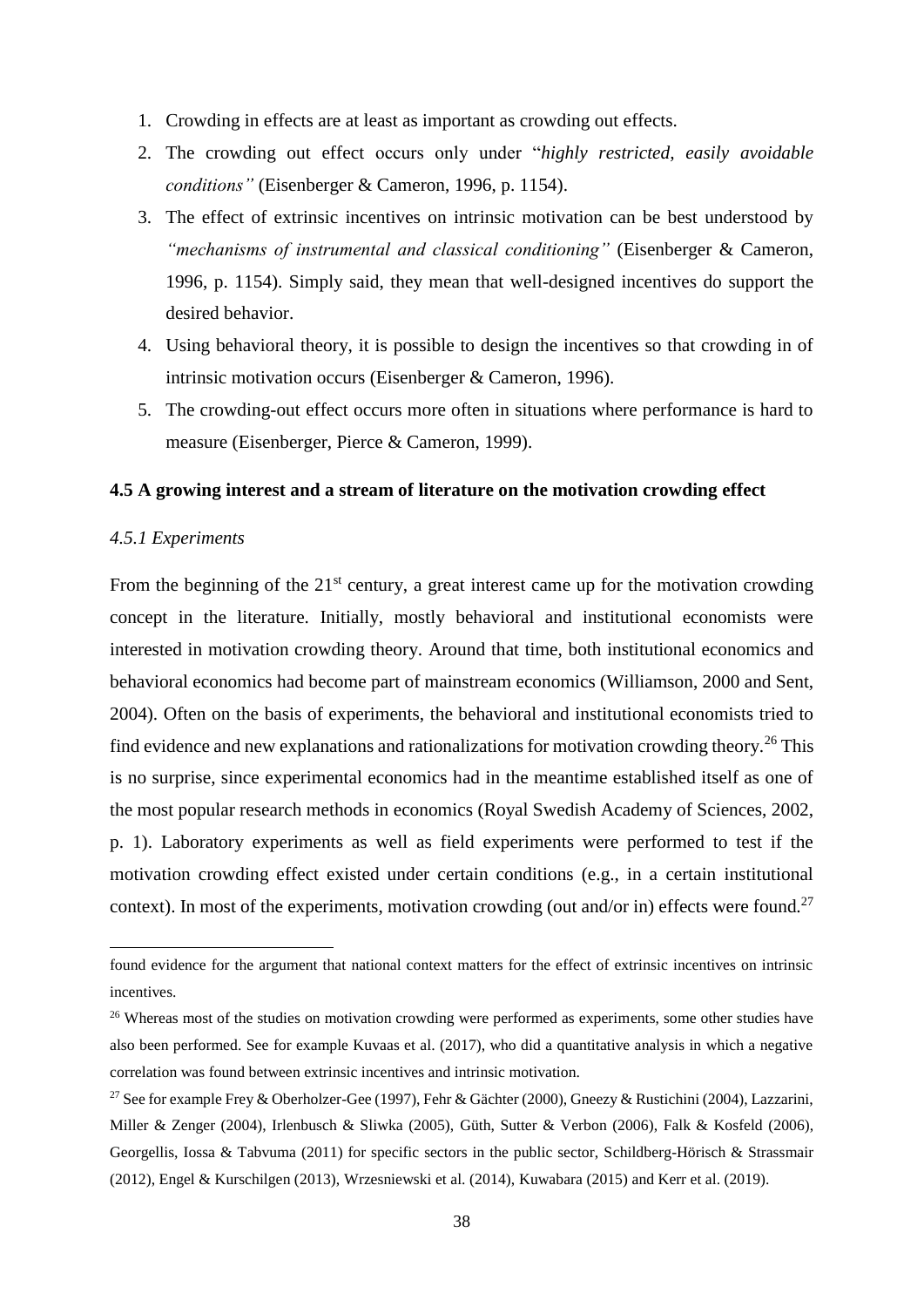However, in other experiments, there were no or very limited findings of motivation crowding.<sup>28</sup> A subfield of behavioral economics that has recently developed itself is neuroeconomics. A few neurologic experiments provided evidence on the existence of the motivation crowding effect (Li, Xiao, Houser, Montague & Smith (2009); and Murayama, Matsumoto, Izuma, Matsumoto & Smith (2010)).

#### <span id="page-39-0"></span>*4.5.2 Rationalizations and explanations for motivation crowding*

Economists from different disciplines, using different research methods, tried to find explanations and rationalizations for motivation crowding theory. A psychological explanation is cognitive dissonance theory (Bardsley et al., 2010).<sup>29</sup> This theory advocates that people who are paid a lot do not have to convince themselves that a task is interesting, whereas people who receive less do have, because otherwise they will be doubting why they are even performing the task.

Where initially mainstream economics was sceptical about motivation crowding theory, after a few years some – but still just a few – neoclassical economists picked up the motivation crowding concept and tried to include it in their principal-agent models. Canton (2005) included intrinsic motivation in a multiple-task model. Based on this model, Canton argues that strong incentives are more likely to crowd out intrinsic motivation, whereas weak incentives are more likely to crowd in intrinsic motivation. Hereby, he contributed to the multiple-task principalagent model discussed in chapter 3 by arguing that we should consider implementing weak incentives to solve the multiple task problem. Moreover, Bénabau and Tirole (2006) tried to rationalize motivation crowding theory so that it fit better within mainstream economics. They included reputational motivations in a model for prosocial behavior. They argue that there is yet another mechanism underlying the motivation crowding out effect: the concern for keeping a good image. When someone is rewarded for a certain task, this person might feel that other people do no longer think his motives for doing this task are purely good ('he only does it for the bonus'). This decreases his intrinsic motivation for the task. This effect is called *signaling*

**.** 

<sup>&</sup>lt;sup>28</sup> See for example Charness & Gneezy (2009), Harbring & Irlenbusch (2011), Kessler & Leider (2012), Bengtsson and Engström (2014), Ederer and Manso (2013).

<sup>29</sup> See also Deci (1975), p. 161-168.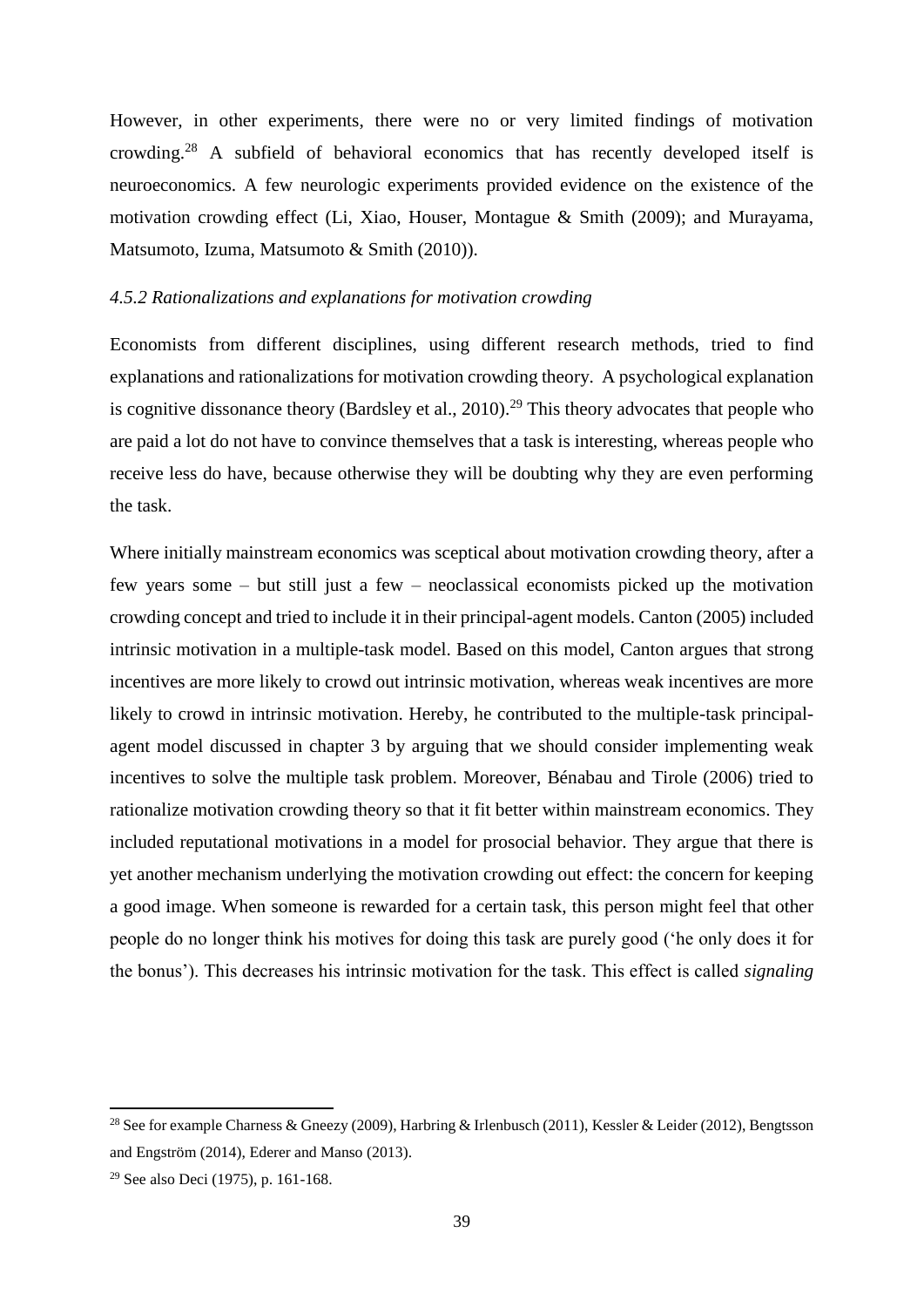*theory*. <sup>30</sup> The fact that well-known economists as Bénabau and Tirole picked up the motivation crowding effect was a step further in the acknowledgement of economics of the motivation crowding theory. However, just like Frey, they still placed motivation crowding theory within the neoclassical framework, by emphasizing that the motivation crowding effect could be reproduced in a mathematical model and works in a rational way (Bénabau & Tirole, 2003, p. 516).

Many behavioral and institutional economists studied all kinds of different conditions under which the motivation crowding effect exists. The findings of these studies contribute to the literature on incentives, by showing how incentives should be applied in different situations. Policymakers and incentive designers can benefit from these findings. Gächter & Falk (2002) consider the importance of long-term interaction labour relations and social norms. They study this in a repeated game experiment. They find that repeated game incentives crowd in social norms (such as reciprocity). Thus, social norms have a stronger effect in long-term (labour) relations. On the contrary, Irlenbusch and Ruchala (2008) found evidence for a motivation crowding out effect in a repeated game setting. Their experiment was different though, as they studied team-based incentives and mainly tested for the effect of relative rewards (which leads to competition) on voluntary cooperation. Both of these studies contribute to the literature on dynamic principal-agent models. They confirm that history is indeed important in non-linear contracts for multiple reasons (e.g. the growing importance of social norms and the long-term effect of competition). Moreover, the study of Irlenbusch and Ruchala nuances the benefits of relative performance evaluation, by showing the downsides of the competition due to this way of measuring performance.

Next to this contribution to the issue of relative performance evaluation, motivation crowding theory also contributed in other ways to principal-agent models with multiple agents. E.g., in team situations, the beliefs and expectations people have about each other are important for how the extrinsic incentive influences these people's intrinsic motivation. If an employee expects that his colleagues are going to free-ride, then extrinsic incentives will work. But if the employee expects his colleagues to contribute voluntarily, then extrinsic incentives will crowd

**.** 

<sup>&</sup>lt;sup>30</sup> The existence of the signaling theory is empirically confirmed by Ariely, Bracha and Meier (2009) in a laboratory as well as a field experiment. Here we see again that experimental findings regarding motivation crowding converged with mathematical models.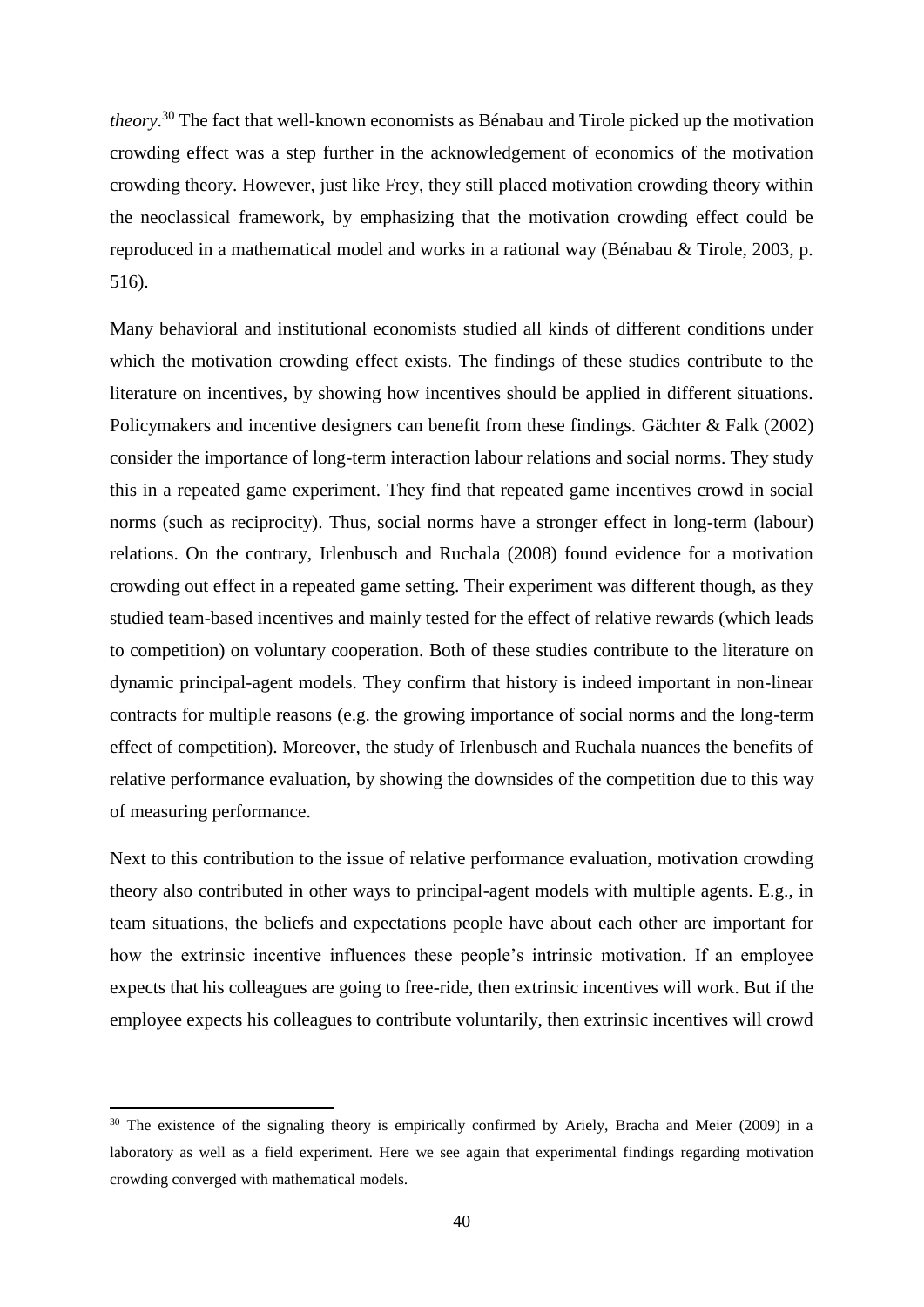out this employee's intrinsic motivation (Kahan, 2003). Thus, in designing incentives for teams, it is important to take into account the employee's expectations about each other.

Malhotra and Murnighan (2002) and Irlenbusch (2006) applied motivation crowding theory to the issue of binding versus non-binding contracts. Malhotra and Murnighan (2002) found that non-binding contracts work better as extrinsic incentives, because they strengthen intrinsic motivation in the form of interpersonal trust. Irlenbusch (2006) also confirms that non-binding contracts may work better to avoid motivation crowding out. This is an important addition to mainstream incentive theory, because it suggests that relational contracts should maybe substitute (or complement) formal contracts more often.

Mellström and Johannesson (2008) tested Titmuss' theory in a field experiment and found that the effect of extrinsic incentives on intrinsic motivation differs between men and women: women 'suffer' more from the motivation crowding out effect (at least in the context of blood donation).

Libson (2014) found that it matters if an extrinsic incentive is a commission (giving something) or an omission (not giving or having something). The motivation crowding out effect turned out to be stronger for commissions than for omissions. His policy suggestion based on these findings is that omissions might work better than commissions, because they suffer less from the motivation crowding out effect.

Giebelhausen, Chun, Cronin & Hult (2016) tested not only for the effect of self-benefiting incentives, but also for the effect of incentives that benefit other people (for example being able to make a donation) and a mix of self-benefiting and other-benefiting incentives on intrinsic motivation. They found that other-benefiting incentives can work under certain circumstances, but that a mix of incentives crowds in intrinsic motivation the most.

Recently, motivation crowding theory was extended by the finding that formal institutions (such as laws) can crowd out intrinsic motivation in the form of cultural norms and values over multiple generations. The reason for this is that in the existence of these formal institutions, parents find it less important to teach their children these norms and values (Lowes, Nunn, Robinson & Weigel, 2017). This finding makes it even more important to be careful of motivation crowding out effects when designing incentives.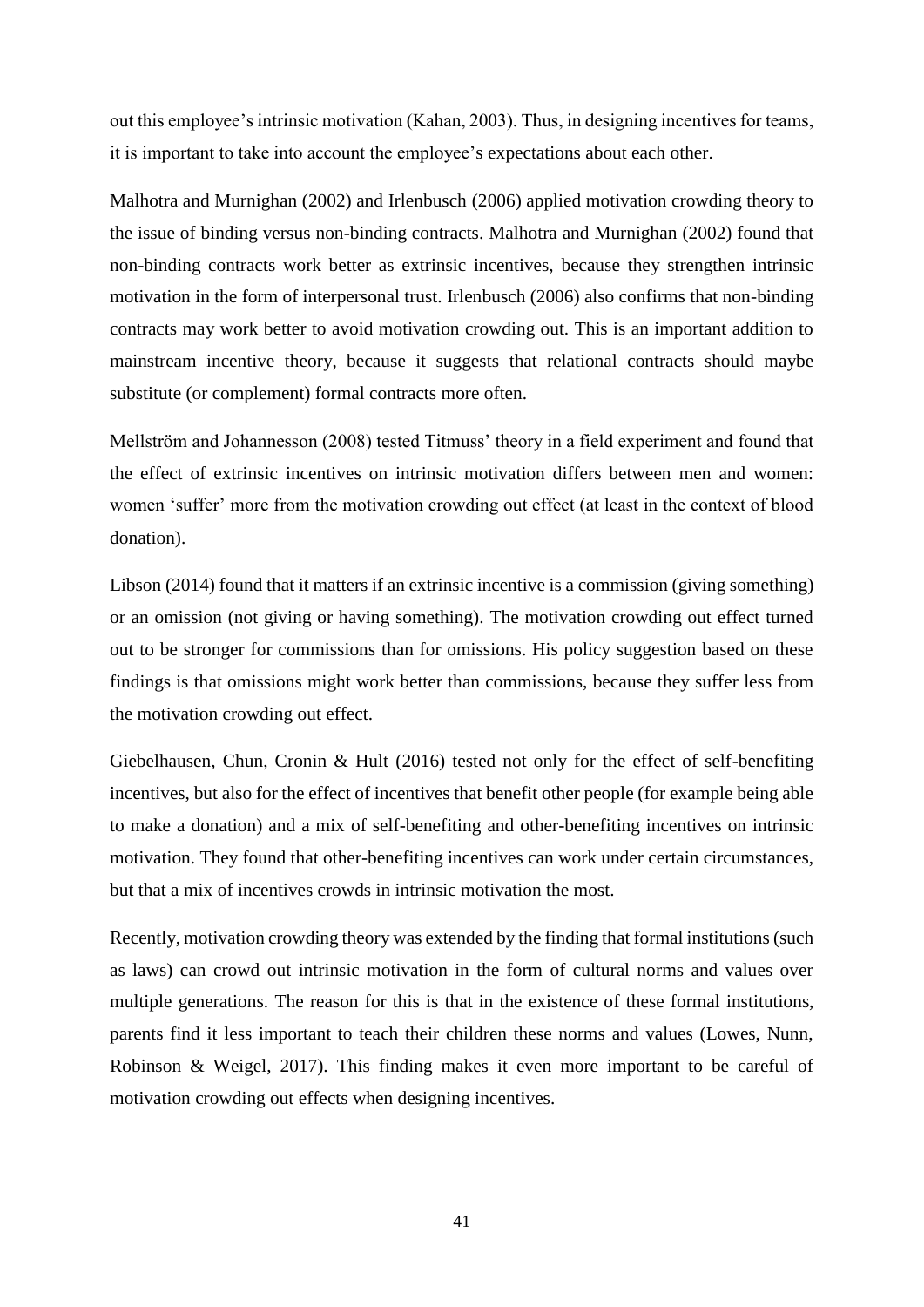#### <span id="page-42-0"></span>*4.5.3 New accounts for motivation crowding*

Recently, some authors have been trying to come up with different accounts to explain the way the motivation crowding effect works. Goeschl and Perino (2012) argue that cognitive evaluation theory alone is not sufficient to explain the mechanism behind motivation crowding and they offer an affect-based account. This means that extrinsic incentives should be matched with the moral motivations of the person they are targeted to, by looking at the emotional response of people at the extrinsic incentive (p. 209-210).

Zhong (2011) provides yet another account of motivation crowding theory, by showing that the motivation crowding effect does not even need any extrinsic incentives to work: it can already exist when the mindset of the agent is changed into a more *"deliberative, calculative mindset"*  (p. 19). Schwartz (2007) went even further by suggesting that extrinsic incentives not only crowd out intrinsic motivation by suppressing it, but also by destroying it altogether and by doing that changing the nature of people. These contributions of Zhong and Schwartz come from an ethical perspective. This perspective will be discussed in more detail in paragraph 6 of this chapter.

#### <span id="page-42-1"></span>*4.5.4 Solutions to the motivation crowding out problem*

In a later phase of the development of motivation crowding theory, when more knowledge existed on this effect and the conditions under which it worked, some solutions to the motivation crowding problem were proposed. Kritikos and Tan (2009) described the incentive structure of an indenture game: the principal gives half of the incentive (for example, half of the bonus) to the agent upfront, and after the agent performed the activity the principal can decide if he also gives the other half of the incentive. The conclusion of this paper is that designing extrinsic incentives as an indenture game works well for extrinsically motivated people, but at the same time does not crowd out intrinsic motivation for people who are intrinsically motivated.

In the current time of active citizenship, another solution to the motivation crowding out problem that was proposed is the current turn from a welfare state to a *participation society* (Heins, Fenger & Broekema, 2019). In fact, motivation crowding theory is one of the reasons for this development. In the participation society, the government stimulates people's selforganising intrinsic incentives and tries to 'crowd in' intrinsic motivation to help others. This paper illustrates that motivation crowding theory is, over the years, used more and more as a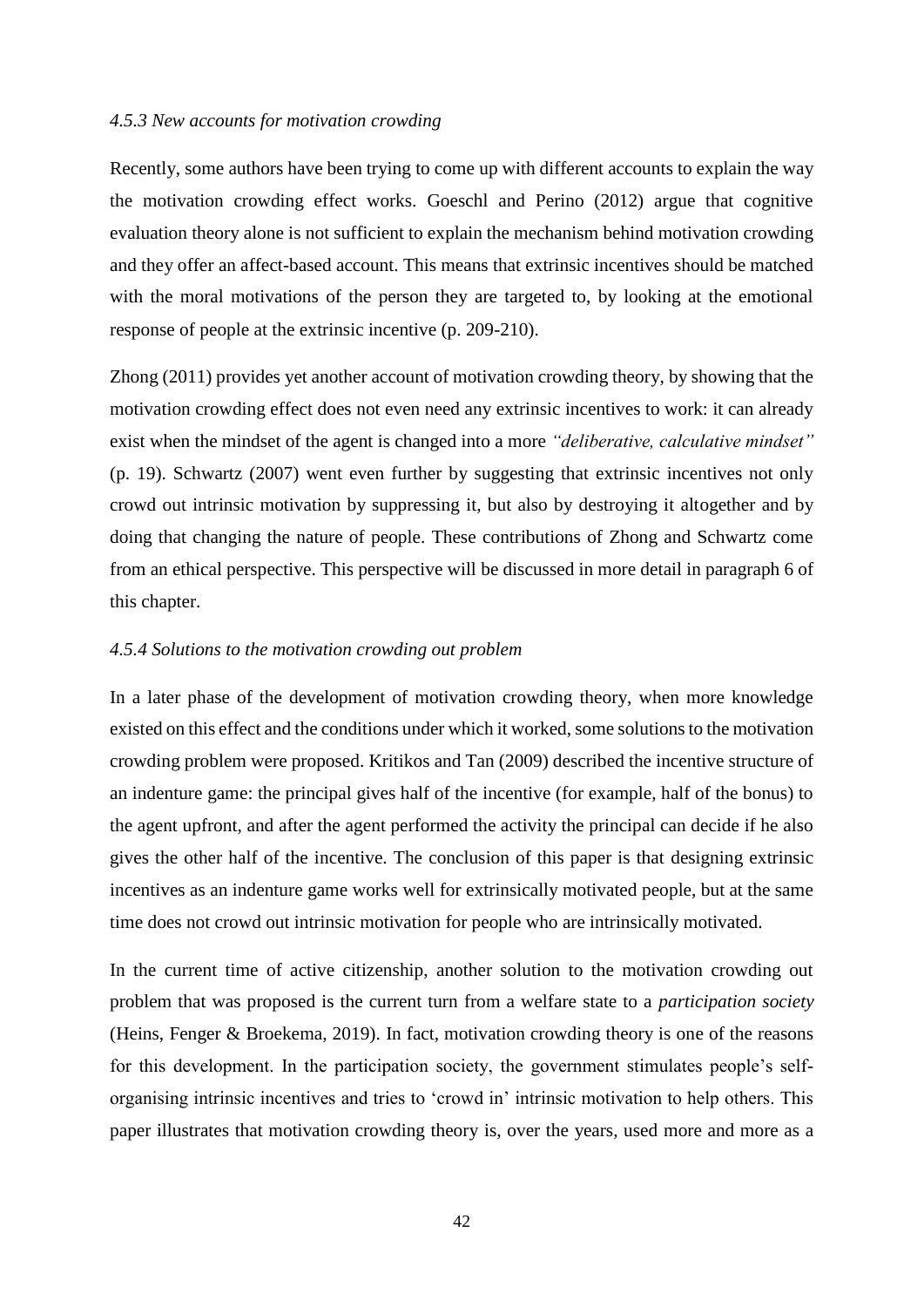reason to fundamentally change the mainstream economic policy instead of an addition to mainstream economics.

#### <span id="page-43-0"></span>*4.5.5 Overview papers*

It is easy to lose the bigger picture in all these experiments and other forms of evidence. Therefore, meta-analysis papers that bring together this evidence are very useful. From the meta-analysis of Deci, Koestner and Ryan (1999) it follows that motivation crowding does play an important role. They reviewed 128 studies and concluded that motivation crowding very often exists. This meta-analysis was published in a psychological journal, because, except for Frey's contributions, up until that time most of the experiments were performed in the field of cognitive psychology. A decade later, after the stream of literature in economics on motivation crowding, another literature review was done by Gneezy, Meier & Rey-Biel (2011). They stressed that the (positive and/or negative) effects of motivation crowding are highly dependent on the conditions under which the extrinsic incentive is implemented. This paper provides a useful summary of the main contributions to motivation crowding theory and has become one of the most influential papers of the past years in this field.

The turn by Bowles illustrates the acknowledgement of the existence of the motivation crowding effect over time. Where he was sceptical of the theory at first<sup>31</sup>, in 2012 he wrote a comprehensive paper on the motivation crowding theory together with Polania-Reyes (Bowles & Polania-Reyes, 2012). In this paper, they survey 50 experiments on the motivation crowding in and out effect and establish four mechanisms underlying the motivation crowding effect:

- 1. The extrinsic incentive can tell the agent that the principal believes the activity for which the extrinsic incentive is provided is not interesting or it can show that the principal is self-interested, which can both decrease the agent's intrinsic motivation.<sup>32</sup>
- 2. By implementing an extrinsic incentive, a 'social norm' can be constructed which is seen by agents as the norm for their behavior. If this social norm is individual utility maximization, then this may decrease the agent's intrinsic motivation for the activity.<sup>33</sup>

**.** 

<sup>31</sup> See paragraph 4.4.

<sup>32</sup> See also Ellingsen and Johannesson (2008).

<sup>&</sup>lt;sup>33</sup> For the same argument, see Sliwka (2007). See also Huck, Kübler and Weibull (2003), who argue based on a team-production model that it is important to consider social norms. Tayler & Bloomfield (2011) argue that the effect of extrinsic incentives on intrinsic motivation through norms is actually an indirect effect.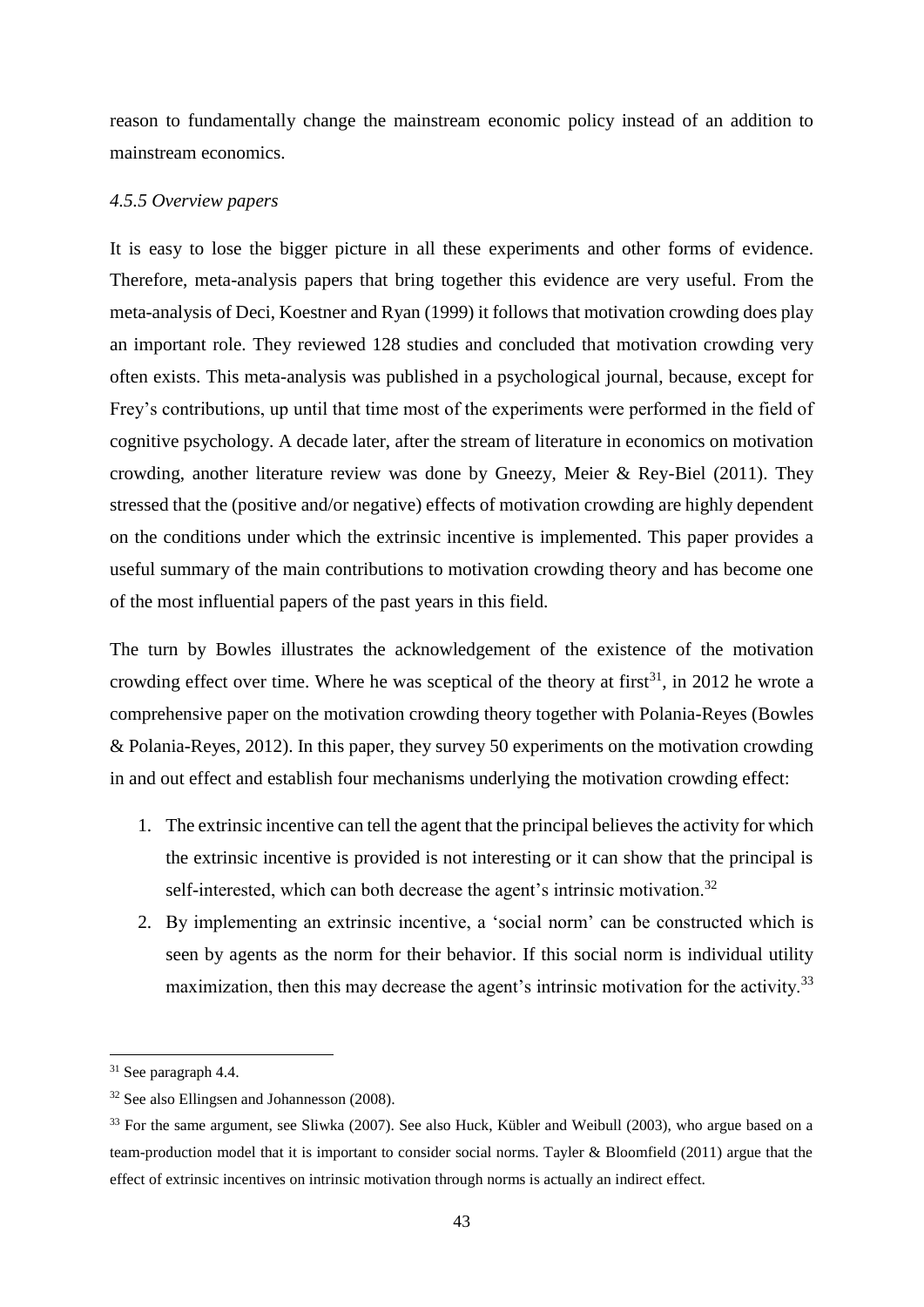- 3. Extrinsic incentives can diminish the agent's feeling of autonomy, which reduces his intrinsic motivation (self-determination).
- 4. When an organization uses a lot of extrinsic incentives, it might be harder for agents to learn new forms of intrinsic motivation.

Bowles and Polania-Reyes conclude that organizations can use the insights of motivation crowding theory to optimize their incentive structures so that they crowd in (instead of crowd out) intrinsic motivation. Thus, their solution to the motivation crowding problem is proper incentive design.

Although motivation crowding theory has been accepted more widely nowadays, there are still doubts about the relevance of the theory in mainstream economics. These doubts were reinforced by studies that found evidence that shows that the motivation crowding effect has only limited practical relevance. From a study based on an agent-simulation model for example, Baumann and Stiglitz (2014) conclude that the motivation crowding out effect should not be seen as a real danger.<sup>34</sup> Furthermore, based on a literature review, Gerhart, Fang and Ledford (2013) concluded that the problem of motivation crowding out does mostly play no important role in the practice of incentivizing people.<sup>35</sup> However, the fact that a renowned economist as Lazear takes the motivation crowding theory into account in his recent paper on incentives in organizations (Lazear, 2018), tells us that the theory is generally being acknowledged in mainstream economics these days.

#### <span id="page-44-0"></span>**4.6 Ethical considerations regarding motivation crowding theory**

A recent development in motivation crowding theory is that some authors started to raise ethical questions about the motivation crowding effect related to well-being. Schwartz (2009) argues that while extrinsic incentives might work to increase performance, they are still 'bad' when they lead to a decrease in happiness (in the sense of intrinsic motivation) for the agent in doing the task. Atiq (2014) makes a similar argument. He emphasizes that it is not sufficient to just look at the outcomes, but that it is important what the character of our motivation is. According to him, extrinsic incentives crowding out motivation is an *'inherently bad outcome'* (p. 1115),

 $\overline{a}$ 

<sup>34</sup> See also Green and Heywood (2008).

<sup>&</sup>lt;sup>35</sup> This paper classifies the literature on effects of extrinsic incentives on intrinsic motivation in 5 'theories'. However, in my opinion, at least 4 of these theories (except for general interest theory) all come down to the same underlying idea: extrinsic incentives can crowd out or crowd in intrinsic motivation under certain conditions.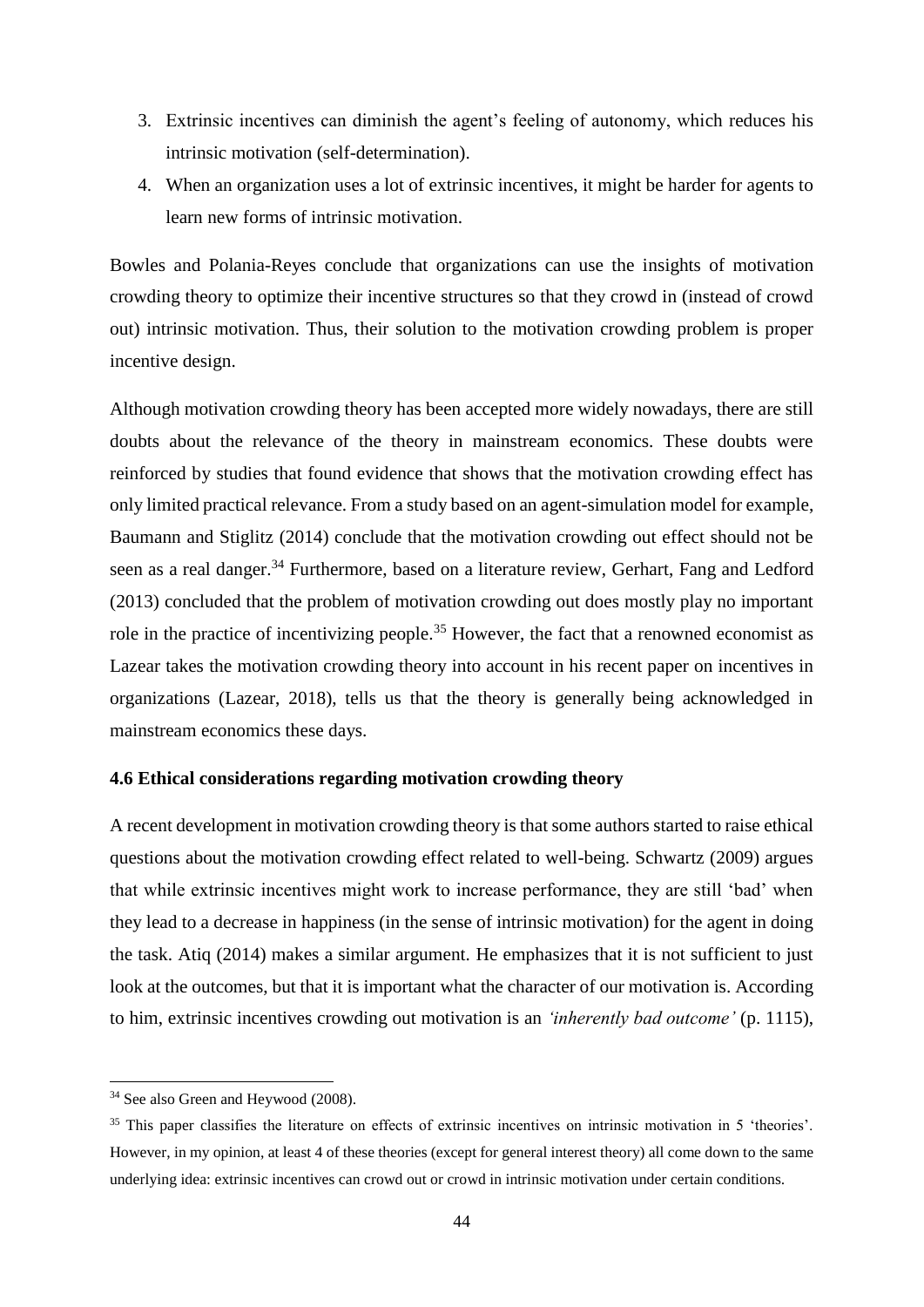regardless of what the payoffs of the extrinsic incentives are. Ims, Pedersen and Zsolnai (2014) also see the loss of intrinsic motivation as morally bad. Therefore, they argue, it is time to look at people and organizations differently: they should no longer be seen as 'i*nstruments to produce increased profits and financial wealth'* (p. 358). Moreover, it has been argued that higher income (more extrinsic incentives) will crowd out intrinsic motivation to disapprove of unethical behavior, and will thus lead to more unethical behavior (Wang & Murnighan, 2014). On the other hand, it seems that higher happiness (which can be determined by other factors than income) leads to less unethical behavior (Wang & Murnighan, 2014).

Another ethical concern around the motivation crowding effect is the idea of *'earning more by paying less'* (Bruni & Sugden, 2013). This is the idea that employers pay low wages to sort out the employees with high intrinsic motivation. In this way, knowledge of the motivation crowding concept can lead to exploitation, which is ethically objectionable. Furthermore, the crowding out of intrinsic motivation by extrinsic (especially monetary) incentives can lead to more self-interested people and inequality (Corporate Reform Collective, 2014).

These ethical papers characterize themselves by distancing more from neoclassical economics. They use the motivation crowding effect more as a criticism against the neoclassical principalagent theories. The sudden interest for the ethical aspects of motivation crowding theory can probably be explained by the developments in economics following the global financial crisis. Generally, there was a growth of interest for more pluralistic ideas, among which ethical ideas that considered other interests than just the free market. More specifically, lessons drawn from the financial crisis called for a more general consideration of ethical issues in economics, because unethical behavior of individuals and organizations was one of the reasons for the financial crisis (Bini Smaghi, 2010). Another explanation is the growing interest for pluralism in economics which considers all kinds of other interests than just the free market (Heise, 2016).

#### <span id="page-45-0"></span>**4.7 Applications of motivation crowding theory in practice over the years**

After the mathematical principal-agent models had become prevalent in economic theory, principal-agent theory also became visible in organizational and public policy practice. Prendergast (1999) noted that firms used different principal-agent mechanisms to incentivize employees, sometimes through pay-for-performance, sometimes by more subjective performance evaluation measures. However, it seemed undisputable that extrinsic incentives work to motivate employees (Prendergast, 1999, p. 55). From the little attention paid to motivation crowding in Prendergast's paper, it can be deducted that this issue was not really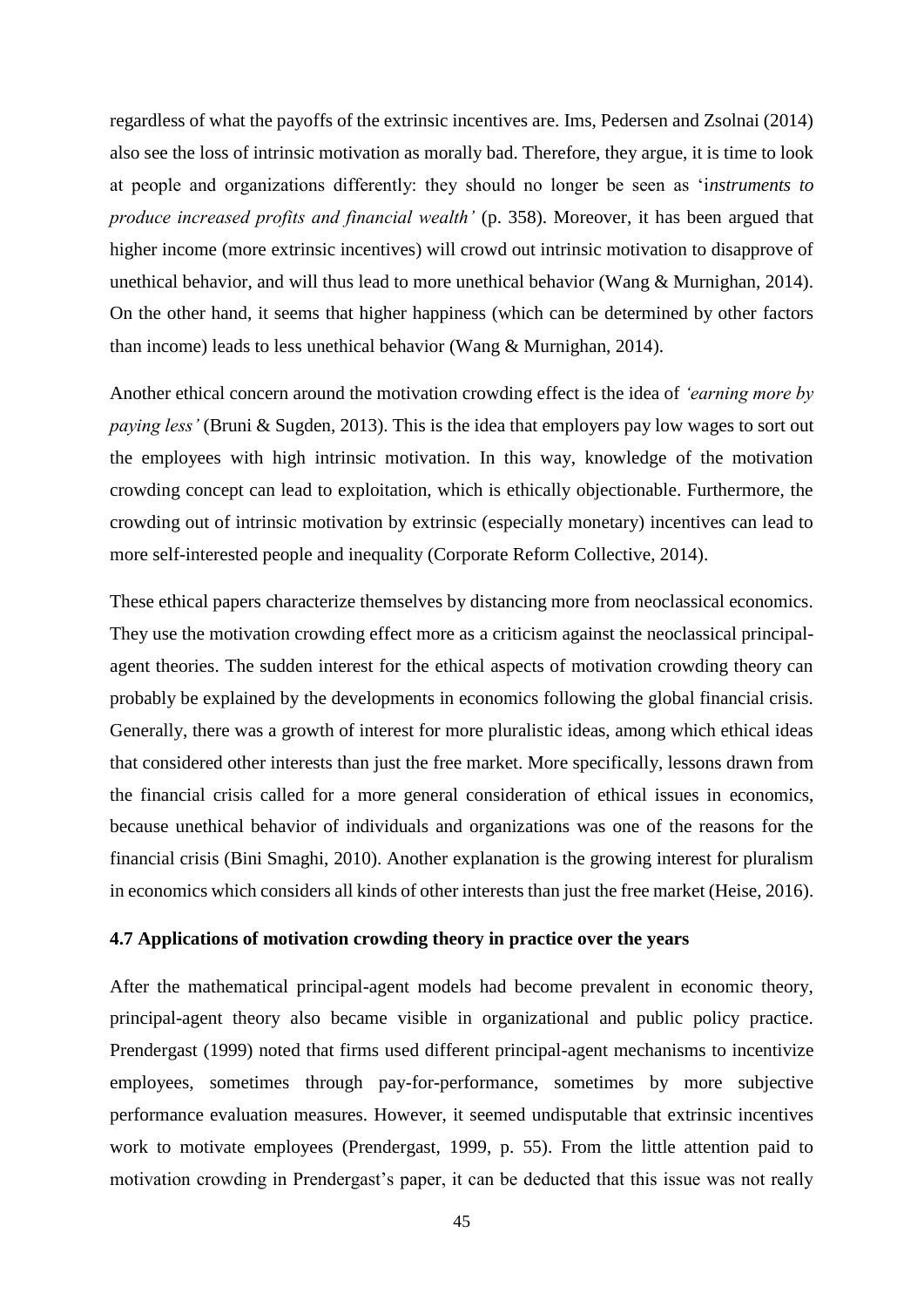considered by policymakers and incentive designers yet. Furthermore, from the case of performance pay in the Dutch education system (Dix, 2014), it becomes clear that the belief in the effectiveness of pay-for-performance was still high, at least until ten years ago. On the basis of the ideas principal-agent theory, the Netherlands Bureau for Economic Policy Analysis (CPB) proposed performance pay for teachers to increase the quality of education. Without a solid consideration of the downsides of such a performance-pay system (as motivation crowding out), it was made part of governmental policy in 2010.

Over the years, applications of motivation crowding theory have appeared more and more in different forms and situations. One old application of the ideas behind motivation crowding theory can be found in laws that forbid payments for organ donation. These laws rest on Titmuss' idea that people should donate organs because they are intrinsically motivated and that paying people to donate will undermine this intrinsic motivation (Epstein, 2008).

During the course of the development of motivation crowding theory, more and more applications of the theory came up. Examples of this can be found in voluntary public domain participation, as for example Wikipedia and the Peer to Patent project, in which experts voluntarily evaluate patent applications (Harvard Law Review, 2009). People contribute to these projects not because they receive extrinsic incentives, but because they feel empowered, they feel like they are part of a community, and thus they feel intrinsically motivated to contribute (Harvard Law Review, 2009).

As discussed before, the current turn from a welfare state to a participation society is also seen as a development driven by the motivation crowding effect (Heins, Fenger & Broekema, 2019). Because extrinsic incentives reduce people's intrinsic motivation, the idea of the Participation Society is to empower people to organise things for themselves and others. The Participation Society is shown by all kinds of voluntary citizen initiatives, for example local health cooperations.

Recently, the topic of intrinsic motivation and motivation crowding has received more attention in books and magazines oriented to organizational practice (Kuvaas et al., 2017).<sup>36</sup> Also, new ways of motivating people based on crowding theory are included in organizational trainings

1

<sup>&</sup>lt;sup>36</sup> For examples of recommendations to motivate people in other ways than with extrinsic (monetary) incentives see Pink (2011) and Gerdeman (2019); for an opposite recommendation see Gerhart, Fang and Ledford (2013)).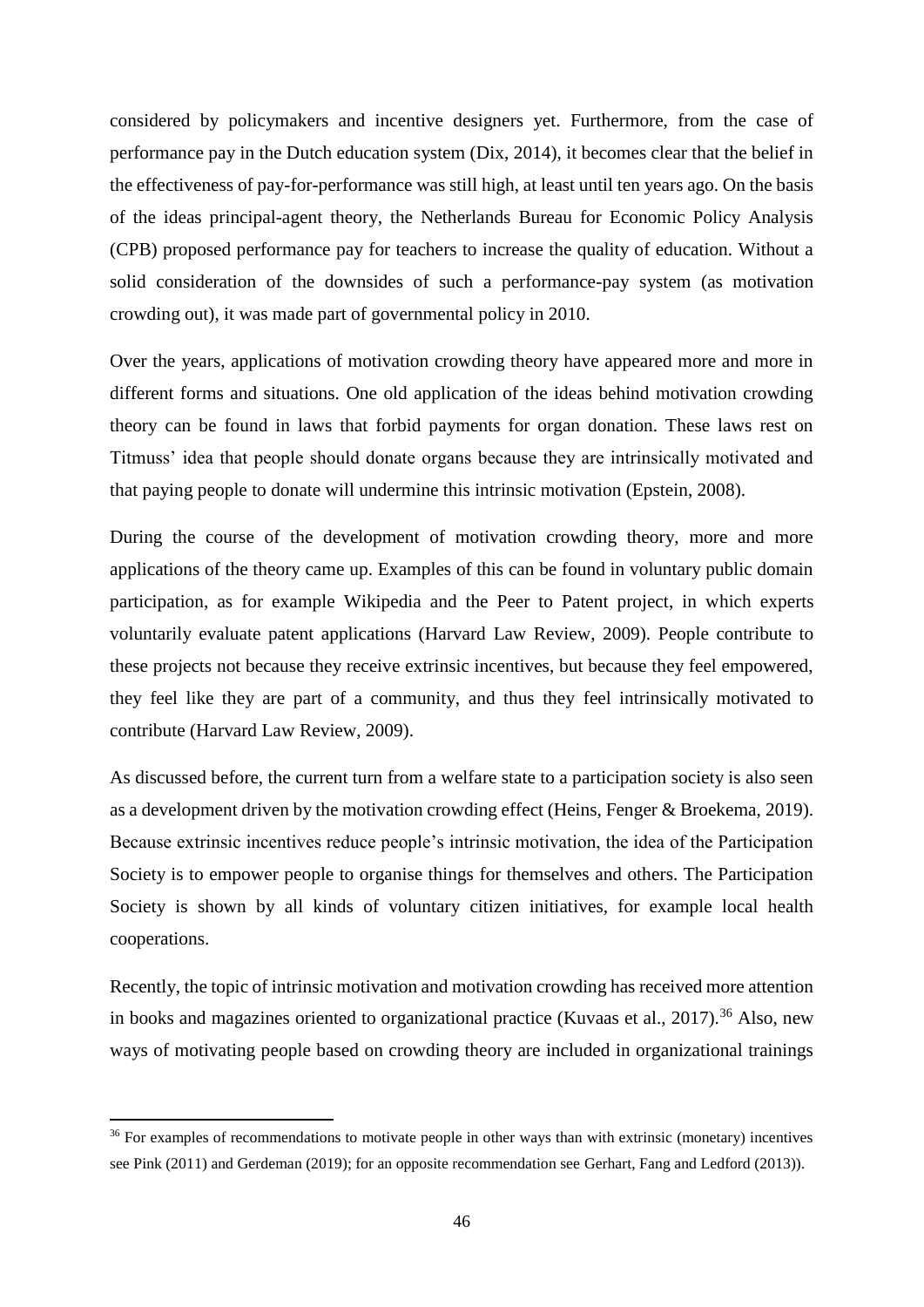(Agile Scrum Group, 2020). This shows that organizations are more and more using the insights of motivation crowding theory in their employee policies.

#### <span id="page-47-0"></span>**4.8 Conclusion**

After the concept of motivation crowding was developed in cognitive evaluation theory, it was made part of economic theory by Frey. The efforts of Frey lead to economists of multiple economic subdisciplines being interested in the motivation crowding theory, starting around the turn of the millennium. Later on in the development of the motivation crowding effect, the theory also was applied more often in real life. A lot of these contributions and some practical applications have been discussed in this chapter. In the next chapter, all the different contributions and applications will be taken together to sketch the development of the motivation crowding concept as a whole from a bird's eye view.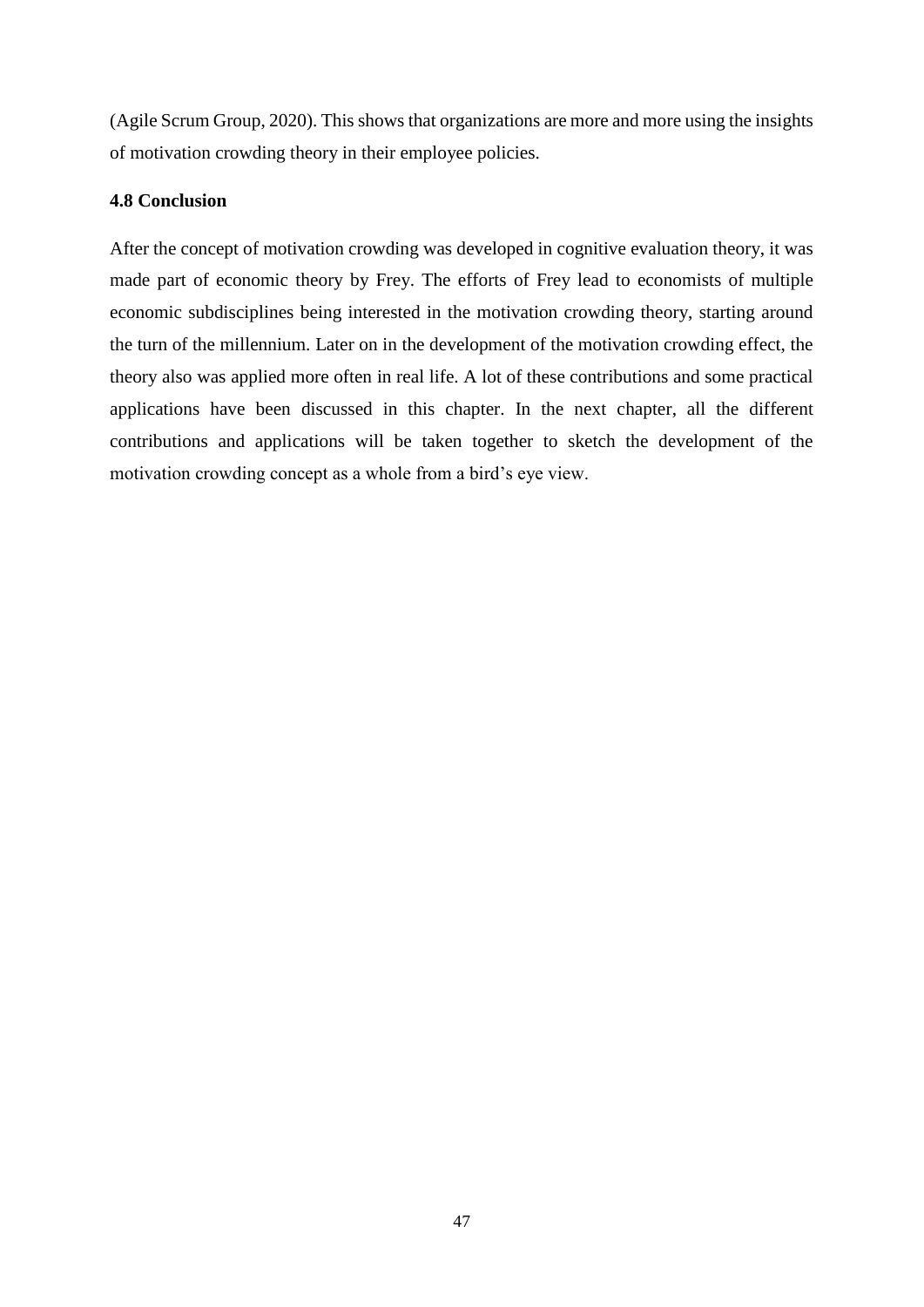# <span id="page-48-0"></span>**Chapter 5 Conclusion**

### <span id="page-48-1"></span>**5.1 Bringing it all together: the development of motivation crowding theory from a bird'seye view**

From roughly 1970 until 1990, the period of neoclassicism and mathematical principal-agent modelling, the motivation crowding effect was developed by sociologists and (cognitive) psychologists. Their main contribution was that they established the underlying processes of the motivation crowding effect. In that time, the theory was rejected by most economists: neoclassical economists as Arrow, but also behavioral economists did not acknowledge the theory at first. Except from some discussions of the theory in organizational behavioral economics, the interest for motivation crowding theory seemed to be decreasing after the efforts of Deci and other cognitive psychologists. In practice, the belief in the effect of extrinsic incentives was high and motivation crowding theory was not considered as something to keep in mind.

While mathematical models dominated economics in the time cognitive evaluation theory came up, they lost more and more of their popularity over the years, which can explain why there was more room for motivation crowding theory to develop around 1990. Moreover, by that time experiments had gathered a more important status than 20 years earlier (Royal Swedish Academy of Sciences, 2002). This was also advantageous for the development of motivation crowding theory, because the main findings about motivation crowding theory came from experiments: around the time experimenting in economics was still in an early stage, cognitive psychologists were already using experiments frequently.

The stream of literature on motivation crowding theory started with the publications of the multidisciplinary economist Bruno Frey. It was only after his many papers and books about this theory that economists really started to gather interest for the theory. The papers of these neoclassical, behavioral and institutional economists added to the knowledge on the underlying systems of motivation crowding and mostly studied the conditions for motivation crowding. Over the years, more knowledge became available about the conditions under which extrinsic incentives crowd out or in intrinsic motivation. The main purpose of these studies was to help incentive designers to come up with the optimal incentive scheme (see for example Kyriacou, 2010).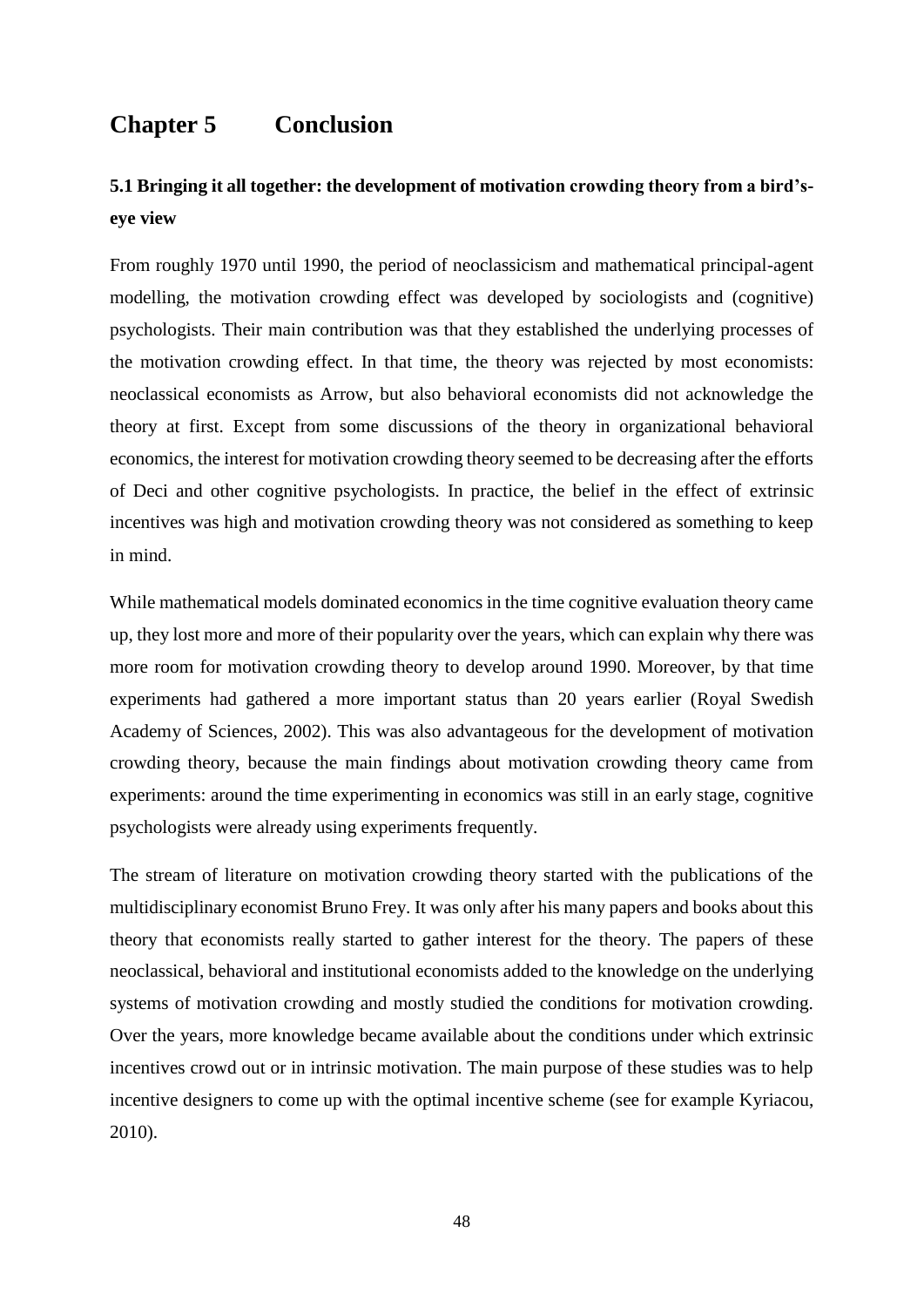Because most experiments found evidence for motivation crowding theory, economic science eventually accepted the theory more or less. This can be deduced from, for example, the turn of the economist Bowles who was sceptical at first but wrote a comprehensive paper on the processes of motivation crowding 14 years later. At the same time, the theory has become more complex because of all the different conditions, the sometimes contradicting evidence and the multiple alternative accounts that are given for motivation crowding theory. Therefore, overview papers like those of Bowles & Polania-Reyes (2012) are very useful to get a good understanding of the theory.

For a long time, the neoclassical, institutional and behavioral economists tried to converge their experimental results with the mathematical models. Motivation crowding theory was proposed as an addition to mainstream economic theory which fit into the rationality framework. Not only neoclassical economists tried to give the theory a place within their principal-agent models, but also behavioral and institutional economists like Frey stressed that motivation crowding theory should not be seen as a criticism against neoclassical economics. This perspective is inherent to the disciplines of behavioral and institutional economics, especially new institutional economics, because it is in the nature of these disciplines to try to merge their findings with the mainstream economic framework, in order to make mainstream economics more realistic.

However, one could also have another view on motivation crowding. After all, motivation crowding theory goes directly against the basic assumptions underlying incentive theory. Therefore, it can also be argued that it is not a matter of designing incentives in the right way, but that the whole theory of incentives itself is the problem. This view came up after the financial crisis, when papers were published about the theory in the field of ethics. These ethical papers characterize themselves by distancing more from neoclassical economics. They use the motivation crowding effect more as a theory to criticize the neoclassical principal-agent theories. Hence, in the latest stage of its development, motivation crowding theory is seen more as a theory that calls for more fundamental changes in economic policy. The voluntary citizen projects can be a good example of what these ethical contributions are calling for. Also considering the warnings that are given to managers about paying employees for their performance, it seems like motivation crowding theory is becoming more important.

Generally, the contributions of motivation crowding theory to economics can thus be understood in two ways. Firstly, it provides multiple additions and extensions to the principal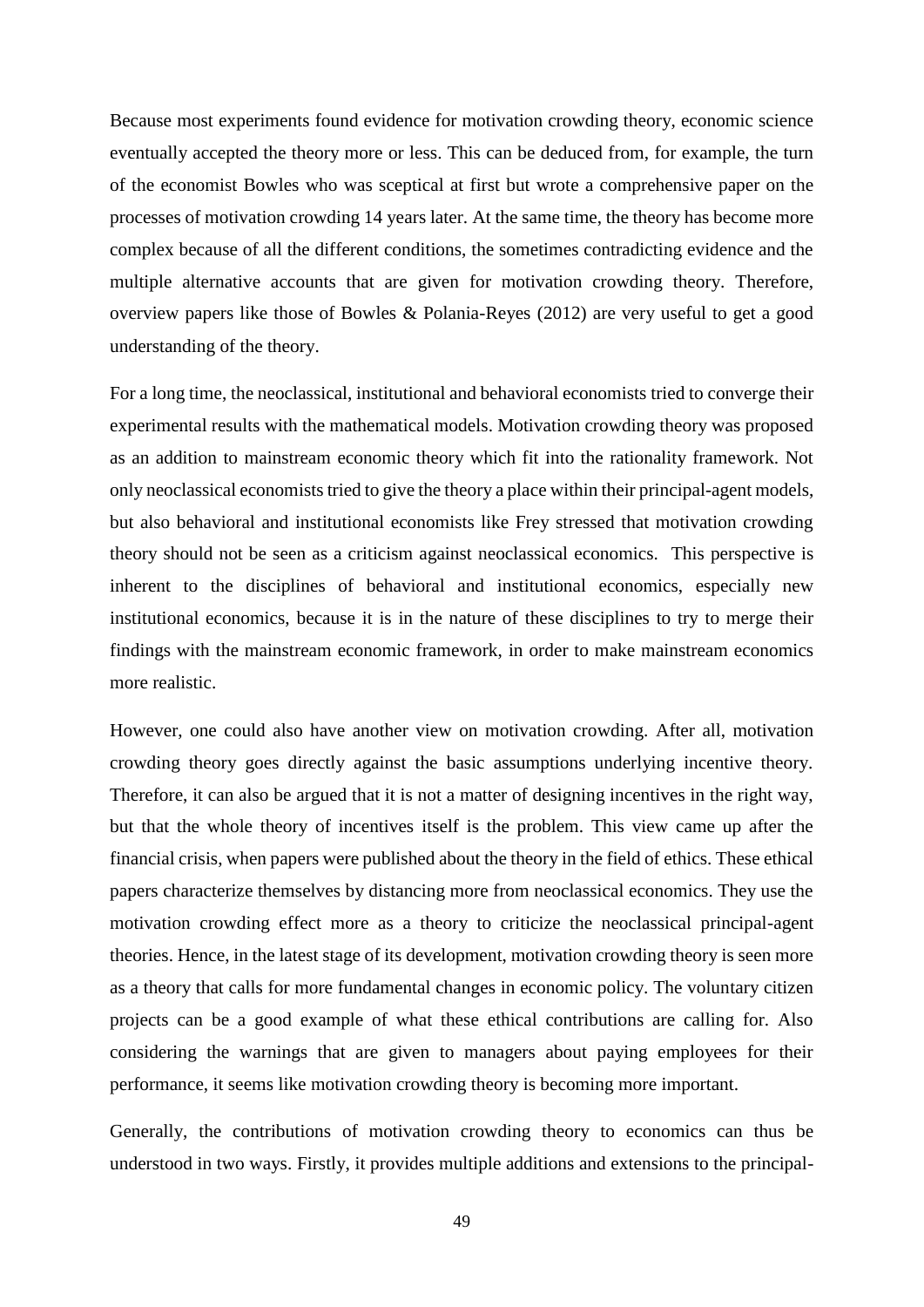agent models discussed in chapter 3. Hereby it makes incentive theory more realistic. The extensive search for conditions under which extrinsic incentives crowd out intrinsic motivation can be very useful. When they are included in mechanism design models, policy makers and incentive designers can use these new insights to foster the responses they want. In this way, using insights from motivation crowding theory might solve multiple problems that still existed in incentive theory, as for example the issue of free-riding and the issue of multiple tasks. This first way of understanding motivation crowding theory is prevalent in neoclassical, behavioral and institutional economics. Secondly, motivation crowding theory can also be understood as a theory that offers an alternative view on the core underlying assumptions of incentive theory. Especially the more ethical perspective asks if these assumptions are valid. Hence, the contribution that mostly the ethical perspective sees in motivation crowding theory is that it proposes a reason and directions for some more radical policy changes. An important note to make here is that this critical literature does most of the time not take into account that extrinsic incentives can not only crowd out, but can also crowd in intrinsic motivation, although motivation crowding out seems to happen more frequently.

#### <span id="page-50-0"></span>**5.2 Suggestions for future research**

A final note on the development of the literature on motivation crowding is that in the past years, not much has been published about the theory anymore. Around 2012, some overview papers on motivation crowding were published and after that, the amount of literature on motivation crowding theory decreased. The reason for this cannot be a reduced interest in alternative approaches that challenge mainstream economics, since pluralism in economics has become more popular after the financial crisis. Rather, it seems like everything that could be said about motivation crowding has been said. I would like to challenge this stand, because there certainly are still topics in motivation crowding theory that need further research. Therefore, I will end this master's thesis with providing some ideas for future research in this field.

Firstly, new research methods could be applied to study motivation crowding theory. Motivation crowding theory has been studied extensively in (laboratory, field and neurological) experiments. Furthermore, new insights were gained by including motivation crowding in mathematical models and from quantitative analyses. However, research methods like case studies or ethnographic studies, which are also popular research methods in economics nowadays, have been applied less frequently to motivation crowding theory. I think it would be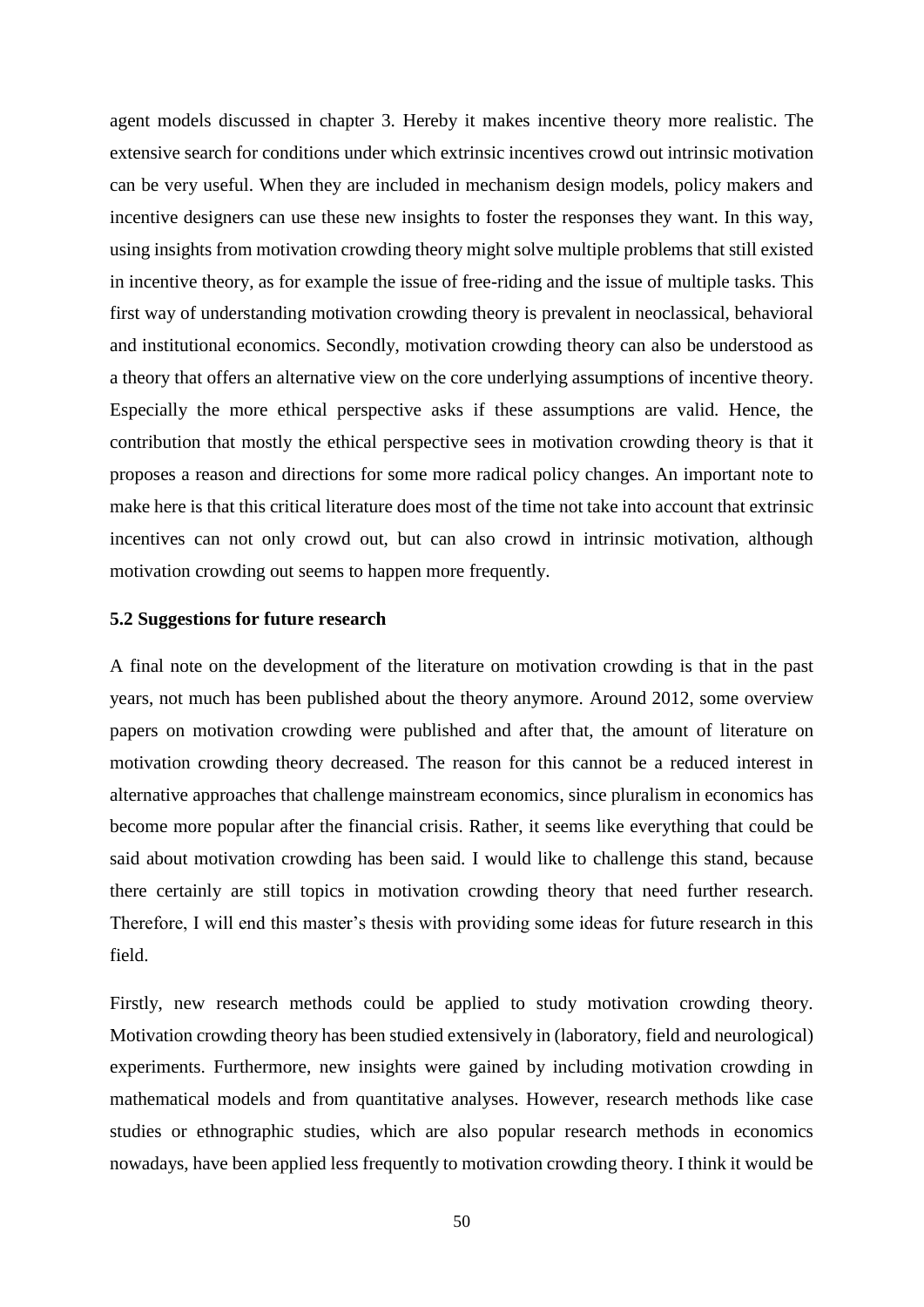useful to ask people themselves how they experience extrinsic incentives and what it does to their intrinsic motivation and to observe changes in their behavior in real life situations.

Secondly, a relationship that is underexplored in my opinion is the link between happiness and motivation crowding. The ideas in the field of happiness economics provide promising alternatives for economic policy. Job satisfaction has been established as an important determinant of people's happiness (Diener, Suh, Lucas & Smith, 1999, p. 293). Getting a good image of how and under what conditions extrinsic incentives might increase or decrease this job satisfaction should thus be of importance to happiness economists. However, few authors have studied this relationship. Green and Heywood (2008) found no evidence for motivation crowding out effects of extrinsic incentives on job satisfaction. However, their conclusion is based on one (quantitative) study. In my opinion, this relationship should be studied in more detail, using multiple research methods. I believe new insights gained from these studies could also contribute to the ethical perspective on motivation crowding theory, for example by weighing the benefits of extrinsic incentives against the potential cost of decreased job satisfaction.

Thirdly, some conditions for motivation crowding out or crowding in need more research. For example, the question if non-monetary incentives work better than monetary incentives has not received any clear answer yet in the literature. Some more definitive conclusions on this matter (which can also be different conclusions for different situations) could be of great relevance for incentive designers.

Finally, more research could be done to find solutions to the issue of motivation crowding out. More specifically, considering the problem of asymmetric information, researchers could try to find incentive mechanisms that, on the one hand, motivate people who are not intrinsically motivated yet, but on the other hand do not crowd out intrinsic motivation for others. One solution to this problem has already been proposed by Kritikos and Tan (2009), but more research in this area could possibly be of great practical use. However, considering the doubts about the underlying assumptions of mechanism design theory the question remains if such a 'perfect' incentive scheme does even exist.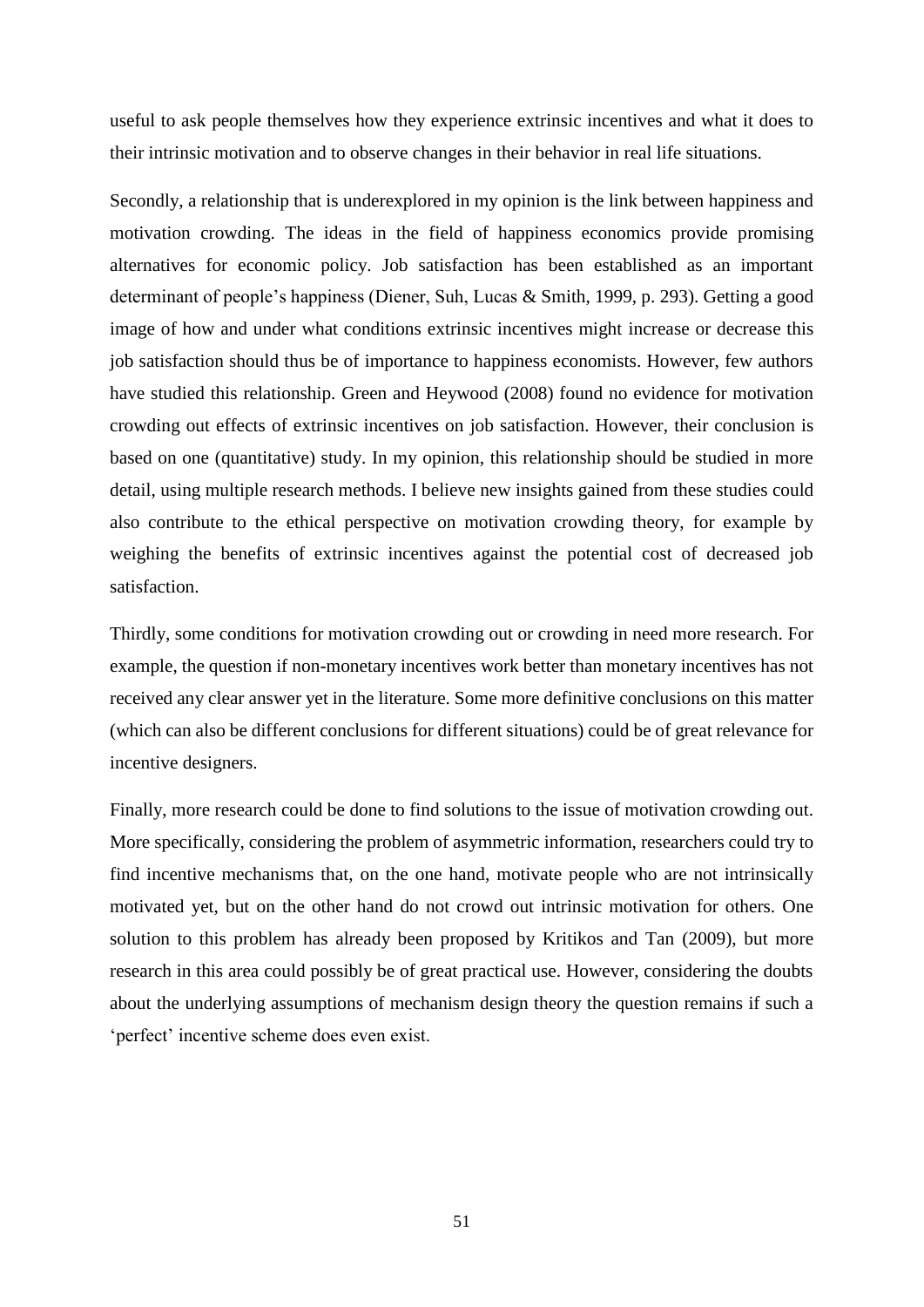### <span id="page-52-0"></span>**Bibliography**

- Agile Scrum Group (2020). *Drive en Intrinsieke Motivatie door Daniel Pink (over Autonomie, Zingeving & Meesterschap).* Retrieved from https://agilescrumgroup.nl/intrinsiekemotivatie-pink-autonomie-zingeving-meesterschap-drive/
- Akers, J. & Yasué, M. (2019). Motivational crowding in payments for ecosystem service schemes: a global systematic review. *Conservation & Society, 17,* 377-389. http://dx.doi.org/10.2307/26869208
- Alchian, A.A. & Demsetz, H. (1972). Production, information costs, and economic organization. *IEEE Engineering Management Review, 62*, 21-41. http://dx.doi.org/ 10.1109/EMR.1975.4306431
- Altman, M. (2016). *Handbook of Contemporary Behavioral Economics*. Abingdon: Routledge.
- American Economic Association (2020). *What is economics?* Retrieved from https://www.aeaweb.org/resources/students/what-is-economics
- Ariely, D., Bracha, A. & Meier, S. (2009). Doing good or doing well? Image motivation and monetary incentives in behaving prosocially. *The American Economic Review, 99,* 544- 555. http://dx.doi.org/10.1257/aer.99.1.544
- Arrow, K.J. (1971). *Essays in the Theory of Risk-bearing.* Chicago: Markham Publishing Company.
- Arrow, K.J. (1972). Gifts and Exchanges. *Philosophy & Public Affairs, 1,* 343-362. Retrieved from www.jstor.org/stable/2265097
- Atiq, E. (2014). Why motives matter: Reframing the crowding out effect of legal incentives. *The Yale Law Journal, 123,* 1070-1116. Retrieved from www.jstor.org/stable/23744542
- Bardsley, N., Cubitt, R., Loomes, G., Moffatt, P., Starmer, C. & Sugden, R. (2010). Experimental economics: Rethinking the rules. Princeton: Princeton University Press. http://dx.doi.org/10.2307/j.ctt7sgpt
- Barry, A., Born, G. & Weszkalnys, G. (2008). Logics of interdisciplinarity. *Economy and Society, 37,* 20-49. http://dx.doi.org/10.1080/03085140701760841
- Baumann, O. & Stieglitz, N. (2014). Rewarding value-creating ideas in organizations: the power of low-powered incentives. *Strategic Management Journal, 35,* 358-375. http://dx.doi.org/10.1002/smj.2093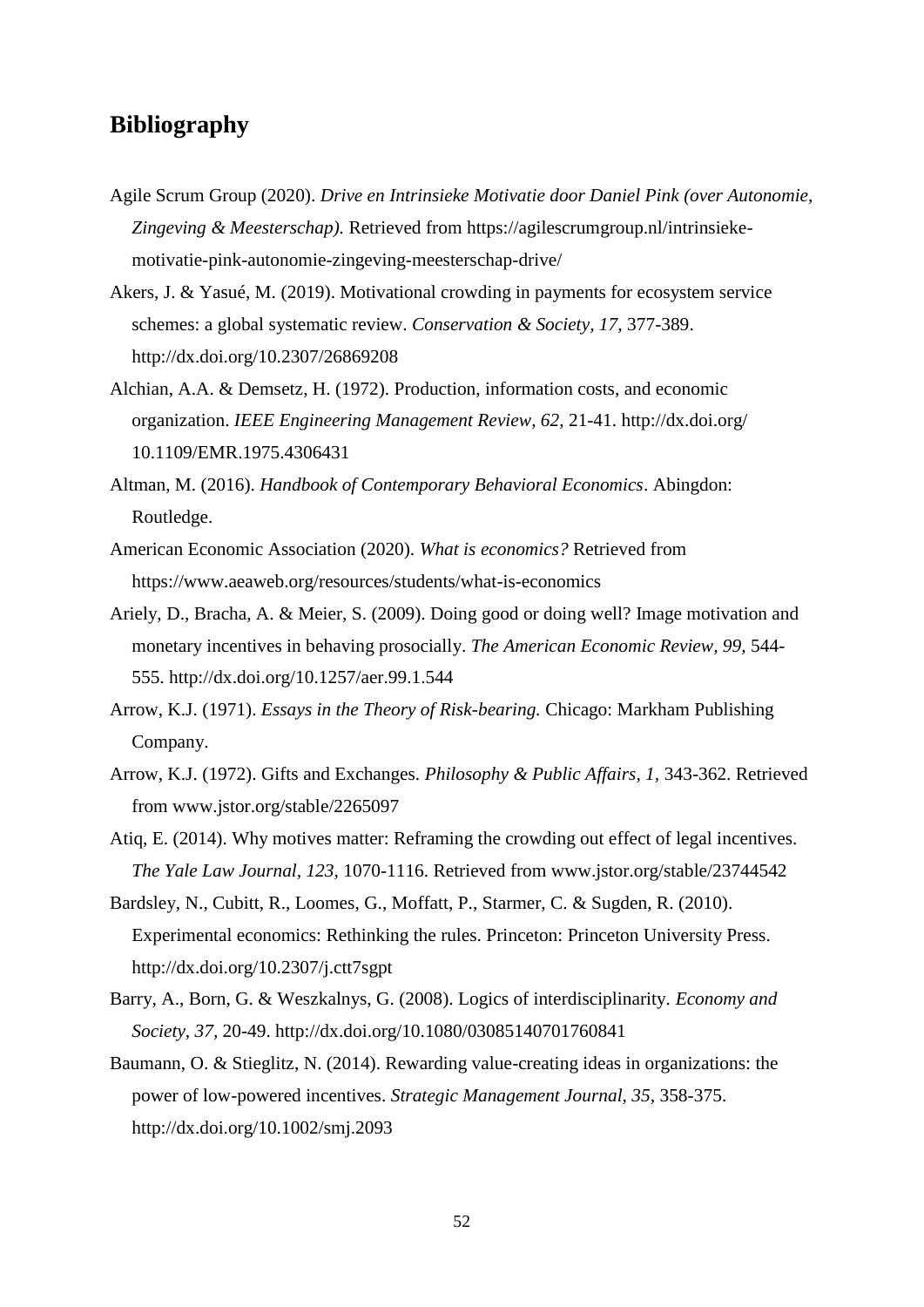- Bénabou, R. & Tirole, J. (2003). Intrinsic and extrinsic motivation. *The Review of Economic Studies, 70,* 489-520. http://dx.doi.org/10.1111/1467-937X.00253
- Bénabou, R. & Tirole, J. (2006). Incentives and prosocial behavior. *The American Economic Review, 96,* 1652-1678. http://dx.doi.org/10.1257/aer.96.5.1652
- Bengtsson, N. & Engström, P. (2014). Replacing trust with control: a field test of motivation crowd out theory. *The Economic Journal, 124,* 833-858. http://dx.doi.org/10.1111/ecoj.12049
- Benkler, Y. (2004). Sharing nicely: On shareable goods and the emergence of sharing as a modality of economic production. *The Yale Law Journal, 114,* 273-358. http://dx.doi.org/10.2307/4135731
- Bini Smaghi, L. (2010). *Lessons of the crisis: Ethics, Markets, Democracy* (speech given as member of the executive board of the ECB on 13 May 2010 in Milan).
- Bohnet, I. & Frey, B.S. (1997). Rent leaving. *Journal of Institutional and Theoretical Economics (JITE) / Zeitschrift Für Die Gesamte Staatswissenschaft, 153,* 711-721. http://dx.doi.org/10.1007/978-3-642-59783-1\_8
- Bohnet, I., Frey, B.S. & Huck, S. (2001). More order with less law: On contract enforcement, trust, and crowding. *The American Political Science Review, 95,* 131-144. http://dx.doi.org/10.2139/ssrn.236476
- Bowles, S. (1998). Endogenous preferences: The cultural consequences of markets and other economic institutions. *Journal of Economic Literature, 36,* 75-111. Retrieved from www.jstor.org/stable/2564952
- Bowles, S. & Polania-Reyes, S. (2012). Economic incentives and social preferences: substitutes or complements? *Journal of Economic Literature, 50,* 368-425. http://dx.doi.org/ 10.1257/jel.50.2.368
- Bruni, L. & Sugden, R. (2013). Reclaiming virtue ethics for economics. *The Journal of Economic Perspectives, 27,* 141-163. http://dx.doi.org/10.1257/jep.27.4.141
- Camerer, C. (1999). Behavioral economics: Reunifying psychology and economics. *Proceedings of the National Academy of Sciences, 96,* 10575-10577. http://dx.doi.org/10.1073/pnas.96.19.10575
- Canton, E. (2005). Power of incentives in public organizations when employees are intrinsically motivated. *Journal of Institutional and Theoretical Economics (JITE) / Zeitschrift Für Die Gesamte Staatswissenschaft, 161,* 664-680. http://dx.doi.org/10.1628/093245605775075942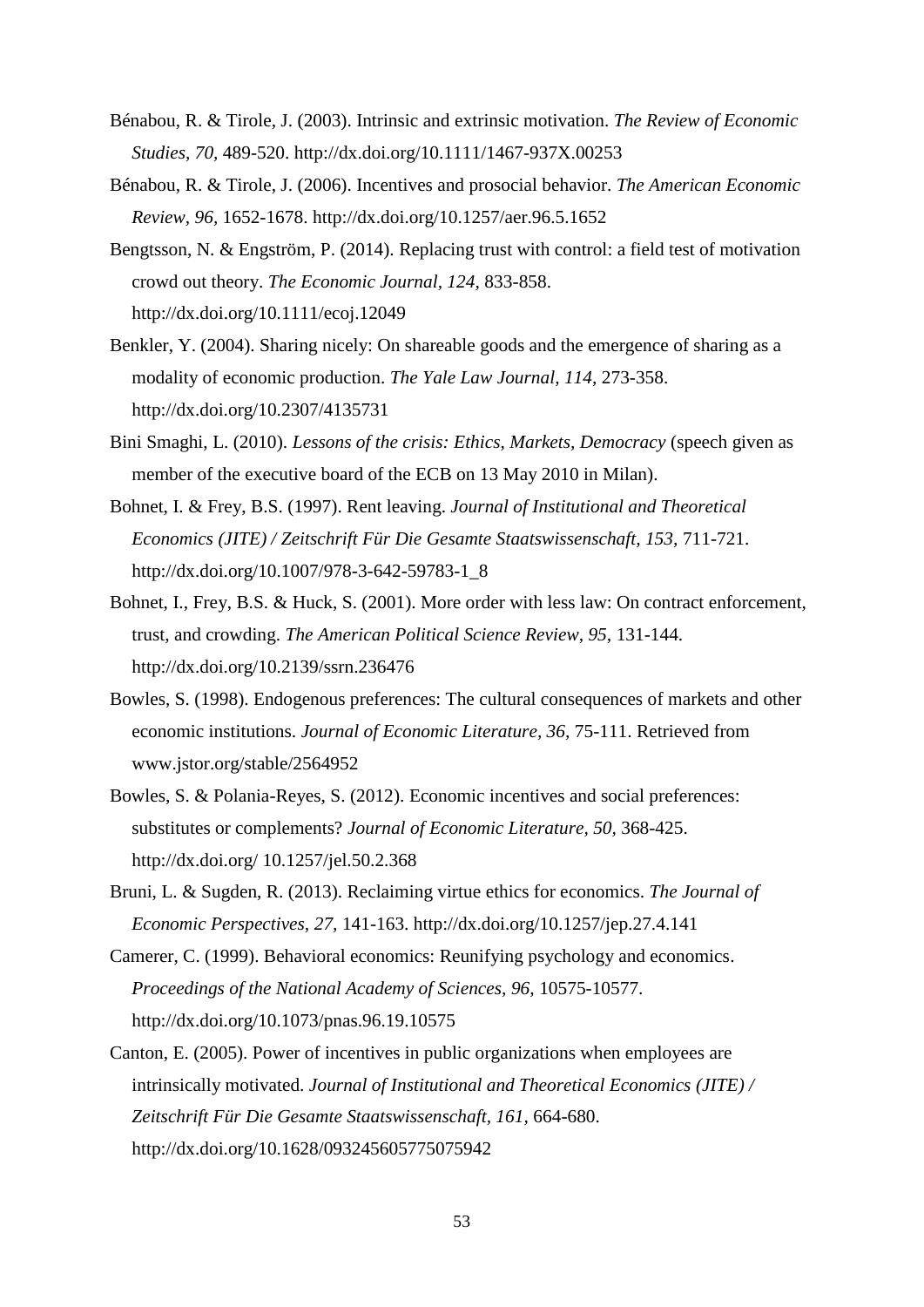Carton, J.S. (1996). The differential effects of tangible rewards and praise on intrinsic motivation: a comparison of cognitive evaluation theory and operant theory. *The Behavior Analyst, 19,* 237-255. https://www-ncbi-nlm-nih-

gov.ru.idm.oclc.org/pmc/articles/PMC2733619/pdf/behavan00020-0095.pdf

- Charness, G. & Gneezy, U. (2009). Incentives to exercise. *Econometrica, 77,* 909-931. http://dx.doi.org/10.3982/ECTA7416
- Corporate Reform Collective (2014). Managerial self-interest. In *Fighting Corporate Abuse: Beyond Predatory Capitalism* (pp. 42-51). London: Pluto Press. http://dx.doi.org/10.2307/j.ctt183p66h.8
- Davis, J.B. & Dolfsma, W. (2008). *The Elgar companion to social economics.* Cheltenham: Edward Elgar Publishing.
- Deci, E.L. (1972). The effects of contingent and noncontingent rewards and controls on intrinsic motivation. *Organizational Behavior and Human Performance, 8,* 217-229. http://dx.doi.org/10.1016/0030-5073(72)90047-5
- Deci, E.L. (1975). *Intrinsic motivation*. New York and London: Plenum Press.
- Deci, E.L. (1976). Notes on the theory and metatheory of intrinsic motivation. *Organizational Behavior and Human Performance, 15,* 130-145. http://dx.doi.org/10.1016/0030- 5073(76)90033-7.
- Deci, E.L., Koestner, R. & Ryan, R.M. (1999). A meta-analytic review of experiments examining the effects of extrinsic rewards on intrinsic motivation. *Psychological Bulletin, 125,* 627–668. Retrieved from https://oce-ovid-com.ru.idm.oclc.org/article/00006823- 199911000-00001/HTML
- Deci, E.L. & Ryan, R.M. (1985). *Intrinsic Motivation and Self-Determination in Human Behavior* (Perspectives in Social Psychology)*.* Boston: Springer.
- Designing the public domain. (2009). *Harvard Law Review, 122,* 1489-1510. Retrieved from www.jstor.org/stable/40379755
- Dragone, D., Galeotti, F. & Orsini, R. (2017). Non-monetary feedback induces more cooperation: students and workers in a voluntary contribution mechanism. *Revue économique, 68,* 793-808. http://dx.doi.org/10.3917/reco.pr3.0095
- Diener, E., Suh, E.M. Lucas, R.E. & Smith, H.L. (1999). Subjective well-being: three decades of progress. *Psychological Bulletin, 125,* 276-302. http://dx.doi.org/10.1037/0033- 2909.125.2.276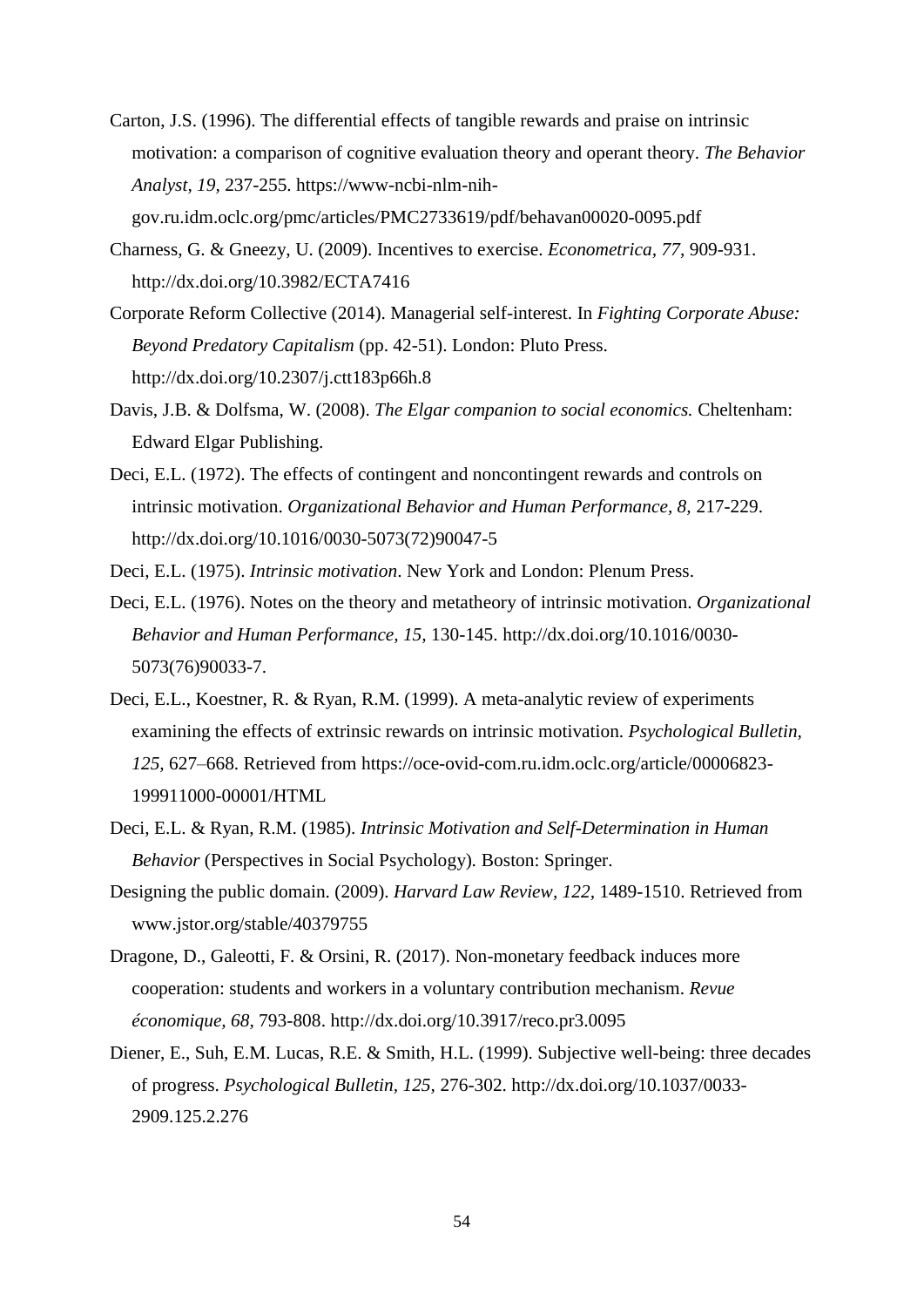- Dix, G. (2014). *Governing by carrot and stick: A genealogy of the incentive* (Doctoral dissertation of Master's thesis). Retrieved from https://pure.uva.nl/ws/files/1954310/139320\_thesis.pdf
- Ederer, F. (2010). Feedback and motivation in dynamic tournaments. *Journal of Economics & Management Strategy, 19,* 733-769. http://dx.doi.org[/10.1111/j.1530-9134.2010.00268.x](https://doi.org/10.1111/j.1530-9134.2010.00268.x)
- Ederer, F. & Manso, G. (2013). Is pay for performance detrimental to innovation? *Management Science, 59,* 1496-1513. http://dx.doi.org/10.1287/mnsc.ll20.1683
- Eisenberger, R. & Cameron, J. (1996). Detrimental effects of reward. *American Psychologist, 51*, 1153–1166. Retrieved from https://oce-ovid-com.ru.idm.oclc.org/article/00000487- 199611000-00007/HTML
- Eisenberger, R., Pierce, W.D. & Cameron, J. (1999). Effects of reward on intrinsic motivation—negative, neutral, and positive. *Psychological Bulletin, 125,* 677–691. Retrieved from https://oce-ovid-com.ru.idm.oclc.org/article/00006823-199911000- 00003/HTML
- Eisenhardt, K.M. (1989). Agency theory: an assessment and review. *The Academy of Management Review, 14,* 57-74. http://dx.doi.org/10.2307/258191
- Ellingsen, T. & Johannesson, M. (2008). Pride and prejudice: The human side of incentive theory. *The American Economic Review, 98,* 990-1008. http://dx.doi.org/10.1257/aer.98.3.990
- Engel, C. & Kurschilgen, M. (2013). The coevolution of behavior and normative expectations: An experiment. *American Law and Economics Review, 15,* 578-609. http://dx.doi.org/10.1093/aler/aht010
- Epstein, R. (2008). The human and economic dimensions of altruism: the case of organ transplantation. *The Journal of Legal Studies, 37,* 459-501. http://dx.doi.org/10.1086/589669
- Falk, A. & Kosfeld, M. (2006). The hidden costs of control. *The American Economic Review, 96,* 1611-1630. Retrieved from www.jstor.org/stable/30034987
- Fehr, E. & Gächter, S. (2001). *Do Incentive Contracts Crowd Out Voluntary Cooperation?* (IEER Working Paper no. 34 and USC CLEO Research Paper no. C01-3). http://dx.doi.org/10.2139/ssrn.229047
- Festré, A. & Garrouste, P. (2014). Theory and evidence in psychology and economics about motivation crowding out: a possible convergence? *Journal of Economic Surveys, 29,* 339- 356. http://dx.doi.org/10.1111/joes.12059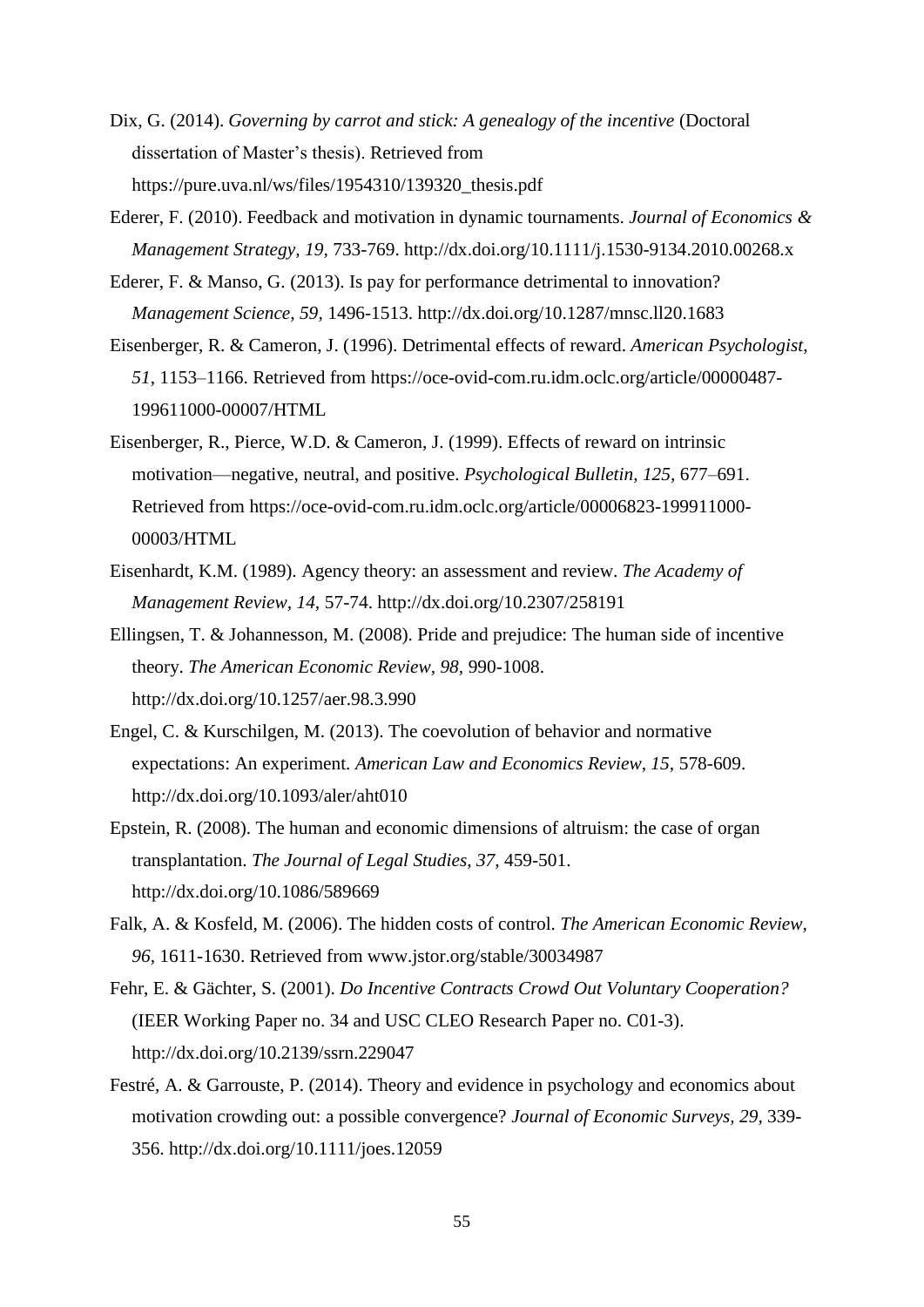- Flora, S.R. (1990). Undermining intrinsic interest from the standpoint of a behaviorist. *The Psychological Record, 40,* 323–346. http://dx.doi.org/10.1007/BF03399544
- Frey, B.S. (1992). Tertium datur: pricing, regulating and intrinsic motivation. *Kyklos, 45,* 161- 184. http://dx.doi.org/10.1111/j.1467-6435.1992.tb02112.x
- Frey, B.S. (1993). Motivation as a limit to pricing. *Journal of Economic Psychology, 14,* 635- 664. http://dx.doi.org/ 10.1016/0167-4870(93)90014-C
- Frey, B.S. (1994). How intrinsic motivation is crowded out and in. *Rationality and Society, 6,*  334-352. https://doi.org/10.1177%2F1043463194006003004
- Frey, B.S. (1997). *Not Just for the Money: An Economic Theory of Personal Motivation.*  Cheltenham: Edward Elgar Publishing.
- Frey, B.S. (1999). Morality and rationality in environmental policy. *Journal of Consumer Policy, 22,* 395–417. http://dx.doi.org/10.1023/A:1006256117094
- Frey, B.S. & Jegen, R. (2000). *Motivation crowding theory: a survey of empirical evidence* (Working paper no. 49). Zurich, Switzerland: University of Zurich, Institute for Empirical Research in Economics. http://dx.doi.org/10.3929/ethz-a-004373506
- Frey, B.S., & Jegen, R. (2001). Motivational interactions: effects on behaviour. *Annales D'Économie Et De Statistique, 63/64,* 131-153. http://dx.doi.org/10.2307/20076299
- Frey, B.S. & Oberholzer-Gee, F. (1997). The cost of price incentives: an empirical analysis of motivation crowding-out. *The American Economic Review, 87,* 746-755. Retrieved from www.jstor.org/stable/2951373
- Frey, B.S. & Stutzer, A. (2002). *Happiness and Economics. How the economy and institutions affect well-being.* Princeton: Princeton University Press.
- Gächter, S. & Falk, A. (2002). Reputation and reciprocity: consequences for the labour relation. *The Scandinavian Journal of Economics, 104,* 1-26. Retrieved from https://wwwjstor-org.ru.idm.oclc.org/stable/3441139
- Georgellis, Y., Iossa, E. & Tabvuma, V. (2011). Crowding out intrinsic motivation in the public sector. *Journal of Public Administration Research and Theory, 21, 473-493.* http://dx.doi.org/10.2307/25836116
- Gerdeman, D. (2019). *Forget Cash. Here Are Better Ways to Motivate Employees.* Retrieved from https://hbswk.hbs.edu/item/forget-cash-here-are-better-ways-to-motivate-employees
- Gerhart, B.A., Fang, M. & Ledford, G.E. (2013). Negative effects of extrinsic rewards on intrinsic motivation: more smoke than fire. *WorldatWork Journal*. Retrieved from http://homepages.se.edu/cvonbergen/files/2013/01/Negative-Effects-of-Extrinsic-Rewardson-Intrinsic-Motivation\_\_More-Smoke-Than-Fire.pdf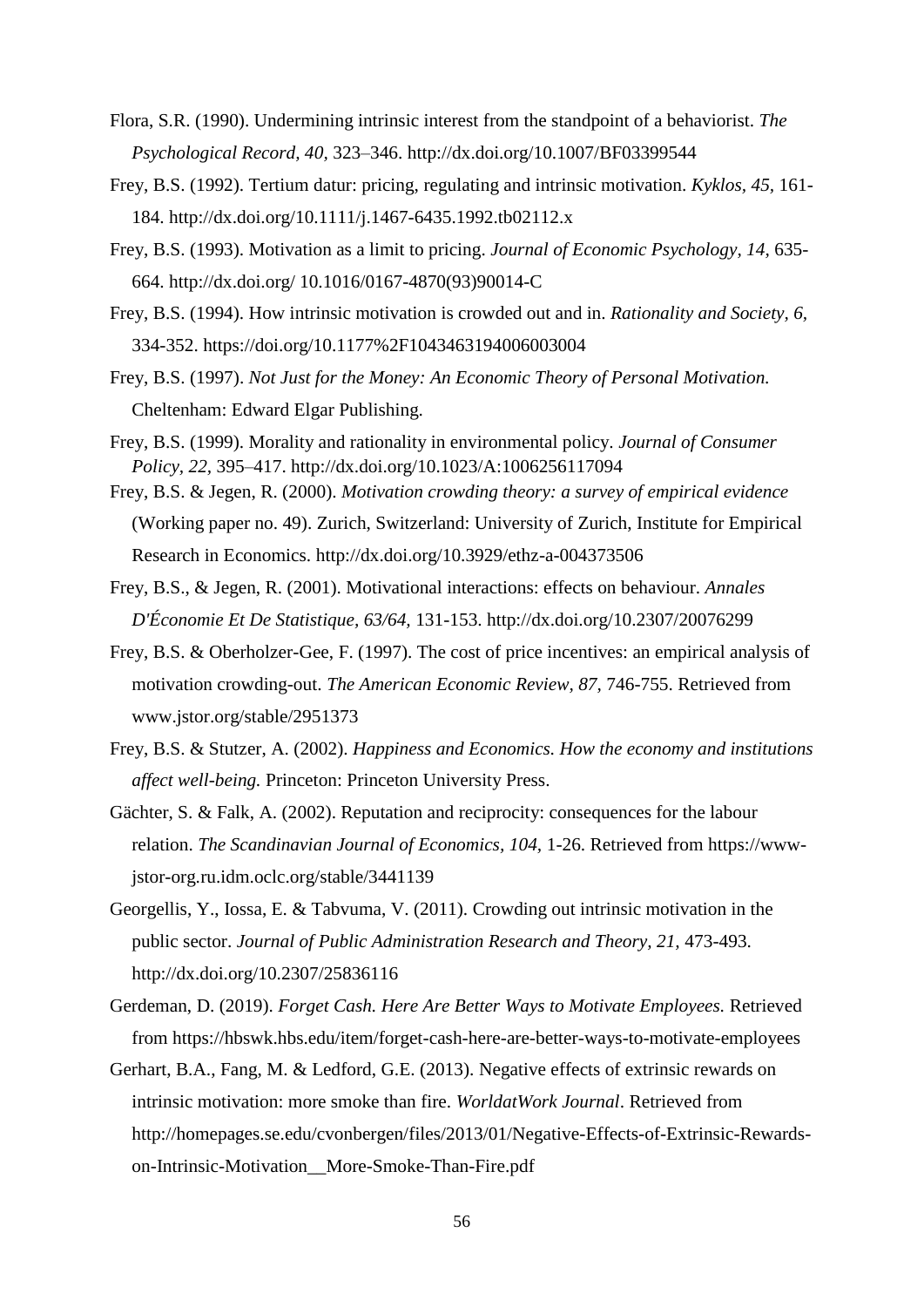- Gibbons, R. (2005). Incentives between firms (and within). *Management Science, 51*, 2-17. http://dx.doi.org/10.1287/mnsc.1040.0229
- Gibbons, R. & Roberts, J. (2012). Economic theories of incentives in organizations. In R. Gibbons & J. Roberts (Eds.), *The handbook of organizational economics.* Princeton; Oxford: Princeton University Press.
- Giebelhausen, M., Chun, H., Cronin, J. & Hult, G. (2016). Adjusting the warm-glow thermostat: how incentivizing participation in voluntary green programs moderates their impact on service satisfaction. *Journal of Marketing, 80,* 56-71. http://dx.doi.org/10.1509/jm.14.0497
- Gneezy, U., Meier, S. & Rey-Biel, P. (2011). When and why incentives (don't) work to modify behavior. *Journal of Economic Perspectives, 25,* 191–210. http://dx.doi.org/10.1257/jep.25.4.191
- Gneezy, U. & Rustichini, A. (2004). Incentives, punishment, and behavior. In C. Camerer, G. Loewenstein & M. Rabin (Eds.), *Advances in Behavioral Economics* (pp. 572-589). Princeton: Princeton University Press. http://dx.doi.org/10.2307/j.ctvcm4j8j.26
- Goering, D.T. (2013). Concepts, history and the game of giving and asking for reasons: a defense of conceptual history. *Journal of the Philosophy of History, 7*, 426–452. http://dx.doi.org/ 10.1163/18722636-12341260
- Goeschl, T. & Perino, G. (2012). Instrument choice and motivation: evidence from a climate change experiment. *Environmental and Resource Economics, 52,* 195–212. http://dx.doi.org/10.1007/s10640-011-9524-4
- Grant, R.W. (2002). The ethics of incentives: historical origins and contemporary understandings. *Economics and Philosophy, 18,* 111-139. http://dx.doi.org/10.1017/S0266267102001104
- Green, C. & Heywood, J. (2008). Does performance pay increase job satisfaction? *Economica, 75, new series,* 710-728. http://dx.doi.org/10.111/j.1468-0335.2007.00649.x
- Greenwald, B.C. (1986). Adverse selection in the labour market. *The Review of Economic Studies, 53,* 325–347. http://dx.doi.org/ 10.2307/2297632
- Grund, C. & Westergaard-Nielsen, N. (2008). The dispersion of employees' wage increases and firm performance. *Industrial and Labor Relations Review, 61,* 485-501. Retrieved from www.jstor.org/stable/25249169
- Güth, W., Sutter, M. & Verbon, H. (2006). Voluntary versus compulsory solidarity: theory and experiment. *Journal of Institutional and Theoretical Economics (JITE) / Zeitschrift*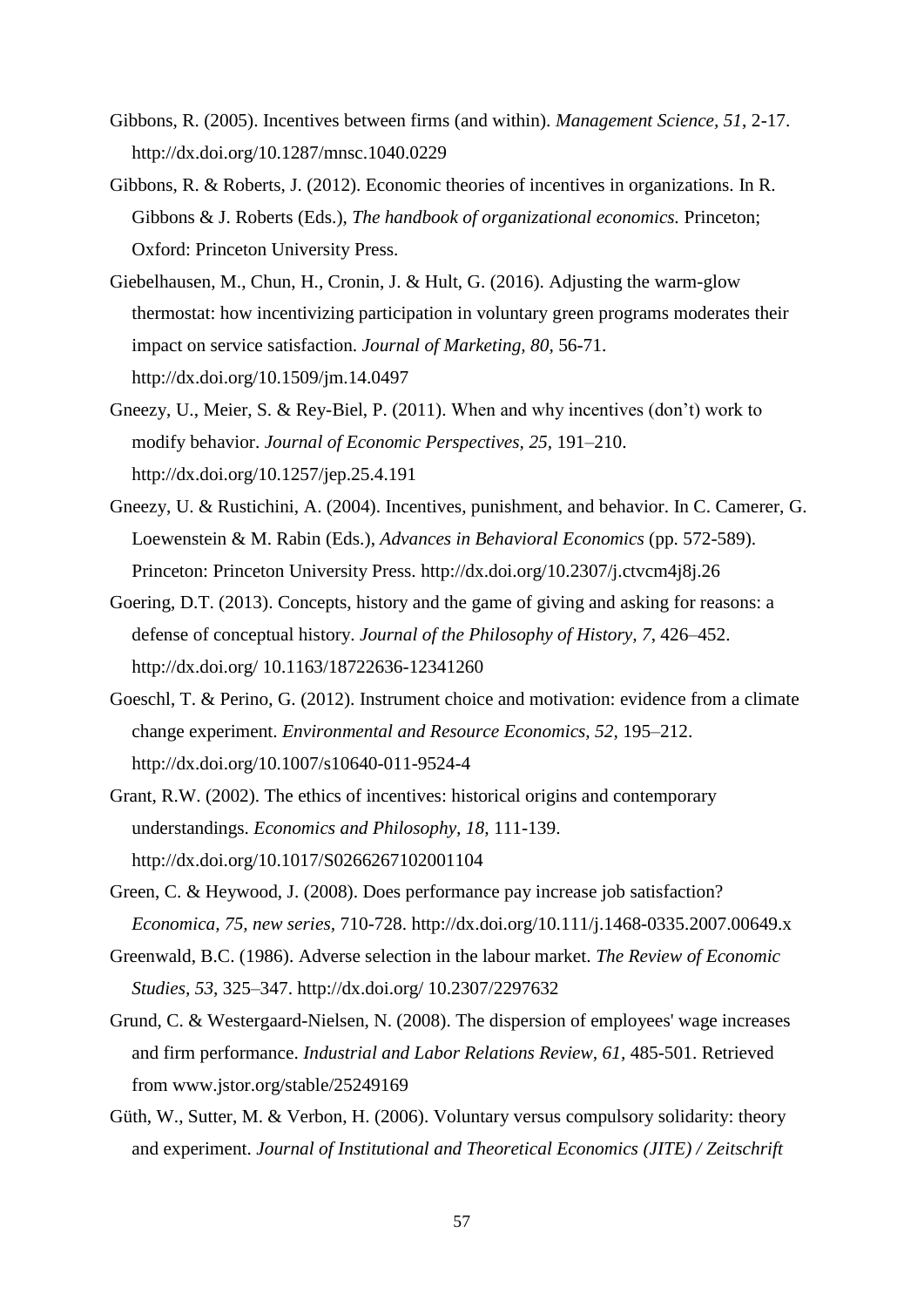*Für Die Gesamte Staatswissenschaft, 162,* 347-363. Retrieved from www.jstor.org/stable/40752586

- Harbring, C. & Irlenbusch, B. (2011). Sabotage in tournaments: evidence from a laboratory experiment. *Management Science, 57,* 611-627. http://dx.doi.org/10.1287/mnsc.1100.1296
- Harford, T. (2014, March 21). Behavioural economics and public policy. *Financial Times.* Retrieved from https://www.ft.com/content/9d7d31a4-aea8-11e3-aaa6-00144feab7de
- Heins, E., Fenger, M. & Broekema, B. (2019). From welfare state to participation society: Austerity, ideology or rhetoric? In E. Heins, C. Needham & J. Rees (Eds.), *Social Policy Review 31: Analysis and Debate in Social Policy* (pp. 101-124). Bristol: Bristol University Press. http://dx.doi.org/10.2307/j.ctvkwnq5n.10
- Heise, A. (2016). *Pluralism in economics: Inquiries into a Daedalean concept* (Discussion Paper No. 51). Hamburg, Germany: University of Hamburg, Centre for Economic and Sociological Studies.
- Holmes, T.H. & Rahe, R.H. (1967). The social readjustment rating scale. *Journal of Psychosomatic Research, 11,* 213-218. http://dx.doi.org/10.1016/0022-3999(67)90010-4
- Holmström, B. (1979). Moral hazard and observability. *Bell Journal of Economics, 10,* 74-91. http://dx.doi.org/10.2307/3003320
- Holmström, B. (1982). Moral hazard in teams. *Bell Journal of Economics, 13,* 324-340. http://dx.doi.org/10.2307/3003457
- Holmström, B. (1983). Equilibrium long term contracts. *The Quarterly Journal of Economics, 98,* 23-54. http://dx.doi.org/10.2307/1885374
- Holmström, B. & Milgrom, P. (1987). Aggregation and linearity in the provision of intertemporal incentives. *Econometrica, 55,* 303-328. http://dx.doi.org/10.2307/1913238
- Holmström, B. & Milgrom, P. (1990). Regulating trade among agents. *Journal of Institutional and Theoretical Economics (JITE) / Zeitschrift für die gesamte Staatswissenschaft, 146,* 85-105. Retrieved from https://www-jstor-org.ru.idm.oclc.org/stable/40751306
- Holmström, B. & Milgrom, P. (1991). Multitask principal-agent analyses: incentive contracts, asset ownership, and job design. *Journal of Law, Economics & Organization, 7,* 24-52. http://dx.doi.org/10.1017/CBO9780511817410.018
- Holmström, B. & Myerson, R.B. (1983). Efficient and durable decision rules with incomplete information. *Econometrica, 51,* 1799-1819. http://dx.doi.org/10.2307/1912117
- Hossain, T., & King Li, K. (2014). Crowding out in the labor market: A prosocial setting is necessary. *Management Science, 60,* 1148-1160. http://dx.doi.org/10.1287/mnsc.2013.1807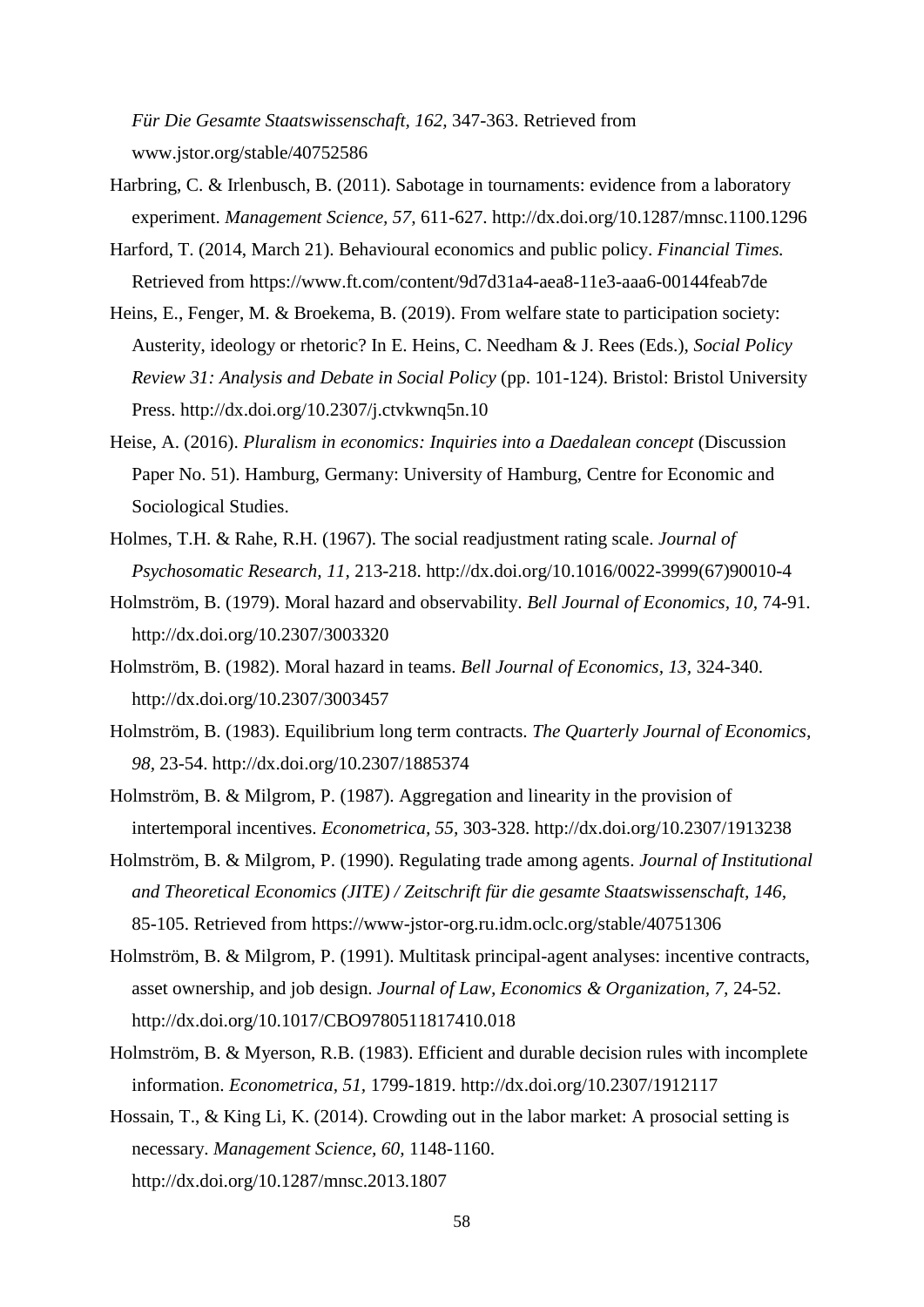- Houston, D. (2011). Implications of occupational locus and focus for public service motivation: Attitudes toward work motives across nations. *Public Administration Review, 71,* 761-771. http://dx.doi.org/10.1111/j.1540-6210.2011.02415.x
- Howard, D. (2007). Producing organ donors. *The Journal of Economic Perspectives, 21,* 25- 36. Retrieved from www.jstor.org/stable/30033733
- Huck, S., Kübler, D. & Weibull, J. (2003). Social norms and economic incentives in firms. Journal of Economic Behavior & Organization, 83, 173-185. http://dx.doi.org/10.1016/j.jebo.2012.05.005.
- Ims, K.J., Pedersen, L.J. & Zsolnai, L. (2014). How economic incentives may destroy social, ecological and existential values: The case of executive compensation. *Journal of Business Ethics, 123,* 353-360. http://dx.doi.org/10.1007/S10551-013-1844-6
- Irlenbusch, B. (2006). Are non-binding contracts really not worth the paper? *Managerial and Decision Economics, 27,* 21-40. http://dx.doi.org/10.1002/mde.1243
- Irlenbusch, B. & Ruchala, G.K. (2008). Relative rewards within team-based compensation. *Labour Economics, 15,* 141-167. http://dx.doi.org/10.1016/j.labeco.2007.02.003.
- Irlenbusch, B. & Sliwka, D. (2005). *Incentives, Decision Frames, and Motivation Crowding Out – An Experimental Investigation* (Discussion Paper No. 1758). Bonn, Germany: Institute for the Study of Labor (IZA).
- Johnson, J.W. & Ellis, B. (2011). The influence of messages and benefits on donors' attributed motivations: findings of a study with 14 American performing arts presenters. *International Journal of Arts Management, 13,* 4-15. Retrieved from www.jstor.org/stable/41721094
- Kahan, D. (2003). The logic of reciprocity: Trust, collective action, and law. *Michigan Law Review, 102,* 71-103. http://dx.doi.org/10.2307/3595400
- Kahneman, D. (2003). Maps of bounded rationality: psychology for behavioral economics. *The American Economic Review, 93,* 1449-1475. http://dx.doi.org/10.1257/000282803322655392
- Kerr, J.M., Bum, T., Lapinski, M.K., Liu, R., Lu, Z. & Zhao, J. (2019). The effects of social norms on motivation crowding: Experimental evidence from the Tibetan Plateau. *International Journal of the Commons, 13,* 430-454. http://dx.doi.org/10.18352/ijc.882
- Kerr, S. (1975). On the folly of rewarding A, while hoping for B. *Academy of Management Executive, 18,* 769-783. http://dx.doi.org/10.2307/255378
- Kessler, J., & Leider, S. (2012). Norms and contracting. *Management Science, 58,* 62-77. http://dx.doi.org/10.1287/mnsc.1110.1341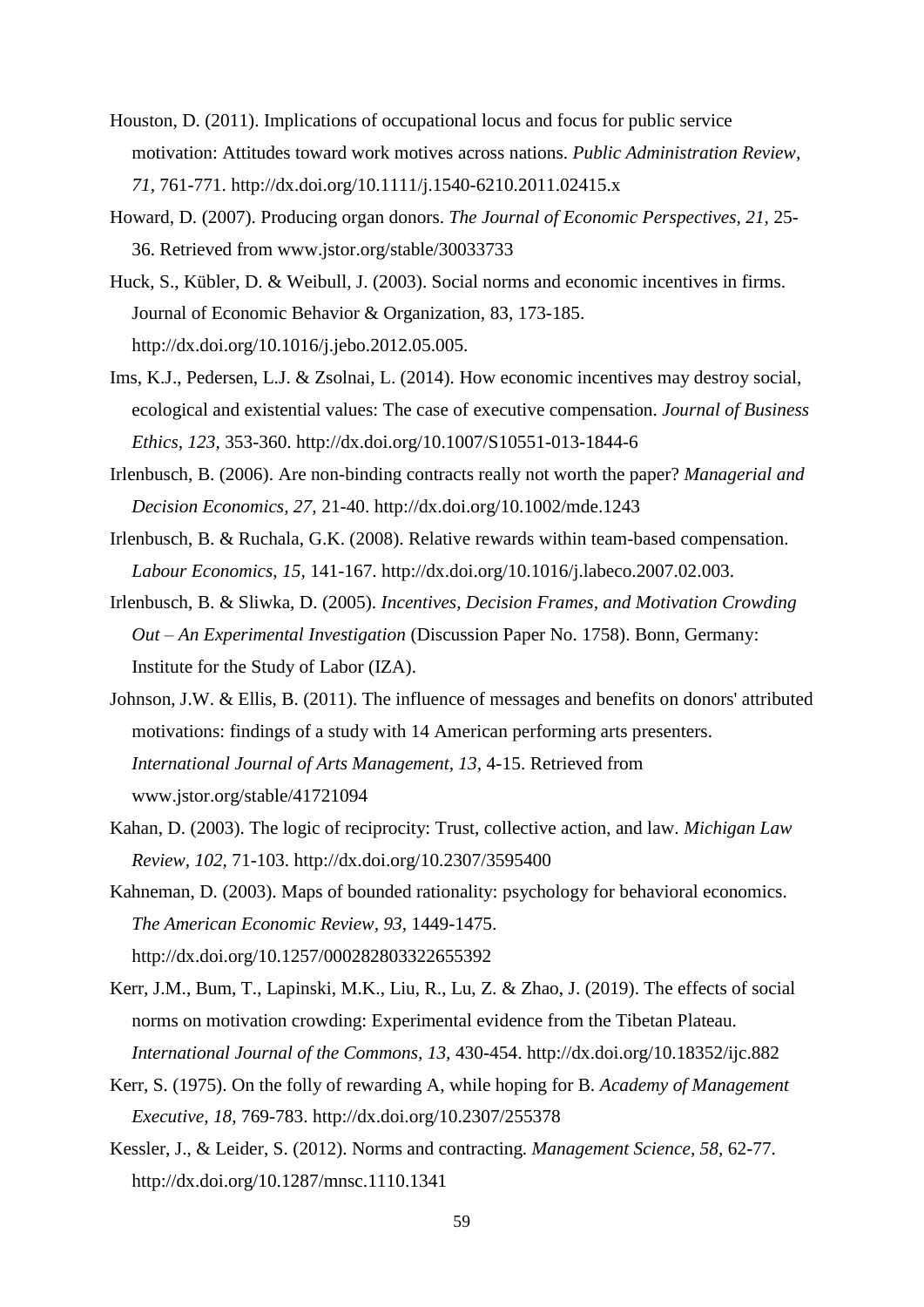- Klaes, M. & Sent, E.M. (2005). A conceptual history of the emergence of bounded rationality. *History of Political Economy, 37,* 27–59. http://dx.doi.org/10.1215/00182702-37-1-27
- Kohn, A. (1993). Why incentive plans cannot work. *Harvard Business Review.* Retrieved from<https://hbr.org/1993/09/why-incentive-plans-cannot-work>
- Koselleck, R. (1982). Begriffsgeschichte and social history. *Economy and Society, 11*, 409- 427. https://dx.doi.org/10.1080/03085148200000015
- Kreps, D.M. (1997). Intrinsic motivation and extrinsic incentives. *The American Economic Review, 87,* 359-364. Retrieved from www.jstor.org/stable/2950946
- Kritikos, A. & Tan, J. (2009). Indenture as a self-enforced contract device: An experimental test. *Southern Economic Journal, 75,* 857-872. http://dx.doi.org/10.2139/ssrn.1430871
- Kunz, A.H. & Pfaff, D. (2002). Agency theory, performance evaluation, and the hypothetical construct of intrinsic motivation. *Accounting, Organizations and Society, 27,* 275-295. http://dx.doi.org/10.1016/S0361-3682(01)00031-9.
- Kuvaas, B., Buch, R., Weibel, A., Dysvik, A. & Nerstad, C.G.L. (2017). Do intrinsic and extrinsic motivation relate differently to employee outcomes? *Journal of Economic Psychology, 61,* 244-258. http://dx.doi.org[/10.1016/j.joep.2017.05.004](https://doi.org/10.1016/j.joep.2017.05.004)
- Kuwabara, K. (2015). Do reputation systems undermine trust? Divergent effects of enforcement type on generalized trust and trustworthiness. *American Journal of Sociology, 120,* 1390-1428. http://dx.doi.org/10.1086/681231
- Kyriacou, A. (2010). Intrinsic motivation and the logic of collective action: The impact of selective incentives. *The American Journal of Economics and Sociology, 69,* 823-839. http://dx.doi.org/10.1111/j.1536-7150.2010.00722.x
- Lambert, R.A. (1983). Long-term contracts and moral hazard. *The Bell Journal of Economics, 14,* 441-452. http://dx.doi.org/10.2307/3003645
- Lane, R.E. (1991). *The market experience.* Cambridge: Cambridge University Press.
- Lange, P.A.M. van (2000). Self-determination in interpersonal situations. *Psychological inquiry, 11,* 310-312. Retrieved from https://www-jstor-org.ru.idm.oclc.org/stable/1449628
- Lazzarini, S., Miller, G. & Zenger, T. (2004). Order with some law: complementarity versus substitution of formal and informal arrangements. *Journal of Law, Economics, & Organization, 20,* 261-298. http://dx.doi.org/10.1093/jleo/ewh034
- Lazear, E. (2018). *Compensation and incentives in the workplace. The Journal of Economic Perspectives, 32,* 195-214. http://dx.doi.org/10.1257/jep.32.3.195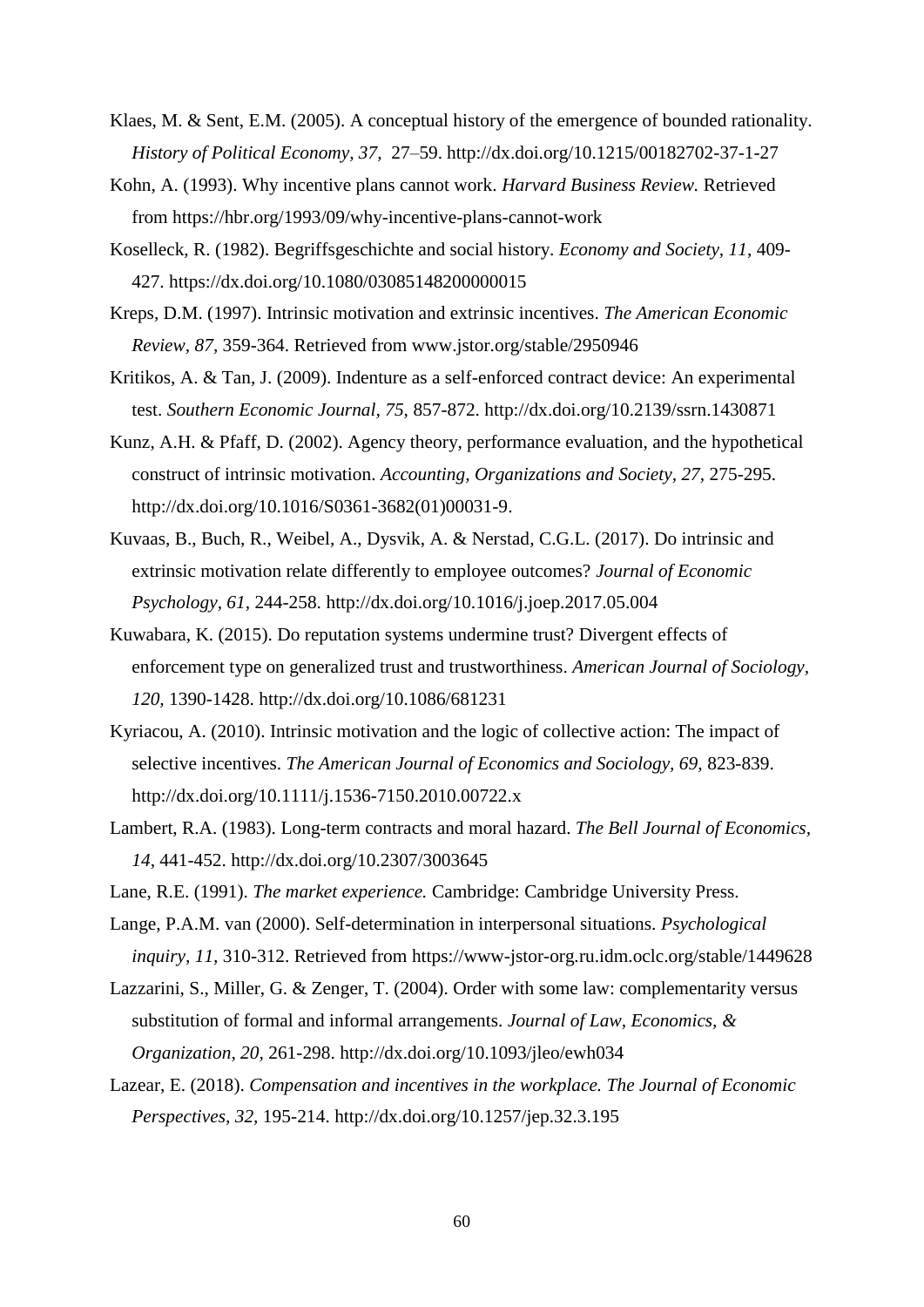- Lazear, E.P. & Rosen, S. (1981). Rank-order tournaments as optimum labor contracts. *Journal of Political Economy, 89,* 841-864. Retrieved from https://www-jstororg.ru.idm.oclc.org/stable/1830810
- Lea, S.E.G. (2015). Decision and choice: Economic psychology. In J.D. Wright (Ed.), *International Encyclopedia of the Social & Behavioral Sciences (Second Edition)* (pp. 886-891)*.* Amsterdam: Elsevier.
- Ledyard, J.O. (1989) Incentive compatibility. In J. Eatwell, M. Milgate & P. Newman (Eds.), *Allocation, Information and Markets* (pp. 141-151). London: Palgrave Macmillan.
- Lepper, M.R., Greene, D. & Nisbett, R.E. (1973). Undermining children's intrinsic interest with extrinsic reward: A test of the "overjustification" hypothesis. *Journal of Personality and Social Psychology, 28,* 129-137. http://dx.doi.org/10.1037/h0035519
- Li, J., Xiao, E., Houser, D., Montague, P. & Smith, V. (2009). Neural responses to sanction threats in two-party economic exchange. *Proceedings of the National Academy of Sciences of the United States of America, 106,* 16835-16840. http://dx.doi.org/10.1073/pnas.0908855106
- Libson, A. (2014). Missing inaction: Internalizing beneficial omissions. *Yale Law & Policy Review, 32,* 427-463. https://dx.doi.org/10.2139/ssrn.2338406
- Linder, S. & Foss, N.J. (2015). Agency Theory. In J.D. Wright (Ed.), *International Encyclopedia of the Social & Behavioral Sciences (Second Edition)* (pp. 344-350)*.* Amsterdam: Elsevier.
- Lowes, S., Nunn, N., Robinson, J. & Weigel, J. (2017). The evolution of culture and institutions: evidence from the Kuba Kingdom. *Econometrica, 85,* 1065-1091. http://dx.doi.org/10.3982/ECTA14139
- Mack, E. (1989). Dominos and the fear of commodification. *Nomos, 31,* 198-225. Retrieved from www.jstor.org/stable/24219470
- MacLeod, M. (2018). What makes interdisciplinarity difficult? Some consequences of domain specificity in interdisciplinary practice. *Synthese, 195*, 697–720. http://dx.doi.org/10.1007/s11229-016-1236-4
- MacLeod, M., Merz, M., Mäki, U. & Nagatsu, M. (2019). Investigating interdisciplinary practice: Methodological challenges (introduction). *Perspectives on Science, 27,* 545-552. http://dx.doi.og/10.1162/posc\_e\_00315
- Mäki, U. & MacLeod, M. (2016). Interdisciplinarity in action: philosophy of science perspectives. *European Journal for Philosophy of Science, 6,* 1-4. http://dx.doi.org/10.1007/s13194-016-0161-1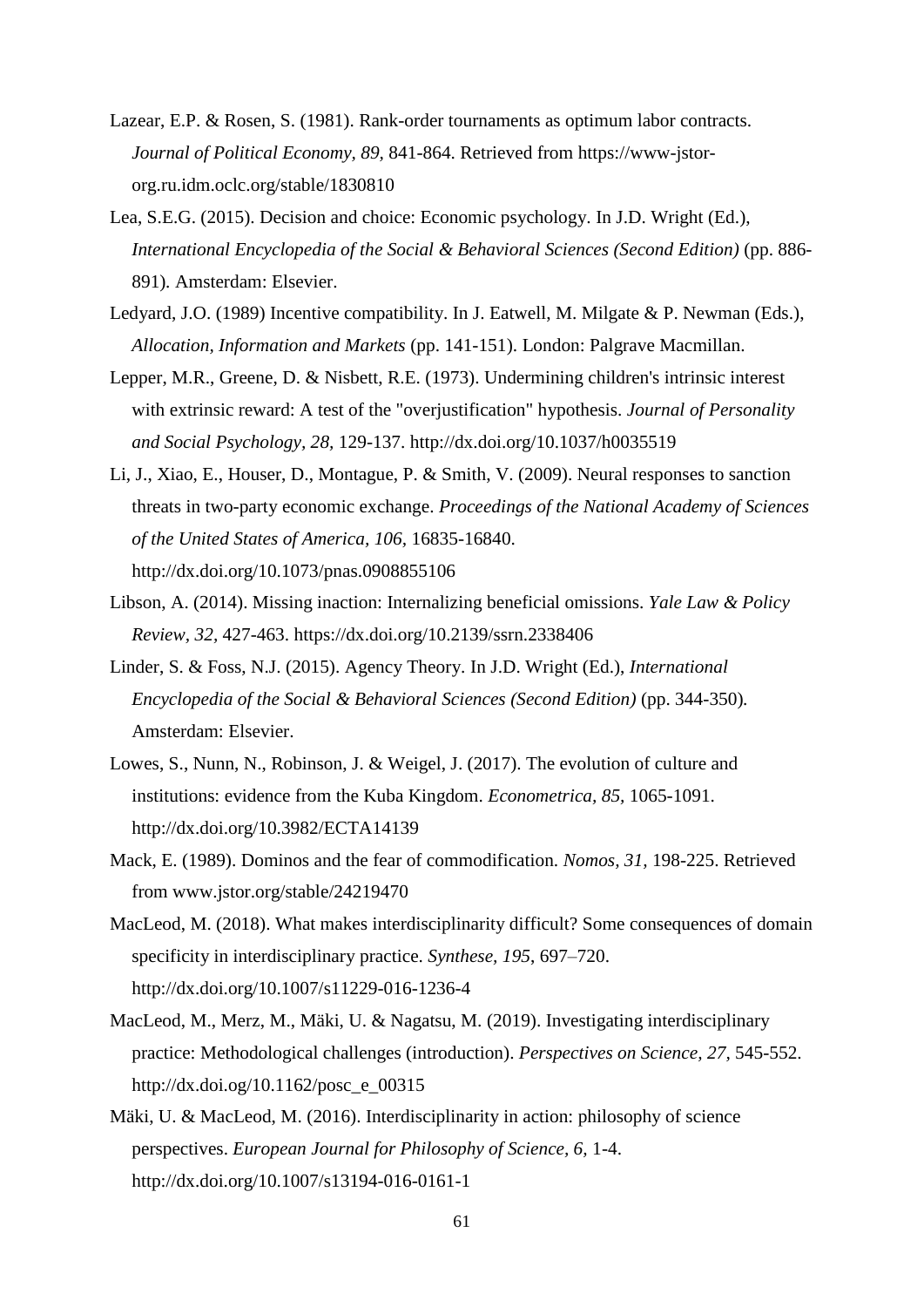- Mäki, U. (2016). Philosophy of interdisciplinarity. What? Why? How? *European Journal for Philosophy of Science, 6,* 327-342. http://dx.doi.org/10.1007/s13194-016-0162-0
- Malhotra, D. & Murnighan, J. (2002). The effects of contracts on interpersonal trust. *Administrative Science Quarterly, 47,* 534-559. http://dx.doi.org/10.2307/3094850
- Mellström, C. & Johannesson, M. (2008). Crowding out in blood donation: was Titmuss right? *Journal of the European Economic Association, 6,* 845-863. http://dx.doi.org/10.1162/JEEA.2008.6.4.845
- Merchant, K.A. & Van der Stede, W.A. (2017). *Management control systems: performance measurement, evaluation and incentives (fourth edition).* New York: Pearson.
- Milde, H. (1987). Managerial contracting with public and private information. In G. Bamberg & K. Spremann (Eds.), *Agency Theory, Information, and Incentives.* Heidelberg: Springer.
- Milgrom, P. & Roberts, J. (1992). *Economics, Organization and Management.* Englewood Cliffs: Prentice Hall.
- Miller, G.J. (2004). Monitoring, rules, and the control paradox: Can the good soldier Švejk be trusted? In R.M. Kramer & K.S. Cook (Eds.), *Trust and Distrust In Organizations: Dilemmas and Approaches* (pp. 99-126). New York: Russell Sage Foundation. Retrieved from www.jstor.org/stable/10.7758/9781610443388.8
- Mirrlees, J.A. (1976). The optimal structure of incentives and authority within an organization. *Bell Journal of Economics, 7,* 105-131. http://dx.doi.org/10.2307/3003192
- Mookherjee, D. (2006). Decentralization, hierarchies, and incentives: A mechanism design perspective. *Journal of Economic Literature, 44,* 367-390. http://dx.doi.org/10.1257/jel.44.2.367
- Mullainathan, S. & Thaler, R.H. (2015). Behavioral economics. In J.D. Wright (Ed.), *International Encyclopedia of the Social & Behavioral Sciences (Second Edition)* (pp. 437- 442)*.* Amsterdam: Elsevier.
- Murayama, K., Matsumoto, M., Izuma, K., Matsumoto, K. & Smith, E. (2010). Neural basis of the undermining effect of monetary reward on intrinsic motivation. *Proceedings of the National Academy of Sciences of the United States of America, 107,* 20911-20916. http://dx.doi.org/10.1073/pnas.1013305107
- Myerson, R.B. (1999). Nash equilibrium and the history of economic theory. *Journal of Economic Literature, 37*, 1067-1082. Retrieved from https://www.jstor.org/stable/2564872
- Norman, G. & Chisholm, D.C. (2014). *Dictionary of Industrial Organization.* Cheltenham: Edward Elgar Publishing.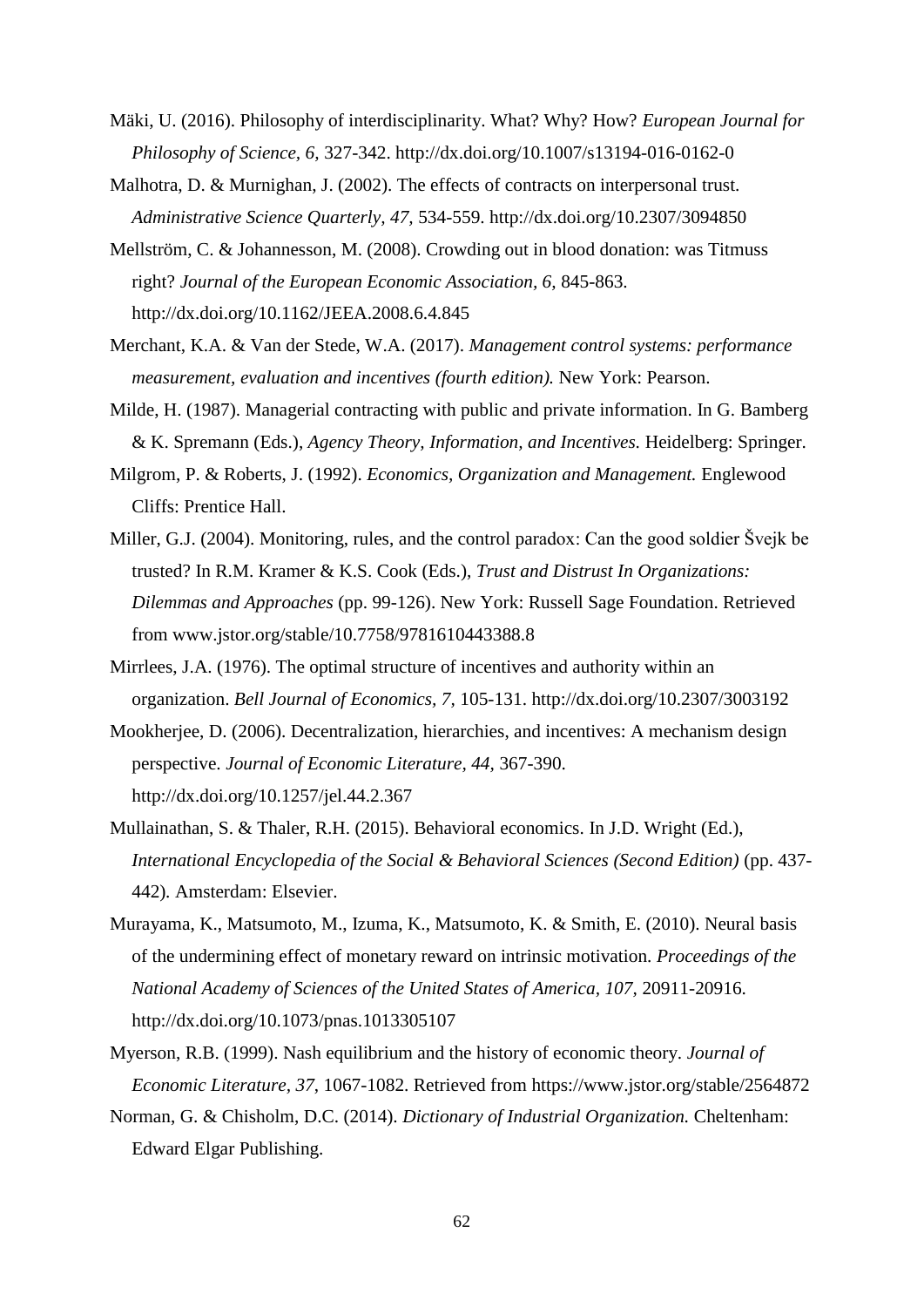- Notz, W. W. (1975). Work motivation and the negative effects of extrinsic rewards. *American Psychologist, 30*, 884–891. Retrieved from https://oce-ovidcom.ru.idm.oclc.org/article/00000487-197509000-00002/HTML
- Nyberg, A.J., Fulmer, I.S., Gerhart, B., & Carpenter, M.A. (2017). Agency theory revisited: CEO return and shareholder interest alignment. *Academy of Management Journal, 53,* 1029–1049. <http://dx.doi.org/10.5465/amj.2010.54533188>
- Osterloh, M. & Frey, B. (2000). Motivation, knowledge transfer, and organizational forms. *Organization Science, 11,* 538-550. http://dx.doi.org/10.1287/orsc.11.5.538.15204
- Osterloh, M., Frey, B.S. & Frost, J. (2001). Managing motivation, organization and governance. *Journal of Management and Governance, 5,* 231-239. http://dx.doi.org/10.1023/A:1014084019816.
- Pepitone, J. (2013, November 13). Microsoft kills employee-ranking system. *CNN.* Retrieved from https://money.cnn.com/2013/11/13/technology/enterprise/microsoft-stackranking/index.html
- Pink, D.H. (2011). *Drive: The Surprising Truth About What Motivates Us.* New York: Riverhead Books.
- Praag, B.M.S. van & Ferrer-i-Carbonell, A. (2010). *Happiness Economics : A new road to measuring and comparing happiness*. Boston: Now Publishers.
- Prendergast, C. (1999). The provision of incentives in firms. *Journal of Economic Literature, 37*, 7-63. http://dx.doi.org/10.1257/jel.37.1.7
- Reisman, D.A. (2007). Economic sociology and institutional economics. *Journal of Institutional Economics, 3*, 91–112. http://dx.doi.org/10.1017/S1744137406000579
- Reyes-García, V., Babigumira, R., Phyhälä, A., Wunder, S., Zorondo-Rodríguez, F. & Angelsen, A. (2016). Subjective wellbeing and income: Empirical patterns in the rural developing world. *Journal of Happiness Studies, 17,* 773-791. http://dx.doi.org/10.1007/s10902-014-9608-2
- Risher, H. (2020, March 9). Bonus incentives can be rewarding in more ways than one. *Government Executive.* Retrieved from [https://www.govexec.com/management/2020/03/bonus-incentives-can-be-rewarding-more](https://www.govexec.com/management/2020/03/bonus-incentives-can-be-rewarding-more-ways-one/163629/)[ways-one/163629/](https://www.govexec.com/management/2020/03/bonus-incentives-can-be-rewarding-more-ways-one/163629/)
- Ronen, J. & Balachandran, K.R. (1995). Agency theory: an approach to incentive problems in management accounting. *Asian Review of Accounting, 3, 127-151.*  http://dx.doi.org/10.1108/eb060655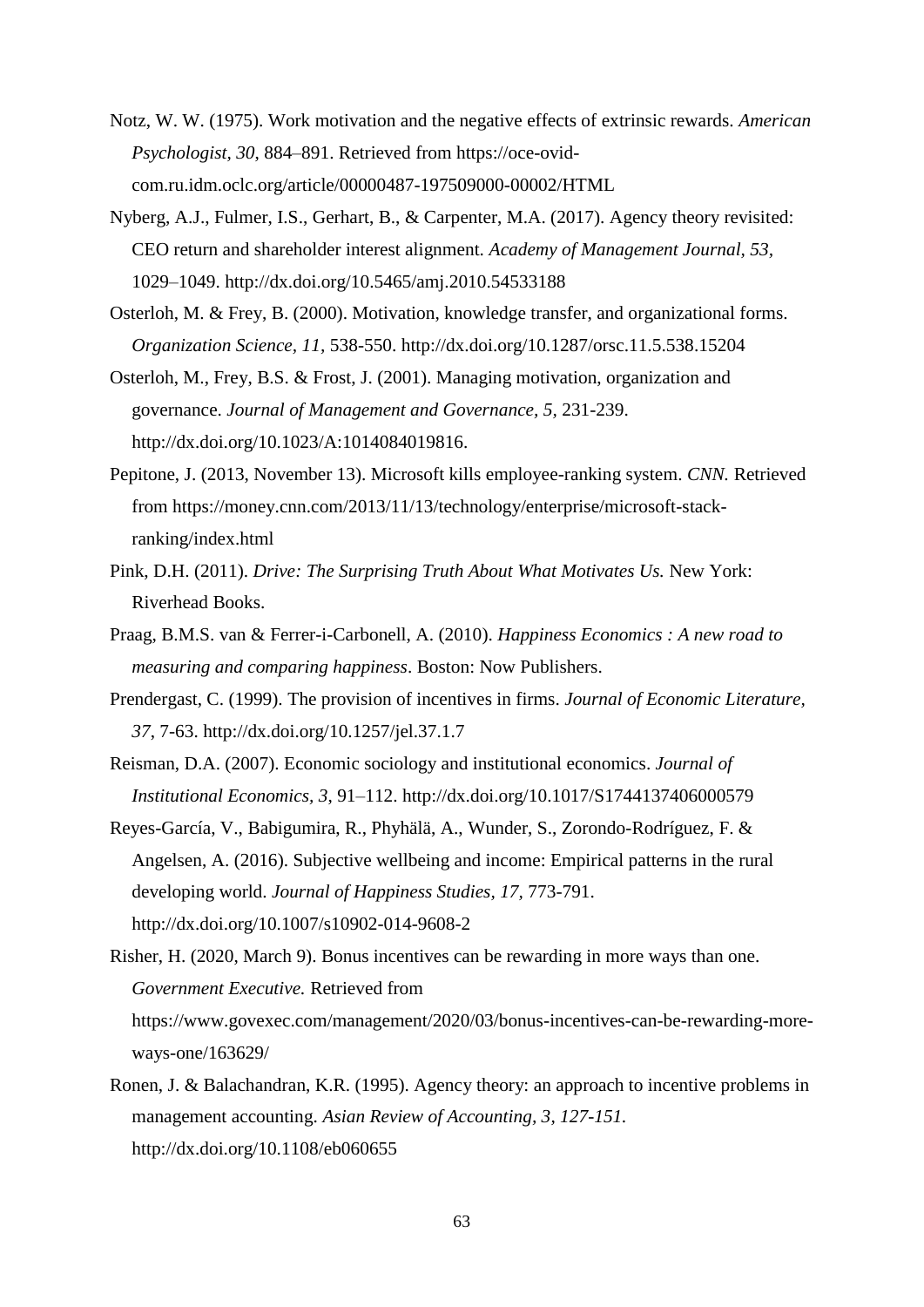- Royal Swedish Academy of Sciences (2002). *Advanced information on the Prize in Economic Sciences 2002*. Retrieved from http://psych.fullerton.edu/MBIRNBAUM/PSYCH466/articles/Nobelprize\_2002.pdf
- Royal Swedish Academy of Sciences (2007). *The Sveriges Riksbank Prize in Economic Sciences in Memory of Alfred Nobel 2007. Press release.* Retrieved from https://www.nobelprize.org/prizes/economic-sciences/2007/press-release/
- Schildberg-Hörisch, H. & Strassmair, C. (2012). An experimental test of the deterrence hypothesis. *Journal of Law, Economics, & Organization,* 28, 447-459. http://dx.doi.org/10.1093/jleo/ewq015
- Schwab, D. & Ostrom, E. (2008). The vital role of norms and rules in maintaining open public and private economies. In M.C. Jensen & P.J. Zak (Eds.), *Moral Markets: The Critical Role of Values in the Economy* (pp. 204-227). Princeton: Princeton University Press. http://dx.doi.org/10.2307/j.ctt7swzc.18
- Schwartz, B. (2007). There must be an alternative. *Psychological Inquiry, 18,* 48-51. Retrieved from www.jstor.org/stable/20447355
- Schwartz, B. (2009). Incentives, choice, education and well-being. *Oxford Review of Education, 35,* 391-403. http://dx.doi.org/10.1080/03054980902934993
- ScienceDirect (2020). *Economic Psychology.* Retrieved from https://www.sciencedirect.com/topics/economics-econometrics-and-finance/economicpsychology
- Scott, W. E. (1975). The effects of extrinsic rewards on "intrinsic motivation": A critique. *Organizational Behavior and Human Performance, 14,* 117-129. http://dx.doi.org/10.1016/0030-5073(76)90032-5
- Sent, E.M. (2004). Behavioral economics: How psychology made its (limited) way back into economics. *History of Political Economy, 36,* 735-760. http://dx.doi.org/10.1215/00182702-36-4-735
- Singer, P. (1973). Altruism and commerce: A defense of Titmuss against Arrow. *Philosophy & Public Affairs, 2,* 312-320. Retrieved from https://www.jstor.org/stable/2264915
- Sliwka, D. (2007). Trust as a signal of a social norm and the hidden costs of incentive schemes. *The American Economic Review, 97,* 999-1012. http://dx.doi.org/10.1257/aer.97.3.999
- Staw, B.M. (1974). *Intrinsic and extrinsic motivation.* Champaign, US: University of Illinois at Urbana-Champaign, Department of Business Administration and Center for Advanced Study, Organizational Behavior Group.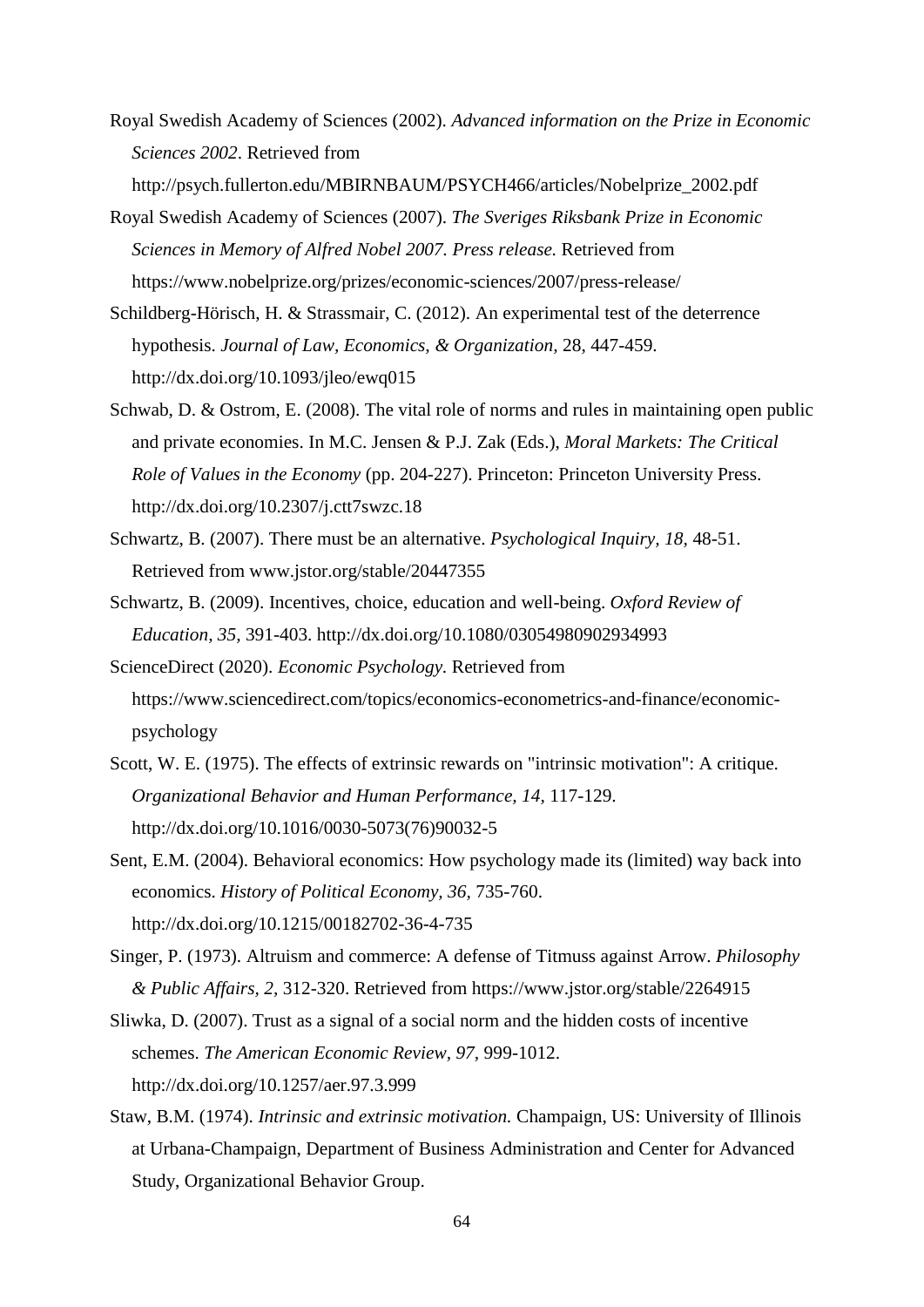- Staw, B.M. (1977). The experimenting organization. *Organizational Dynamics, 6,* 3-18. https://doi.org/10.1016/0090-2616(77)90032-8.
- Steinmo, S. (2008). Historical institutionalism. In D. Della Porta & M. Keating (Eds.), *Approaches and Methodologies in the Social Sciences: A Pluralist Perspective* (pp. 118- 138). Cambridge: Cambridge University Press. http://dx.doi.org/10.1017/CBO9780511801938.008
- Swedberg, R. (2003). *Principles of Economic Sociology.* Princeton: Princeton University Press.
- Tayler, W.B. & Bloomfield, R.J. (2011). Norms, conformity, and controls. *Journal of Accounting Research, 49,* 753-790. http://dx.doi.org/10.1111/j.1475-679X.2011.00398.x
- Titmuss, R.M. (1970). *The Gift Relationship: From Human Blood to Social Policy.* London: George Allen and Unwin Ltd.
- Trost, R. & Heim, S. (2018). Setting incentives for managers: incentive compatibility, similarity rule, and goal congruence. In D. Mueller & R. Trost (Eds.), *Game Theory in Management Accounting (Contributions to Management Science)* (pp. 3-22). Cham: Springer.
- Uncommon goods: on environmental virtues and voluntary carbon offsets. (2010). *Harvard Law Review, 123,* 2065-2087. Retrieved from www.jstor.org/stable/20788305
- Wang, L. & Murnighan, J.K. (2014). Money, emotions, and ethics across individuals and countries. *Journal of Business Ethics, 125,* 163-176. http://dx.doi.org/10.1007/sl0551-013- 1914-9
- Weibel, A., Rost, K. & Osterloh, M. (2010). Pay for performance in the public sector— Benefits and (hidden) costs. *Journal of Public Administration Research and Theory: J-PART, 20,* 387-412. http://dx.doi.org/10.1093/jopart/mup009
- Weibel, A., Wiemann, M. & Osterloh, M. (2014). A behavioral economics perspective on the overjustification effect: crowding-in and crowding-out of intrinsic motivation. In M. Gagné (Ed.), *The Oxford Handbook of Work Engagement, Motivation, and Self-Determination Theory*. http://dx.doi.org/10.1093/oxfordhb/9780199794911.013.008
- Williamson, O.E. (2000). The new institutional economics: Taking stock, looking ahead. *Journal of Economic Literature, 38,* 595-613. http://dx.doi.org/ 10.1257/jel.38.3.595
- Worsham, J., Eisner, M.A. & Ringquist, E.J. (1997). Assessing the assumptions: A critical analysis of agency theory. *Administration & Society, 28,* 419–440. http://dx.doi.org/10.1177/009539979702800401